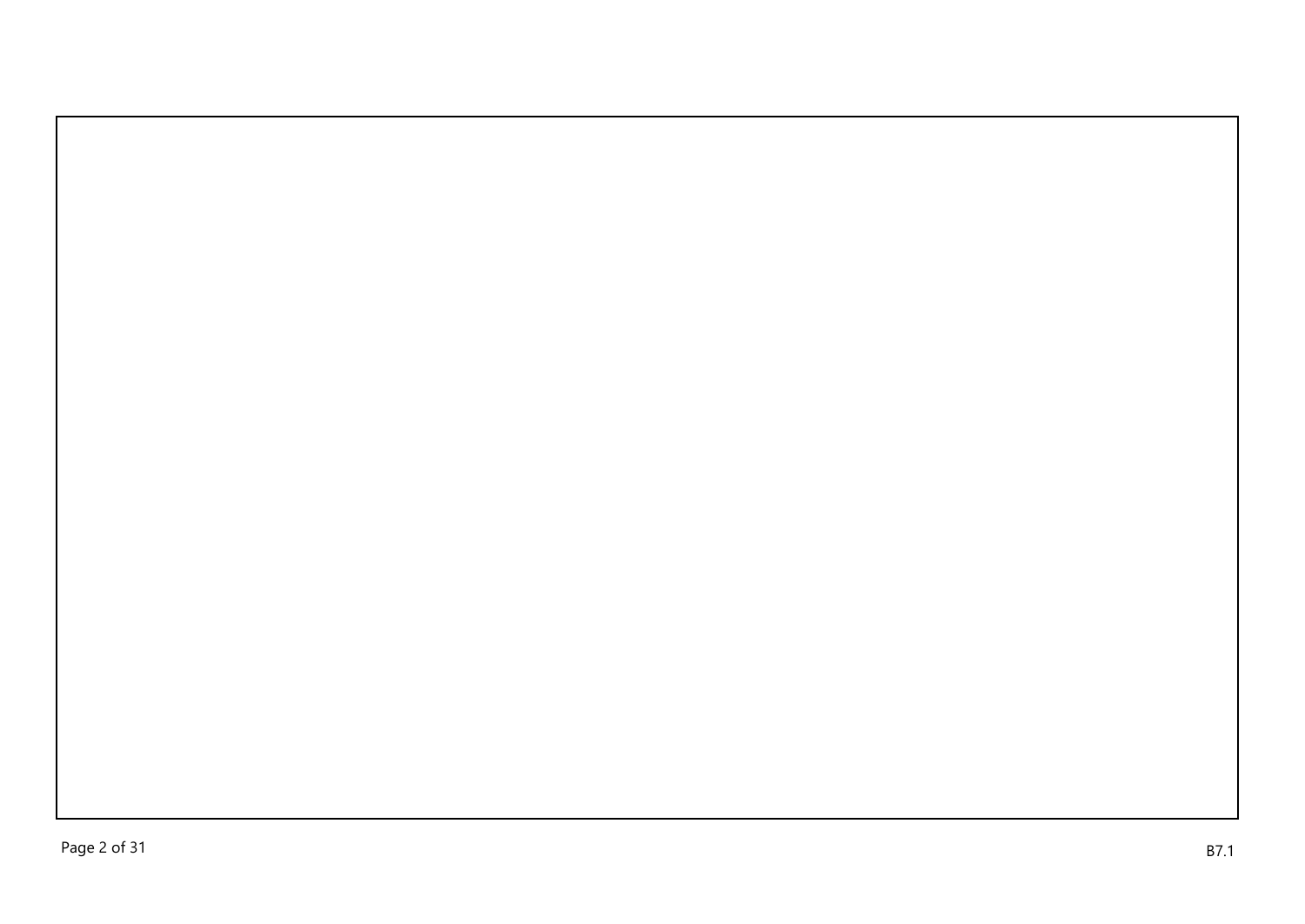| #              | Island          | House Name  | Name                  | Sex       | National ID | ، ه ، ره<br>د ، مرگ       | يترمثر                       |
|----------------|-----------------|-------------|-----------------------|-----------|-------------|---------------------------|------------------------------|
|                | HDh. Nolhivaran |             |                       |           |             |                           |                              |
|                | HDh. Nolhivaran | Aaina       | Ali Adam              | ${\sf M}$ | A033935     | لمجمريتنه                 | أەسمجە مەتىرى                |
| $\overline{c}$ | HDh. Nolhivaran | Aavehi      | Ahmed Ibrahim         | M         | A225027     | لمحتصر                    | أرور وه محمدة                |
| $\mathsf{3}$   | HDh. Nolhivaran | Aavehi      | Hishaam Ahmed         | M         | A225779     | لمجمحر                    | ریمنځو د برونر               |
| 4              | HDh. Nolhivaran | Aligaa      | Ali Hussain           | ${\sf M}$ | A049680     | أتزمزتم                   | أريب برستمريش                |
| 5              | HDh. Nolhivaran | Aligaa      | Adam Haleem Ali       | ${\sf M}$ | A226494     | بزيز                      | أرترو بروو كام               |
| $\sqrt{6}$     | HDh. Nolhivaran | Aligaa      | Hassan Haleem Ali     | ${\sf M}$ | A226495     | بزيرة                     | رَ رَ مَرَ رَ رِ وَ رَ رِ    |
| $\overline{7}$ | HDh. Nolhivaran | Aligaa      | Hussain Haleem Ali    | ${\sf M}$ | A228150     | بزيرة                     | إرجم ترابير والمحمد          |
| 8              | HDh. Nolhivaran | Aligaa      | Ahmed Haleem Ali      | ${\sf M}$ | A228152     | أتزمرته                   | ره رو رکوه کرم               |
| 9              | HDh. Nolhivaran | Aligaa      | Mohamed Haleem Ali    | M         | A228154     | أترمرتم                   | ورەرو روە دې                 |
| 10             | HDh. Nolhivaran | Alithila    | Mohamed Gasim         | M         | A227994     | لأعرجو فخه                |                              |
| 11             | HDh. Nolhivaran | Alithila    | Fathuhiyya Hassan     | F         | A227996     | وكمعروك                   | روه وعديك                    |
| 12             | HDh. Nolhivaran | Alivaage    | Adam Naseer Ibrahim   | ${\sf M}$ | A057015     | أتروح                     | أزرو سكب والمستحر            |
| 13             | HDh. Nolhivaran | Alivaage    | Ahmed Aslam           | ${\sf M}$ | A143012     | پەنوچ                     | أرور ومستوفر                 |
| 14             | HDh. Nolhivaran | Alivaage    | Hussain Aslam         | ${\sf M}$ | A224541     | أتروعه                    | ج سکه شده از مستور           |
| 15             | HDh. Nolhivaran | Alivaage    | Nahida Adam           | F         | A224550     | ەموەي                     | سَرَبِرَ ٱلۡرَّمَرُدُ        |
| 16             | HDh. Nolhivaran | Alivaage    | Najudhaa Adam         | F         | A312419     | ر و » ،<br>د نوره د       | ر وی مصره<br>سرچ تر مرکزو    |
| 17             | HDh. Nolhivaran | Alivaage    | Nahudha Adam Naseer   | F         | A377258     | أتروء                     | يردي المردي الكرسولي         |
| 18             | HDh. Nolhivaran | Alividhaage | Abdulla Ibrahim       | M         | A053923     | ړو وتره                   | أرَدَّ اللَّهُ مِنْ مَرْبِرْ |
| 19             | HDh. Nolhivaran | Alividhaage | Shafiu Abdulla        | M         | A143013     | پر وی ورځ                 | أشكور مكافرالله              |
| 20             | HDh. Nolhivaran | Alividhaage | Zaeema Abdulla        | F         | A224540     | ړو وتره                   | تجريرة تركاه تدالله          |
| 21             | HDh. Nolhivaran | Alividhaage | Nihaama Abdulla       | F         | A347938     | ړو وتره                   | سرجمة وكالمقاللة             |
| 22             | HDh. Nolhivaran | Aluvimaage  | Abdul Matheen Abdulla | M         | A224628     | د د په په<br>  د نومونو د | رە دورى ھەمداللە             |
| 23             | HDh. Nolhivaran | Aluvimaage  | Mohamed Abdulla       | M         | A224630     | رَ تَحْرُو تَرَ دَ        | وره رو ده مرکبالله           |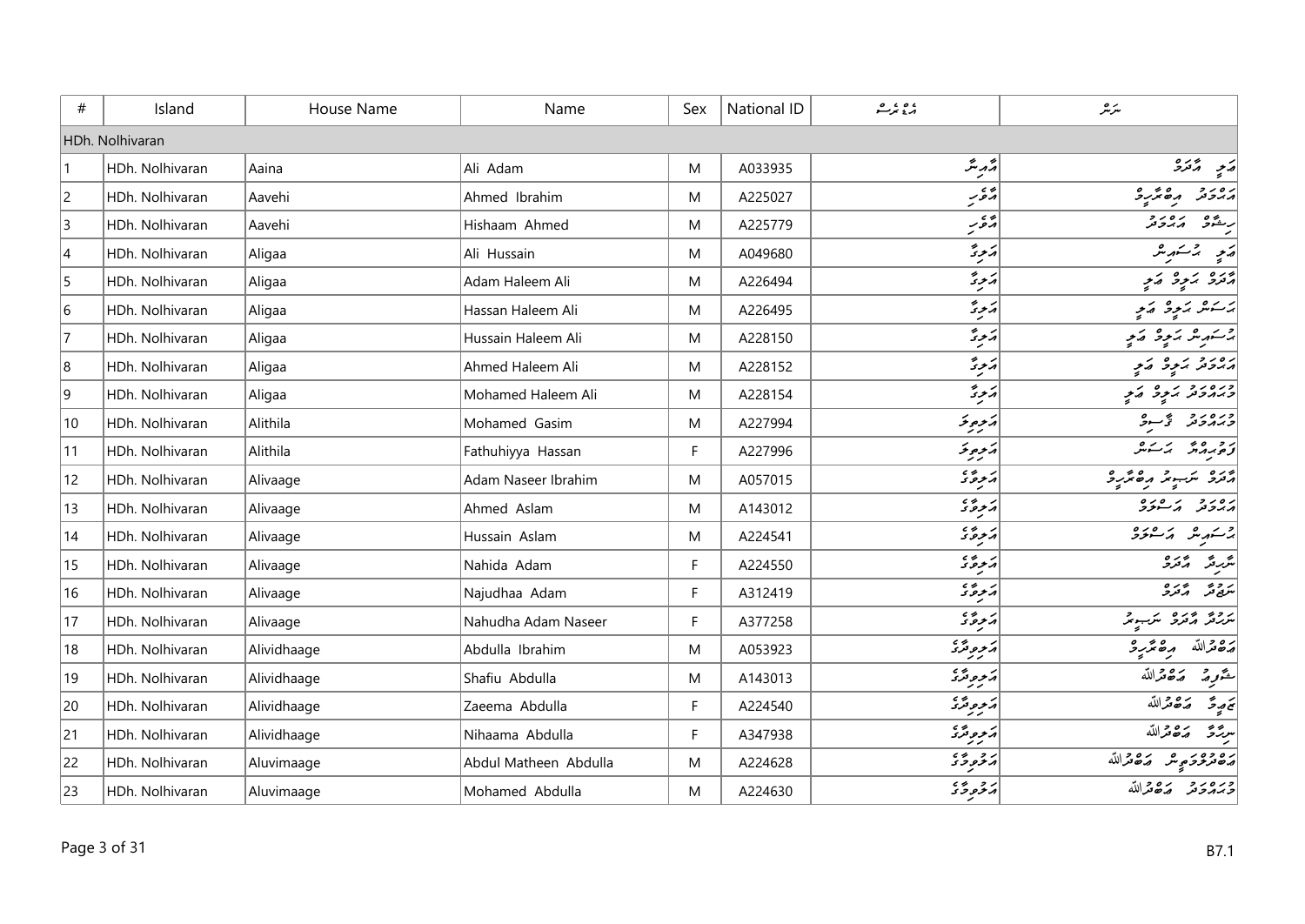| 24 | HDh. Nolhivaran | Aluvimaage   | Abdul Salaam Abdulla    | M  | A224638 | پر څري په                                       | رە دە بە ئەھەراللە                              |
|----|-----------------|--------------|-------------------------|----|---------|-------------------------------------------------|-------------------------------------------------|
| 25 | HDh. Nolhivaran | Aman         | Ahmed Afrah             | M  | A155498 | برىر ھ                                          | ره رو ده ده.<br>پرسرتر پرتومر                   |
| 26 | HDh. Nolhivaran | Aman         | Mariyam Usmaan          | F. | A226373 | برىر ھ                                          | ג פגם כם בים.<br>כינות כי הפלית                 |
| 27 | HDh. Nolhivaran | Amshaa       | Ali Zaeem               | M  | A102004 | رەپ                                             | $3.96$ $\frac{1}{2}$                            |
| 28 | HDh. Nolhivaran | Amshaa       | Shaheema Mohamed        | F  | A223885 | رەپ                                             | شررته وره دره<br>شرکت وبرادولر                  |
| 29 | HDh. Nolhivaran | Amshaa       | Azzam Ali Zaeem         | M  | A225796 | رەپ                                             |                                                 |
| 30 | HDh. Nolhivaran | Anbareege    | Shirumeena Abdul Azeez  | F  | A224846 | پر شرحه سره<br>  پر شرحه سره                    | شوند حيث ره ده د د                              |
| 31 | HDh. Nolhivaran | Anbareege    | Rameeza Abdul Azeez     | F  | A224849 | پر 20 پر ج<br>هر سرچ <i>ه پ</i> ر <sub>پر</sub> | بَرَجٍ بِمَ مَصْرُوْمَ بِمِ عَ                  |
| 32 | HDh. Nolhivaran | Anbareege    | Majeedha Abdul Azeez    | F  | A224853 | پر چې په په                                     | ر په ده ده ده د په و                            |
| 33 | HDh. Nolhivaran | Andaapoolge  | Aishath Moosa           | F. | A115559 | ر ۵ ۶۶ وه ٢<br>د سره بوموړ                      | و در در در در در در در کند باشتر<br>مراجع در سر |
| 34 | HDh. Nolhivaran | Andaapoolge  | Moosa Hussain           | M  | A159772 | ر ۵ ۶۶ وه ۵<br>د سره بو مرد                     | دژ شه پژسته پر                                  |
| 35 | HDh. Nolhivaran | Andaapoolge  | Haleema Ali             | F  | A224788 | ر ۵ ۶۶۵ و.<br>پرسره بوموړ                       | پَنځِ تَرٌ = دَرِ حِ                            |
| 36 | HDh. Nolhivaran | Andaapoolge  | Abdul Gafoor Umar       | M  | A224792 | ر ۵ ۶۶۵ و.<br>پرس بې مر                         | גם כסגדר - כגב<br>השינתוני הכינ                 |
| 37 | HDh. Nolhivaran | Aris         | Ahmed Faiz              | M  | A224086 | رئىرىشە                                         | أرور و و و                                      |
| 38 | HDh. Nolhivaran | Aris         | Rasheeda Adam           | F  | A225425 | وسمرت                                           | يَرَسْوِيْرُ   دُيَرَةَ                         |
| 39 | HDh. Nolhivaran | Aris         | Ranau Faiz Ahmed        | F. | A225799 | وسمرت                                           | برشم توریح مدود                                 |
| 40 | HDh. Nolhivaran | Aris         | Ahzam Faiz              | M  | A363701 | وببرعه                                          | پر جي جي<br>تٌر مع                              |
| 41 | HDh. Nolhivaran | Aris         | Ahuzaam Safeeh          | M  | A363709 | رئىرىشە                                         | ر دوه د کرد و                                   |
| 42 | HDh. Nolhivaran | Asaree Villa | Aboobakuru Ibrahim      | M  | A155988 | ۇ سەمبەھ قر<br>ئ                                | ەھ ترىر ۋ<br>נ בנג כ כ<br>גם סיט זק             |
| 43 | HDh. Nolhivaran | Asaree Villa | Ali Rasheed             | M  | A225436 | ە سەمبەء قە                                     | أرشح المراشوقر                                  |
| 44 | HDh. Nolhivaran | Asaree Villa | Aishath Aboobakuru      | F  | A225438 | ە سەئىرە بۇ<br>ئ                                | 22/32/22/23                                     |
| 45 | HDh. Nolhivaran | Asaree Villa | Hamza Abobakuru         | M  | A225439 | ە سەمدە ۋ                                       | נים נחתנים                                      |
| 46 | HDh. Nolhivaran | Asaree Villa | Abdul Raheem Aboobakuru | M  | A225801 | ە سەئىرە ۋ<br>سىسىمىسى                          | גם כם גם נכחב כב<br>הסטה ההב הססטיה             |
| 47 | HDh. Nolhivaran | Asareege     | Hussain Habeeb          | M  | A111742 | ېر کے بىرى<br>ئ                                 | بر کرمر کرده                                    |
| 48 | HDh. Nolhivaran | Asareege     | Rahma Abdul Raheem      | F. | A123143 | ېر کے بیری<br>پ                                 | بره و<br>ره ده ر<br>د ه ترد بربر د              |
| 49 | HDh. Nolhivaran | Asareege     | Valeedul Hamdhoon       | M  | A224192 | ېر کے بیری<br>پ                                 | ر وورود <u>وه</u><br>قرمز درومز                 |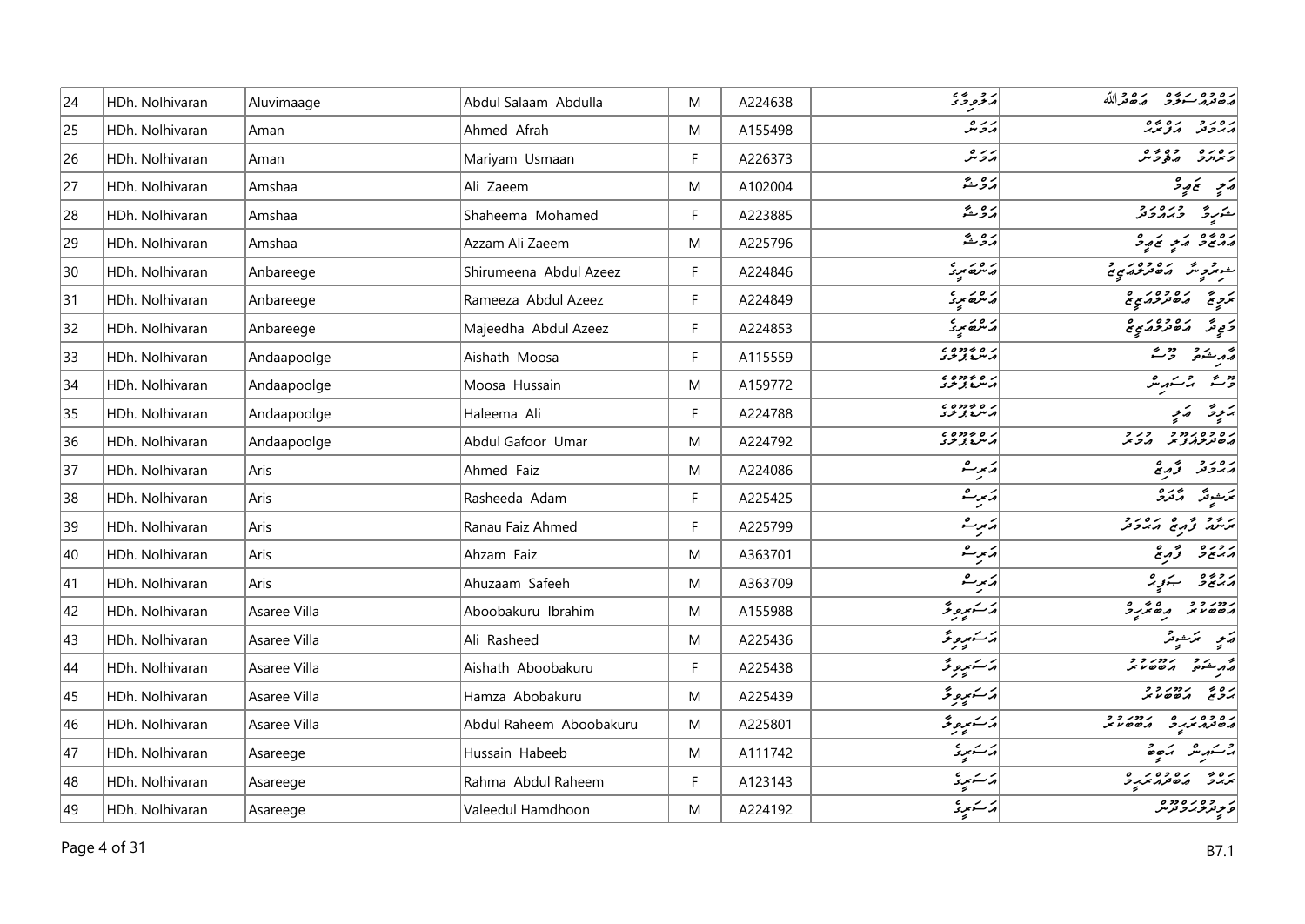| 50 | HDh. Nolhivaran | Asaru              | Abdul Raheem Mohamed   | M         | A150396 | برسە يېر                                 | קסיקה מקדי פריטקיק<br>הסיקה מקדי פריטפיק         |
|----|-----------------|--------------------|------------------------|-----------|---------|------------------------------------------|--------------------------------------------------|
| 51 | HDh. Nolhivaran | Asseyri            | Mohamed Aboobakuru     | M         | A228996 | برە يىمىر                                | כנסנכ נחנכב<br>בגתכת תםסטית                      |
| 52 | HDh. Nolhivaran | Asseyri            | Qaseema Hussain        | F         | A228998 | لهره يحمير                               | تۇسوق برگسىرىنگر                                 |
| 53 | HDh. Nolhivaran | Asseyri            | Aminath Leeza          | F         | A229000 | لره يىمبر                                | أثرم يتمدح<br>حريج                               |
| 54 | HDh. Nolhivaran | Asseyri            | Shaaniya Mohamed       | F         | A229002 | لروعيمر                                  | و رە ر د<br><i>د ب</i> ەر تر<br>ے مورگر<br>مشاہد |
| 55 | HDh. Nolhivaran | Asseyri            | Suaadh Mohamed         | M         | A229003 | لروييمر                                  | روپور وره رو                                     |
| 56 | HDh. Nolhivaran | Athens             | Abdul Raheem Hussain   | M         | A036579 | ، <i>، ، ه ره</i>                        | גם כפגב גבית.                                    |
| 57 | HDh. Nolhivaran | Athens             | Abdulla Shareef        | ${\sf M}$ | A151406 | پر پر مرت <sub>ب</sub>                   | برە قراللە ھەمرىر                                |
| 58 | HDh. Nolhivaran | Athens             | Haulath Abdul Raheem   | F         | A228124 | ى يە ھ <sub>ە</sub> ر ھ                  | נ סני כן נסיכם נגם.<br>מפיצים נמשינות ממב        |
| 59 | HDh. Nolhivaran | Athens             | Mohamed Abdul Raheem   | M         | A228132 | ، <i>په ه ره</i>                         | כממכני מסינות הבי                                |
| 60 | HDh. Nolhivaran | Athens             | Ahmed Shareef          | M         | A228133 | ، <i>پره هر</i><br>مرحومترگ              | پره رو په شوموړي                                 |
| 61 | HDh. Nolhivaran | Athens             | Fathimath Abdul Raheem | F         | A363475 | ې پره ه<br>مرحومتر ک                     | و د د ده ده د ه                                  |
| 62 | HDh. Nolhivaran | <b>Beach House</b> | Ibrahim Mohamed        | M         | A124623 | ھەممەر 2 ھ                               | دە ئەرەر دىرەر                                   |
| 63 | HDh. Nolhivaran | <b>Beach House</b> | Mohamed Waseem         | ${\sf M}$ | A228034 | <br> حديد مرد حد                         |                                                  |
| 64 | HDh. Nolhivaran | <b>Beach House</b> | Ali Waseem             | M         | A228036 | ھەمجەر مەھ                               | أة يو غرسوفر                                     |
| 65 | HDh. Nolhivaran | <b>Beach House</b> | Aishath Waseema        | F         | A228038 | ە ئۇ ئەمر م                              |                                                  |
| 66 | HDh. Nolhivaran | Carnationmaage     | Azuhana Abdul Ganee    | F         | A092292 | رم پر پره وي.<br>تا بر سرشو سرچ ي        | ر دو شهر ره ده در سر                             |
| 67 | HDh. Nolhivaran | Carnationmaage     | Ghaneema Abdul Rahman  | F         | A106694 | ر میں بھی دیا ہے<br>مائیں بھی بھی توجہ ی | ز سر ده ده ده ده و                               |
| 68 | HDh. Nolhivaran | Carnationmaage     | Rifaau Hussain Rasheed | M         | A282611 | رم په په د هغه د و د کا                  | برؤكم بركتيرنكر برسوكر                           |
| 69 | HDh. Nolhivaran | Chaandhaneege      | Haleema Moosa          | F         | A224802 | ى<br>ئۇسرىرى <i>سى</i>                   |                                                  |
| 70 | HDh. Nolhivaran | Chaandhaneege      | Mariyam Rasheedha      | F         | A224811 | ىچە ئىرتى <i>ر س</i> و <sup>ي</sup>      | و ه ده مر مر مر                                  |
| 71 | HDh. Nolhivaran | Chaandhaneege      | Ahmed Shurag           | M         | A224819 | ىچە ئىرتى <i>ر س<sub>ى</sub></i> كە      | ره رحس در ده.<br>درگار در مشویزی                 |
| 72 | HDh. Nolhivaran | Chaandhaneege      | Aminath Saeeda         | F         | A224825 | ى<br>ئۇنىرى <i>زىرى</i>                  | أزويتم كاميتر                                    |
| 73 | HDh. Nolhivaran | Chaandhaneege      | Ahmed Rasheed          | M         | A224828 | ىچە ئىرتى <i>ر س</i> ېرىگە               | پرورو کردونر                                     |
| 74 | HDh. Nolhivaran | Daarul Salaam      | Fazeela Ibrahim        | F         | A225387 | ه وه رر ده<br>تربر پر سنوگ               | ەرھەترىرى<br>ر<br>ۇ خەنۇ                         |
| 75 | HDh. Nolhivaran | Daarul Salaam      | Leena Riza             | F         | A225783 | پر وه ر ر په ه<br>تربر پر سکوگر          | ا پریگر اسریک<br>اوپکر اسریک                     |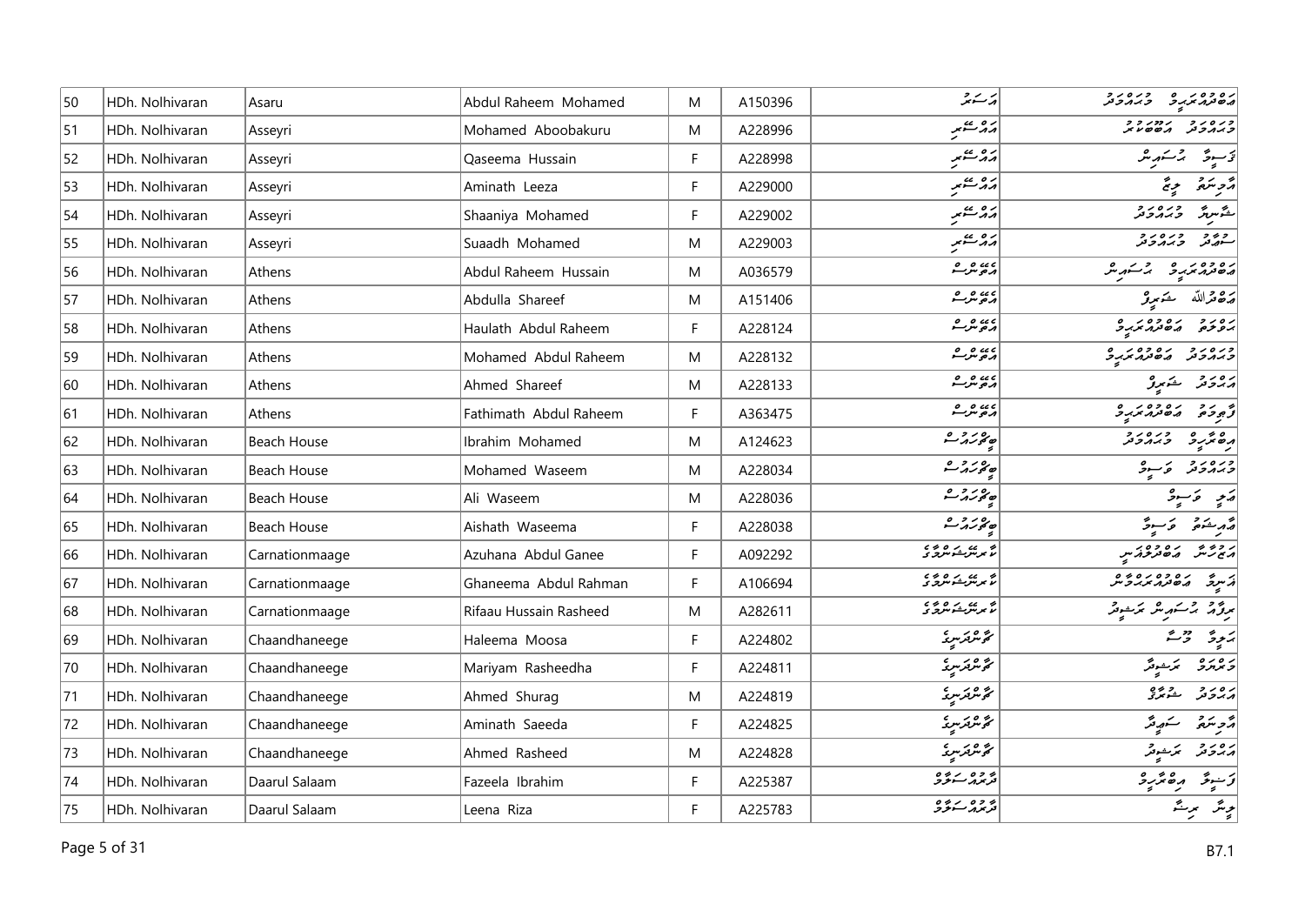| 76  | HDh. Nolhivaran | Daisy Maage  | Majida Hussain        | F  | A092478 | پی پی تر <sup>2</sup>     | دَّىمِ مَّرْ سَهْرِ مَّرْ ا         |
|-----|-----------------|--------------|-----------------------|----|---------|---------------------------|-------------------------------------|
| 77  | HDh. Nolhivaran | Daisy Maage  | Nimal Mausoom         | M  | A094465 | ،<br>پاسم پر در           | اسرچهو<br>ر د ده ه<br>د پرسور       |
| 78  | HDh. Nolhivaran | Daisy Maage  | Aishath Ali           | F  | A121275 | نه موځونه<br>په موځونه    |                                     |
| 79  | HDh. Nolhivaran | Daisy Maage  | Asham Nimal           | M  | A225797 | ، په پرې<br>منځ ترن       | بزعزى<br>سردگر                      |
| 80  | HDh. Nolhivaran | Dharus       | Mariyam Shareefa      | F  | A227086 | ىر بر مە                  | شەمرۇ<br>ويوبره                     |
| 81  | HDh. Nolhivaran | Dheyha       | Abdul Khaliq Mohamed  | M  | A128964 | یے مر<br>قوتر             | גם כסתוב כנסגב<br>השנתבתוב בגהבת    |
| 82  | HDh. Nolhivaran | Dheyha       | Liusha Abdul Khaliq   | F  | A159261 | یر<br>تور                 | ورث رە دەنجو                        |
| 83  | HDh. Nolhivaran | Dheyha       | Nafeesa Abdul Rahman  | F  | A224995 | ىدىر<br>قىرىر             | سكر شيم مده وه د و د ه              |
| 84  | HDh. Nolhivaran | Dheyha       | Nausa Abdul Khalig    | F  | A225004 | ىدىر<br>قىرت              | برە ئەھەر ئەرە                      |
| 85  | HDh. Nolhivaran | Dheyliyaage  | Abdulla Ziyad         | M  | A094431 | ء،<br>مرمز پر             | أَرَى قَرْاللَّهُ بِمُحْمَّدَ       |
| 86  | HDh. Nolhivaran | Dheyliyaage  | Aminath Zuhura        | F. | A228350 | ن عروشر<br>  قرمز جر      | أأروسكم المحارجر                    |
| 87  | HDh. Nolhivaran | Dhihaara     | Asma Abdul Raheem     | F  | A040117 | قرر حمد                   | 202020 2021                         |
| 88  | HDh. Nolhivaran | Dhihaara     | Raisham Adam Saeed    | M  | A312404 | امر محتجه                 | بمرمشن كالمرو سنهار                 |
| 89  | HDh. Nolhivaran | Dhilaavaruge | Mohamed Moosa         | M  | A156137 | ا پرڅه تر و <sup>ج</sup>  | ورەرو دوغ                           |
| 90  | HDh. Nolhivaran | Dhilaavaruge | Asima Mohamed         | F  | A223892 | و څو ځو د ه<br>د څرگو موم | و رە ر د<br>تر پر تر تر<br>ړ ښېږ شر |
| 91  | HDh. Nolhivaran | Dhinasha     | Adam Moosa            | M  | A066062 | ورسرتر                    | وره دورو<br>مرکز و                  |
| 92  | HDh. Nolhivaran | Dhinasha     | Rimaaza Adam          | F  | A155735 | ومترتز                    | برڈیج<br>پور ہ<br>مرفرو             |
| 93  | HDh. Nolhivaran | Dhinasha     | Imaza Adam            | F. | A155736 | ويتزيز                    |                                     |
| 94  | HDh. Nolhivaran | Dhinasha     | Nafeesa Ali           | F. | A228634 | ويتزيز                    |                                     |
| 95  | HDh. Nolhivaran | Dhinasha     | Fazuhaan Adam         | M  | A228640 | امریزیز                   | ترج محرش المرتزى                    |
| 96  | HDh. Nolhivaran | Dhivaru      | Mohamed Zirar Shameem | M  | A226828 | مریح تر                   |                                     |
| 97  | HDh. Nolhivaran | Dhivaru      | Ali Shameem           | M  | A229005 | مریح تر                   |                                     |
| 98  | HDh. Nolhivaran | Dhivaru      | Azeema Moosa          | F  | A229006 | مریح تر                   |                                     |
| 99  | HDh. Nolhivaran | Dhivaru      | Nashath Shameem       | F  | A229012 | مریحہ مر                  |                                     |
| 100 | HDh. Nolhivaran | Dhoadhi      | Ibrahim Naseer        | M  | A102886 | لصحيح                     |                                     |
| 101 | HDh. Nolhivaran | Dhoadhi      | Naaiz Ibrahim         | M  | A155734 | م<br>توفر                 |                                     |
|     |                 |              |                       |    |         |                           |                                     |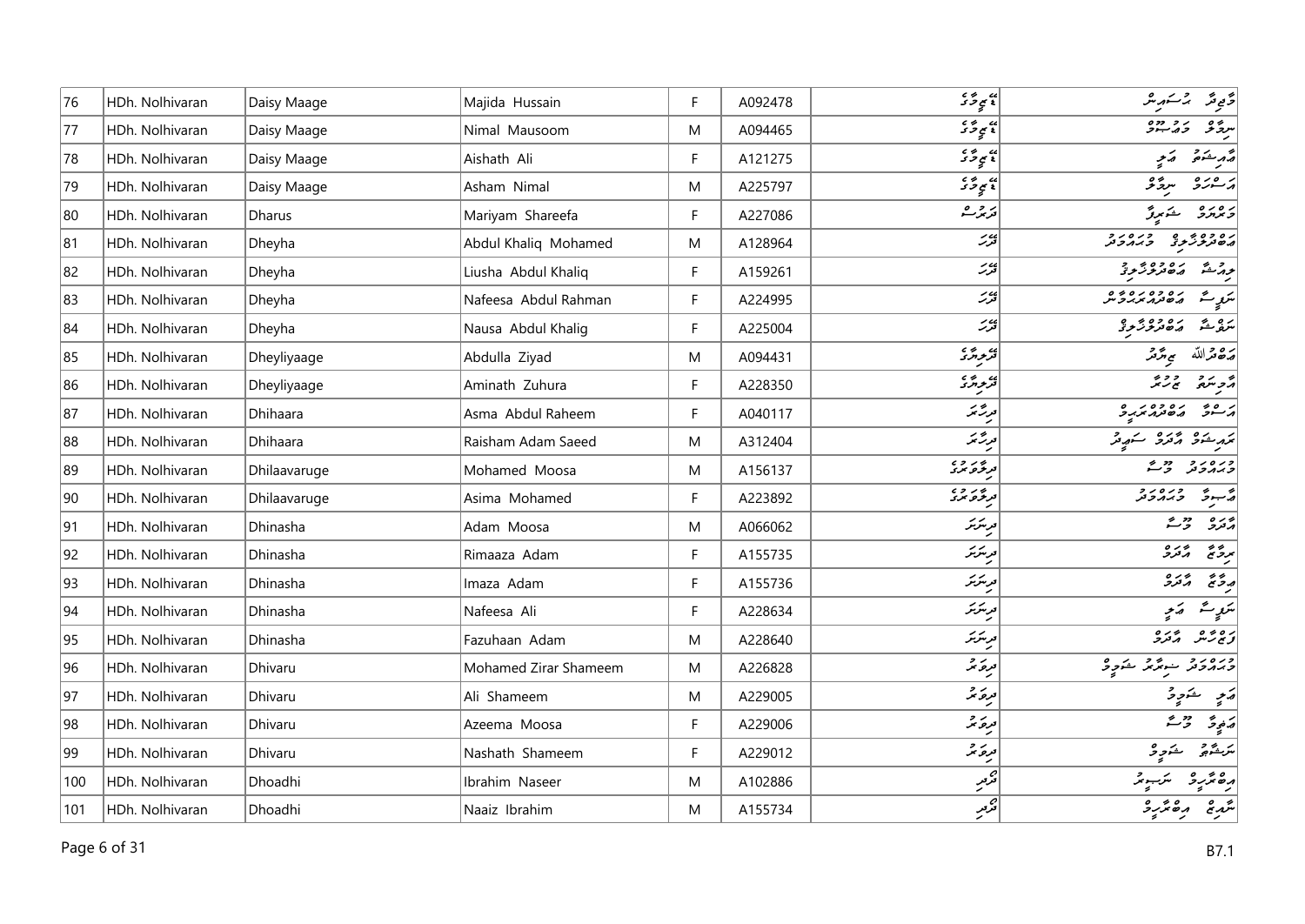| 102 | HDh. Nolhivaran | Dhoadhi        | Ramziyya Hussain            | F  | A228242 | اچھور               | بروبرمروش برسكرمر                                |
|-----|-----------------|----------------|-----------------------------|----|---------|---------------------|--------------------------------------------------|
| 103 | HDh. Nolhivaran | Dhoadhi        | Nafiz Ibrahim               | M  | A228248 | لقمعر               | شروز مەھمىر                                      |
| 104 | HDh. Nolhivaran | Dhoogas        | Rasheedha Mohamed           | F  | A223889 | ود پر ہے<br>تو پی ک | و رە ر د<br><i>د بە</i> د تر<br>ىر<br>مەسىمەتىر  |
| 105 | HDh. Nolhivaran | Dhoogas        | Ishaaq Adnan                | M  | A225751 | ود پر ہے<br>تو پی ک | مەسىرىق مەقرىترىتر                               |
| 106 | HDh. Nolhivaran | Dhoogas        | Hoodh Adhunaan              | M  | A282612 | ود پر ہے<br>تسری ک  | دو بروه مه<br>رس ماند شر                         |
| 107 | HDh. Nolhivaran | Dhoogas        | Aishath Minhath Adnan       | F  | A326759 | دد بر ح<br>تعری ک   | د در د و ۱۶۷۵ و د و د                            |
| 108 | HDh. Nolhivaran | Dhoogas        | Fathimath Midhuhath Adhunan | F  | A380969 | ودىر ھ              | وتجوخته وتربره مترشر                             |
| 109 | HDh. Nolhivaran | <b>Dhoores</b> | Ali Ibrahim                 | M  | A022667 | دد ، م<br>تربر ک    | أوسم المعتبدة                                    |
| 110 | HDh. Nolhivaran | <b>Dhoores</b> | Shaahid Ali                 | M  | A128548 | دد ۽ ه<br>تريز ڪ    | ڪ پر پر<br>س<br>ەكىپىيە                          |
| 111 | HDh. Nolhivaran | <b>Dhoores</b> | Aishath Aboobakuru          | F  | A227897 | ود ۽ ه              | 77/77/7<br>و مر شو د<br>مر                       |
| 112 | HDh. Nolhivaran | <b>Dhoores</b> | Niyaasha Ali                | F  | A227903 | دو ۽ ه              | سرمرشته<br>ەتىر                                  |
| 113 | HDh. Nolhivaran | <b>Dhoores</b> | Huzaimath Ali               | F  | A227904 | ود ۽ ه              | ريم پر څخه                                       |
| 114 | HDh. Nolhivaran | <b>Dhoores</b> | Sharmeel Ali                | M  | A227905 | دد ،<br>تربر ک      | ے پڑ <sub>و تو</sub> ثر<br>ەتىر                  |
| 115 | HDh. Nolhivaran | Dhuni          | Nahidha Ali                 | F  | A225062 | قرسر                | شريق الأمي                                       |
| 116 | HDh. Nolhivaran | Dhuveli        | Hussain Ali                 | M  | A037969 | قرة محر             | برسكهر شركونج                                    |
| 117 | HDh. Nolhivaran | Dhuveli        | Saudhiyya Mohamed           | F  | A141289 | فرة محر             | הכנסת כנסנים                                     |
| 118 | HDh. Nolhivaran | Dhuveli        | Haafiza Hussain             | F. | A141290 | قرة محر             | يُرُوِيُّ يُرْسَمْرِيْرُ                         |
| 119 | HDh. Nolhivaran | Dhuveli        | Aminath Hussain             | F  | A228432 | قرة محر             | أوجدة بالتنهاش                                   |
| 120 | HDh. Nolhivaran | Dhuveli        | Dheena Hussain              | F  | A228433 | قرءً محر            | مریگر الرکسکوریٹر                                |
| 121 | HDh. Nolhivaran | Dhuveli        | Nadha Hussain               | F. | A405508 | قرء مر              | ىرقە ئەسكەنلى                                    |
| 122 | HDh. Nolhivaran | Elpaso         | Ali Riza                    | M  | A069019 | اندویں              | أيزموا المرستة                                   |
| 123 | HDh. Nolhivaran | Elpaso         | Abdul Rahman Hussain        | M  | A071461 | وووي                |                                                  |
| 124 | HDh. Nolhivaran | Elpaso         | Fareedha Ismail             | F  | A071462 | پرویژ م             | ترىپىتر بەستىۋېرى                                |
| 125 | HDh. Nolhivaran | Elpaso         | Safeena Abdul Rahman        | F  | A224386 | اندوژ م             | ر ه و ه ر ه د ه<br>پره تر پر پر تر س<br> سەرپەش  |
| 126 | HDh. Nolhivaran | Elpaso         | Shafeeq Abdul Rahman        | M  | A224400 | پروپژ م             | ر ه د ه ر ه د ه<br>پره تر پر پر تر س<br>ستورٍ تو |
| 127 | HDh. Nolhivaran | Elpaso         | Shafeega Abdul Rahman       | F. | A224401 | وووي                | شَرَوٍ يَا صَحْمَدَ مِرْمَدَ حَمَدَ              |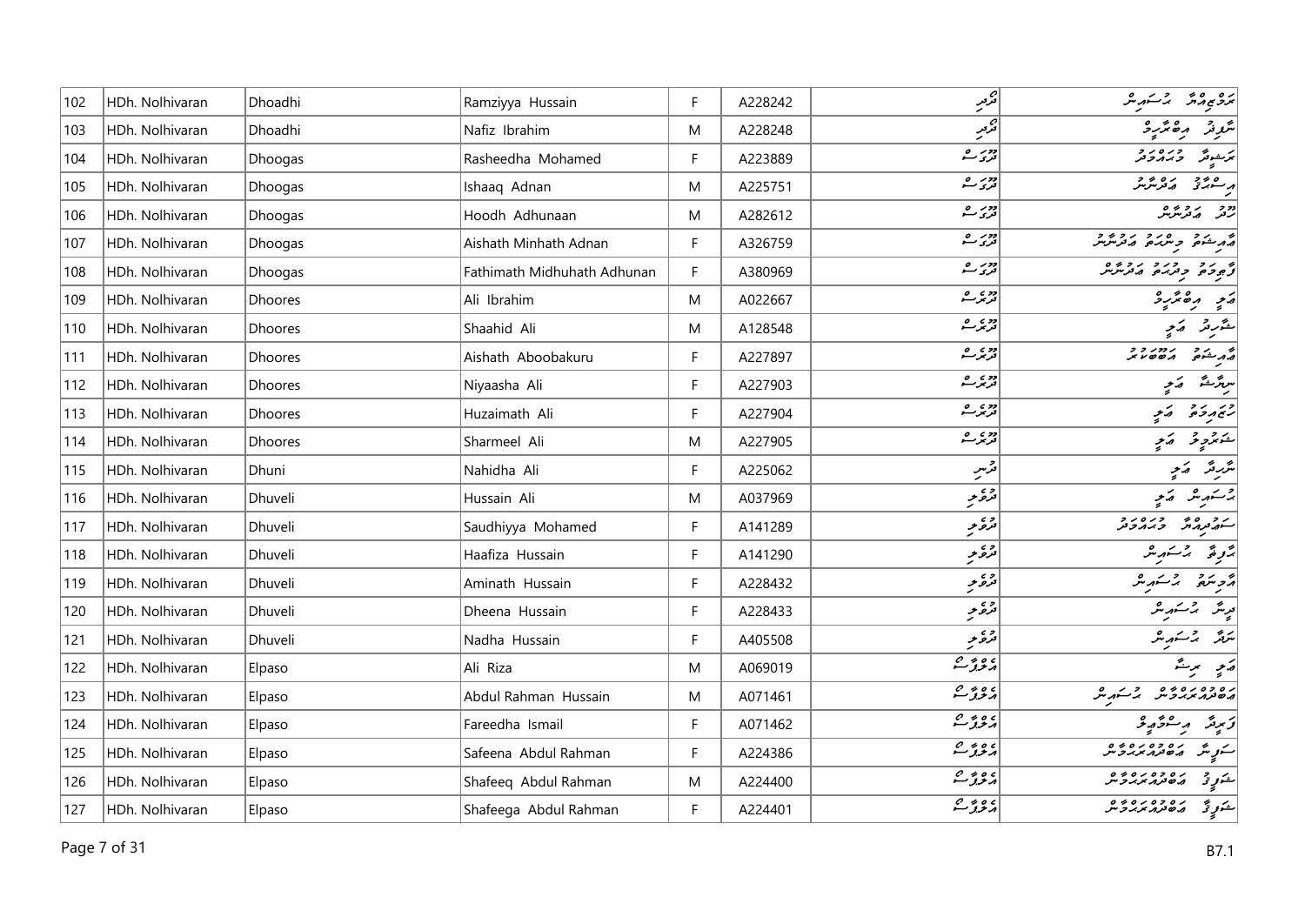| 128 | HDh. Nolhivaran | Elpaso    | Ahmed Fazeen             | M         | A224407 | پروپژ م                      | پروتر کی پر                       |
|-----|-----------------|-----------|--------------------------|-----------|---------|------------------------------|-----------------------------------|
| 129 | HDh. Nolhivaran | Elpaso    | Suhaa Ali Naazim         | F         | A225640 | ې وی <sub>ن</sub> م          |                                   |
| 130 | HDh. Nolhivaran | Elpaso    | Nafha Mohamed            | F         | A225646 | ە دېۋى                       | ره وره رو<br>سرگ وبرمان           |
| 131 | HDh. Nolhivaran | Elpaso    | Samra Shafeeq            | F         | A225654 | اندوژ م                      | سەۋىگە سەرىي                      |
| 132 | HDh. Nolhivaran | Elpaso    | Reehan Faiz              | ${\sf M}$ | A225658 | پروپژ م                      | بريژنتر تؤريج                     |
| 133 | HDh. Nolhivaran | Ever Last | Ahmed Shafeeg            | M         | A120096 | ى بە بەرگە ھ<br>مەن ئەرگە سى | رەرد شرې                          |
| 134 | HDh. Nolhivaran | Ever Last | Sammau Ahmed             | M         | A224411 | ى ئەسرىۋىسى<br>مەمۇرىسى      | رەپ دەرد                          |
| 135 | HDh. Nolhivaran | Ever Last | Sheereena Hussain        | F         | A225135 | ى ئەرگەر 2 <sub>9</sub>      | هېږېد د جسکه پر                   |
| 136 | HDh. Nolhivaran | Ever Last | Shahudha Ahmed           | F         | A225638 | ى ئە ئەرگەت<br>مەنزىر ئىس    | شەرقە بەرەر د                     |
| 137 | HDh. Nolhivaran | Faahi     | Ali Mahir                | M         | A224016 | ائچ<br>سر                    | پر په د څر پر                     |
| 138 | HDh. Nolhivaran | Faahi     | Lubna Ali Mahir          | F         | A224019 | $\frac{1}{2}$                | وه پر وربر                        |
| 139 | HDh. Nolhivaran | Faahi     | Mahil Ali Mahir          | M         | A225568 | ۇر                           | وحرو وسي وحريمه                   |
| 140 | HDh. Nolhivaran | Fahala    | Ahmed Rasheed            | M         | A060867 | ۇزى                          | رەرد ئرشونر                       |
| 141 | HDh. Nolhivaran | Fahala    | Naaif Rasheed Ahmed      | M         | A224146 | تزترى                        | شرق ترجعتر مهادم                  |
| 142 | HDh. Nolhivaran | Fahala    | Naahil Rasheed Ahmed     | M         | A226922 | قرترى                        | تركز ترسونه مددنه                 |
| 143 | HDh. Nolhivaran | Falas     | Ibrahim Shakir           | M         | A224230 | ۇ ئۆرك                       | وە ئەر ئىسىر                      |
| 144 | HDh. Nolhivaran | Falas     | Nazira Ibrahim           | F         | A225383 | ۇ ئۆر شە                     | شَعِبةً مِنْ يَحْرِدُ             |
| 145 | HDh. Nolhivaran | Falas     | Nuskha Ibrahim           | F         | A225395 | ۇ ئۇر                        | يرجد رەممىر                       |
| 146 | HDh. Nolhivaran | Falas     | Nasrath Ibrahim          | F         | A225397 | ۇ ئۇرى                       | ترجعهم وهغربر                     |
| 147 | HDh. Nolhivaran | Fares     | Abdul Hadee Abdul Rahman | M         | A037176 | ترتزرهه                      | ره وه و مرده وه بره وه به د       |
| 148 | HDh. Nolhivaran | Fares     | Aminath Abdul Haadhee    | F         | A226500 | ىر ئەر ھ                     | أأرجع المقتر والمحاربي            |
| 149 | HDh. Nolhivaran | Fares     | Muaaza Abdul Haadhee     | F         | A226953 | ىر ، ھ<br>يۈرىشە             | وموم ره وه و.<br>د چې پر د ورور د |
| 150 | HDh. Nolhivaran | Fares     | Ahmed Muaaz              | ${\sf M}$ | A228162 | ر پر ہ                       | ره رو ووو<br>مەرىر رەم            |
| 151 | HDh. Nolhivaran | Fares     | Aishath Muha             | F         | A228163 | ر پر ہ                       | أورشنمو وقر                       |
| 152 | HDh. Nolhivaran | Fares     | Nabeeha Abdul Haadhee    | F         | A228164 | ئە ئەر ھ                     | بتهاش بالمعاصر والمحركة والمحمد   |
| 153 | HDh. Nolhivaran | Fasaanaa  | Abdul Ghani Abdul Rahman | M         | A032144 | ۇ شەئىر                      | נסכסנג נסכסנסגם                   |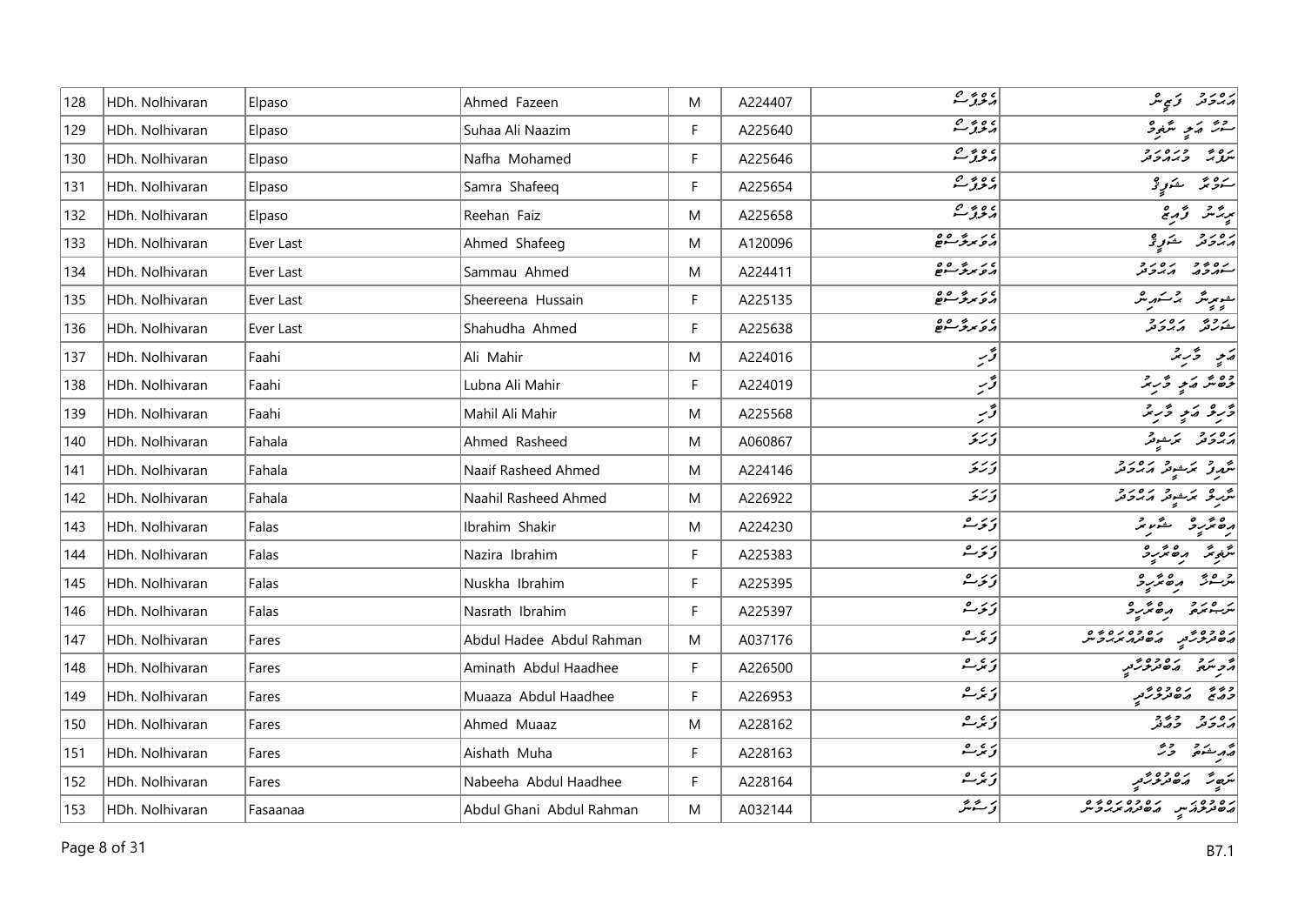| 154 | HDh. Nolhivaran | Fasaanaa       | Ibrahim Waheed          | M  | A128823 | ۇ سەمىگە                              | رەپرىي <sub>كەبى</sub> ر                                             |
|-----|-----------------|----------------|-------------------------|----|---------|---------------------------------------|----------------------------------------------------------------------|
| 155 | HDh. Nolhivaran | Fasaanaa       | Afsana Abdul Ghani      | F. | A224890 | ۇ ئەشر                                | رە مەسىرە دەرىپر<br>مۇسىر مەھرىمەس                                   |
| 156 | HDh. Nolhivaran | Fashuvi        | Mariyam Hussain         | F. | A227944 | ترتره                                 | גפנים הביתית                                                         |
| 157 | HDh. Nolhivaran | Faza           | Ahmed Asim              | M  | A131364 | ترتج                                  | גם גב הבייב                                                          |
| 158 | HDh. Nolhivaran | Faza           | Minna Mohamed           | F  | A151747 | ترتج                                  | ومرش ورەرو                                                           |
| 159 | HDh. Nolhivaran | Faza           | Hussain Asim Mohamed    | M  | A151803 | ترتج                                  |                                                                      |
| 160 | HDh. Nolhivaran | Faza           | Zahira Ibrahim          | F  | A228017 | ترتج                                  | لتجربته وهتربرد                                                      |
| 161 | HDh. Nolhivaran | Faza           | Yumna Mohamed           | F  | A228022 | تریخ                                  | وه به وره دو<br>درگس وبردونر                                         |
| 162 | HDh. Nolhivaran | Faza           | Zihuna Mohamed          | F. | A228024 | ترتج                                  | م ژنگر ورودو                                                         |
| 163 | HDh. Nolhivaran | Feeroazge      | Hussain Latheef         | M  | A078750 | و چې د ،<br>نومندن                    | 2سەر سىز ئەربى                                                       |
| 164 | HDh. Nolhivaran | Feeroazge      | Mariyam Hussain         | F. | A225259 | م ه ه ه ،<br>تو پرېځ د                | ومهود برخمه عر                                                       |
| 165 | HDh. Nolhivaran | Feeroazge      | Shaam Hussain Latheef   | M  | A225790 | وپرېږ                                 | شەر رىسىمبەش ئۇم بۇ                                                  |
| 166 | HDh. Nolhivaran | Feeroazu Villa | Aminath Moosa           | F  | A100653 | ە جەنج ھ <sub>و</sub> مۇ              | $\begin{array}{cc} 2 & 2 & 3 \\ 2 & 3 & 3 \\ -2 & 3 & 3 \end{array}$ |
| 167 | HDh. Nolhivaran | Feeroazu Villa | Mohamed Shaain          | M  | A228141 | وپرېځ وِ دُّ                          | وره رو شهر ش                                                         |
| 168 | HDh. Nolhivaran | Feeroazu Villa | Zahida Gasim            | F  | A228144 | رچ چې په مخپر                         | ى<br>ئىرى <i>گە</i> ئۇسىر <sup>ى</sup>                               |
| 169 | HDh. Nolhivaran | Fehivina       | Ibrahim Rasheed Adam    | M  | A047477 | ۇر <sub>ە</sub> بىر                   |                                                                      |
| 170 | HDh. Nolhivaran | Fehivina       | Aishath Ibrahim Rasheed | F  | A147196 | اؤروبئر<br><u>سير</u>                 |                                                                      |
| 171 | HDh. Nolhivaran | Fehivina       | Ahmed Nizam             | M  | A147197 | ۇروپر                                 | أرور و سرگاه                                                         |
| 172 | HDh. Nolhivaran | Fehivina       | Saeeda Ali              | F  | A228186 | ۇروپۇ                                 | سكمي تكريم وكالمحر                                                   |
| 173 | HDh. Nolhivaran | Fehivina       | Aminath Ibrahim         | F  | A228220 | ۇرەبىر                                | ە ھەترىرى<br>برھەترىرى<br>أرمر برد                                   |
| 174 | HDh. Nolhivaran | Fehivina       | Mariyam Ibrahim         | F  | A228222 | ۇرەبىر                                | ە ھەترىرى<br>مەھەترىرى<br>ر ه بر ه<br>تر <del>ب</del> ر بر           |
| 175 | HDh. Nolhivaran | Femoaraage     | Laaiza Mohamed          | F  | A154587 | ه ۵ و ه<br>و <del>و</del> بو ړ        | و ر ه ر د<br>تر پر ژ تر<br>ۇرىج                                      |
| 176 | HDh. Nolhivaran | Femoaraage     | Hussain Niyaaz          | M  | A155731 | ړ <i>۵ و</i> ړ<br>و <del>ر</del> بر ړ | يز سكر مثل المريدنج                                                  |
| 177 | HDh. Nolhivaran | Femoaraage     | Mohamed Nizaar          | M  | A224461 | ړ بر پر پر<br>تو <del>ت</del> ر بو پر | و ره ر و<br><i>و پر ډ</i> ېر<br>سرچ تئر                              |
| 178 | HDh. Nolhivaran | Femoaraage     | Azeeza Ali              | F  | A224462 | پر <i>م پر پ</i><br>  بو تو تو پر     | أَمَنِي ثَمَّ أَمَنِي                                                |
| 179 | HDh. Nolhivaran | Femoaraage     | Ahmed Inaz              | M  | A224466 | ړ بر پر پر<br>تو <del>ت</del> ر بر پ  | رەرر مەشق                                                            |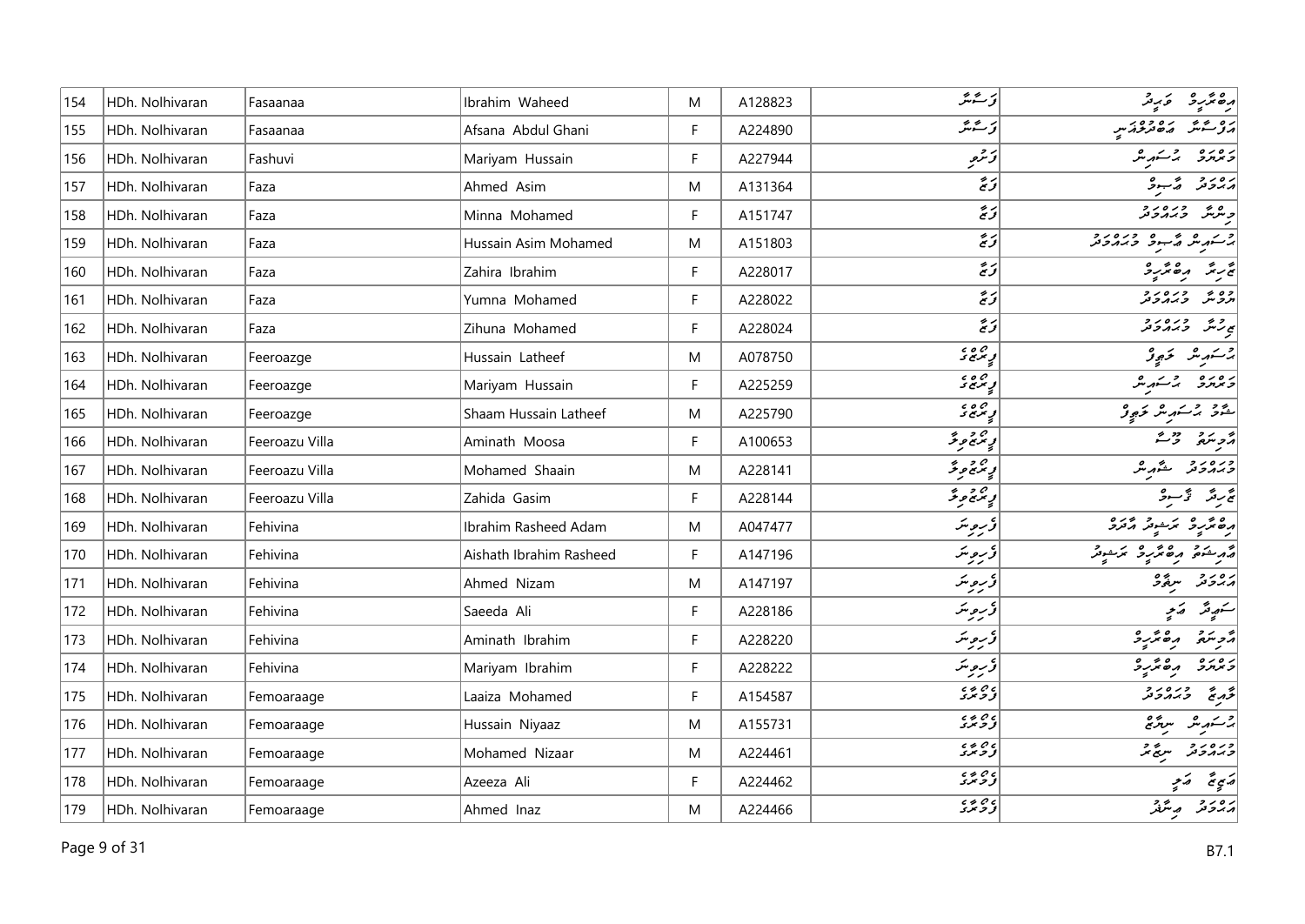| 180 | HDh. Nolhivaran | Femoaraage     | Ibrahim Izaam       | M  | A224467 | ه ۵ و ه<br>تو <del>و</del> بو ړ        | ەرقى<br>اړه تر په د<br>ک                                     |
|-----|-----------------|----------------|---------------------|----|---------|----------------------------------------|--------------------------------------------------------------|
| 181 | HDh. Nolhivaran | Femoaraage     | Zahiyath Mohamed    | F. | A224474 | ړ بر پر پر<br>تو <del>ت</del> ر بو پر  | و ره ر و<br>تر پر ژنر<br>پھ پر ہڑ ہ<br>سی پر ہر ہو           |
| 182 | HDh. Nolhivaran | Femoaraage     | Juhaina Mohamed     | F. | A224478 | ړ بر پر پر<br>تو <del>و</del> مگرۍ     | و ره ر د<br>تر پر ژمر<br>قے تر ہر شر                         |
| 183 | HDh. Nolhivaran | Femoaraage     | Ali Ziyaan          | M  | A225673 | ه ۵ پر د<br>او د برد                   | ړې خوړ شو                                                    |
| 184 | HDh. Nolhivaran | Femoaraage     | Lamya Mohamed       | F  | A312428 | ه ۵ و ه<br>تو <del>و</del> بو ړ        | ر ه و.<br>نوو پژ<br>و ره ر و<br><i>و ټ</i> ه <del>و</del> تر |
| 185 | HDh. Nolhivaran | Fenfiyaazuge   | Rasheeda Ali        | F  | A224156 | ع شروع دي.<br> زينگر پرسي <sub>ک</sub> | للمشيئر الكعج                                                |
| 186 | HDh. Nolhivaran | Feyz           | Nasiha Adam         | F  | A225065 | ړه ه<br>گر <del>ي</del>                | مترجبه<br>پور ہ<br>مرتزو                                     |
| 187 | HDh. Nolhivaran | Feyz           | Nashiya Adam        | F  | A225068 | ړه ه<br>گر <del>ي</del>                | ەرگەر<br>مگرىشى <i>دۇ</i><br>ب                               |
| 188 | HDh. Nolhivaran | Feyz           | Adhuham Adam        | M  | A225780 | ړه ه<br>گر <del>ج</del>                | ر ور ه<br>مرمرکز<br>پور ہ<br>پرترو                           |
| 189 | HDh. Nolhivaran | Feyz           | Ajuwadh Adam        | M  | A225782 | ړه ه<br>گر <del>ج</del>                | ر ور و<br>پرتوبر پرترو                                       |
| 190 | HDh. Nolhivaran | Fini Villa     | Adam Waheed         | M  | A026273 | و سره څه                               | أرمزو كالمرمز                                                |
| 191 | HDh. Nolhivaran | Fini Villa     | Wifadha Adam Waheed | F  | A226423 | اوسعدمگر<br><u>سب</u>                  | وژنڈ ڈنرو تربر                                               |
| 192 | HDh. Nolhivaran | Fini Villa     | Mohamed Ali Rasheed | M  | A226424 | اوسره څه<br><u>سب</u>                  | כנסגב גב האבבה                                               |
| 193 | HDh. Nolhivaran | Fini Villa     | Ali Seeniyaz        | M  | A226428 | ار سره څه<br><u>سرسر</u>               |                                                              |
| 194 | HDh. Nolhivaran | Fini Villa     | Aminath Waheeda     | F  | A227971 | اوسعد څه<br><u>ست</u>                  | أأروبتهم أورقه                                               |
| 195 | HDh. Nolhivaran | Fini Villa     | Fathimath Fazeela   | F  | A227980 | اوسعدمجه<br>ڪسڪ                        | ۇي <sub>م</sub> ۇمۇسى ئەسپۇ                                  |
| 196 | HDh. Nolhivaran | Fini Villa     | Zeeniya Saeed       | F. | A227982 | او سره څه<br><u>سب</u>                 | ې سرم <sup>گ</sup> ر سکوپوټر                                 |
| 197 | HDh. Nolhivaran | Fini Villa     | Seeniyaaz Saeed     | M  | A227984 | او سره څه<br><u>ست</u>                 | $\frac{28}{5}$<br>سە ھەيىتىر                                 |
| 198 | HDh. Nolhivaran | Fini Villa     | Seeniya Saeed       | F  | A227989 | اوسعدمحه<br>ڪسيا                       | سويبر<br>سەر بىر                                             |
| 199 | HDh. Nolhivaran | Fini Villa     | Sifaana Saeed       | F  | A368741 | و سر <sub>جو</sub> محر                 | اسوژیٹر<br>پ<br>سکوپەتىر                                     |
| 200 | HDh. Nolhivaran | Finifenjanbuge | Mariyam Shareefa    | F  | A166575 | د سر د سره و د و                       | وبروره<br>ے کمبروگر                                          |
| 201 | HDh. Nolhivaran | Finifenjanbuge | Aishath Shareefa    | F  | A225049 | و سرو مرد و د ،<br>سرو مرد مرد مرد و   | أقهر مشكاتهم المستعمرة                                       |
| 202 | HDh. Nolhivaran | Finifenmaage   | Mohamed Maazih      | M  | A312413 | وسوعدة                                 | כנסנב בבל                                                    |
| 203 | HDh. Nolhivaran | Finihiyaage    | Ahmed Siraj         | M  | A148234 | و سربر پژی<br>بر بر بر                 | رەرو سەرە                                                    |
| 204 | HDh. Nolhivaran | Finihiyaage    | Nasheedha Hussain   | F  | A223900 | او سربر پوځ<br><u>کر ر</u>             | لترجيع الرائد المرامر                                        |
| 205 | HDh. Nolhivaran | Finimaage      | Faheema Hussain     | F  | A033950 | و سرچ <sup>ء</sup><br>تر سرچ           | ۇرۇ جىتمەش                                                   |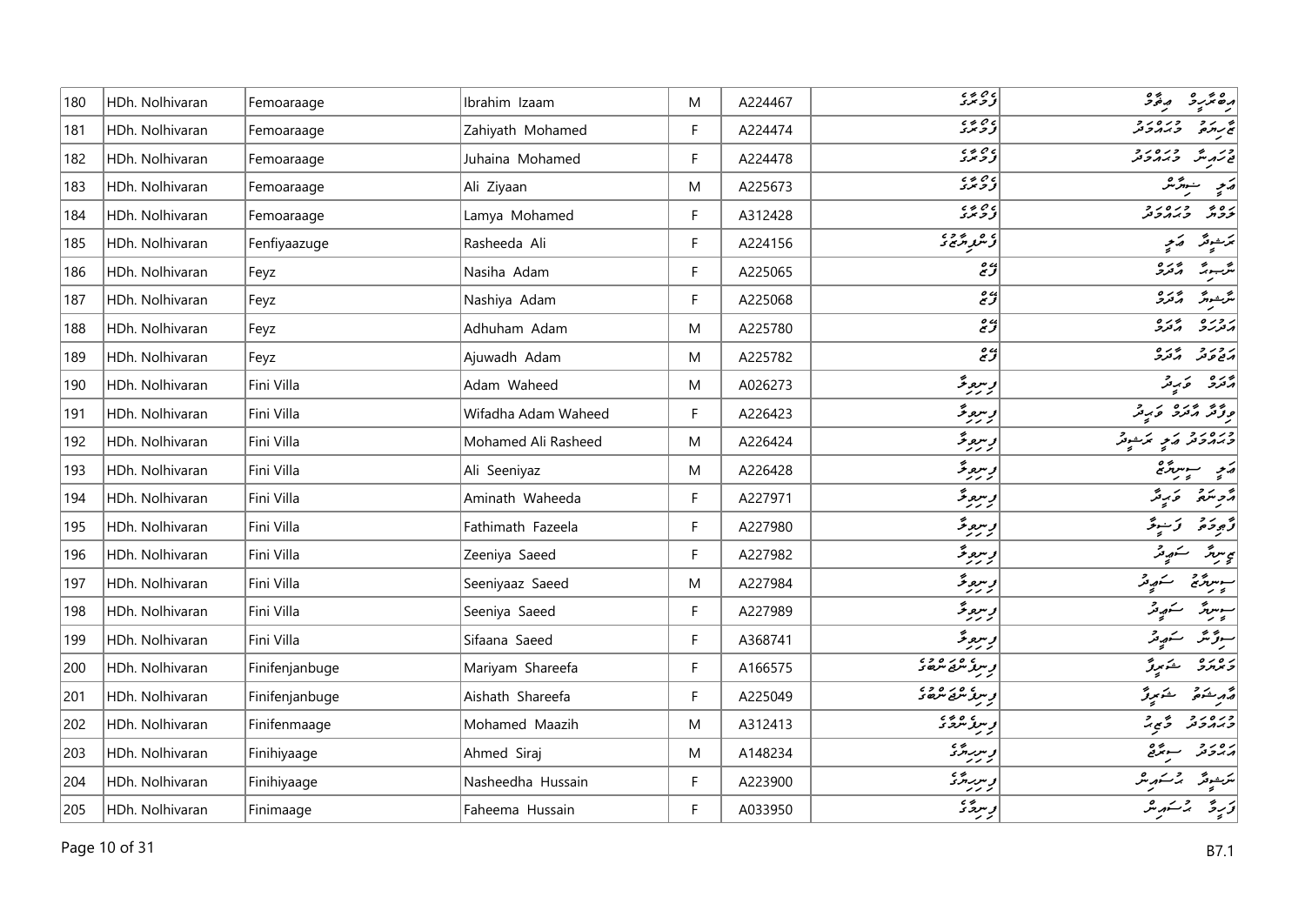| 206 | HDh. Nolhivaran | Fiyaathoshige       | Abdul Sattar Moosa    | M  | A120498 | و پر پر<br>پر مربو سر پر                                             |                                                                 |
|-----|-----------------|---------------------|-----------------------|----|---------|----------------------------------------------------------------------|-----------------------------------------------------------------|
| 207 | HDh. Nolhivaran | Fiyaathoshige       | Maisa Abdul Sattar    | F. | A148009 | و پھر ہ<br>پر مربوری                                                 | ر ه وه ره د و<br>پره تربر سوړه پر<br>ر پر گ                     |
| 208 | HDh. Nolhivaran | Fiyaathoshiqe       | Sanfa Mohamed         | F. | A152902 | و پژند ع<br>تر پژند برد                                              | سەمىقە<br>و رە ر د<br>تر پروتر                                  |
| 209 | HDh. Nolhivaran | Fiyaathoshige       | Faahim Abdul Sattar   | M  | A226287 | و پھر ہ<br>پر مربو                                                   | ر ٥ ۶ ٥ ٥ ٥ ٠ ٥ ٠<br>پره تربر سوبره پر<br>وگرر ہ                |
| 210 | HDh. Nolhivaran | Fiyaathoshige       | Fahumaan Abdul Sattar | M  | A227207 | و پر پر ہ<br>پر مربو سر پر                                           | ر ٥ ۶ ٥ ٥ ٧ ٥ ٠ ٩<br>در حافرور سوور مر<br>ر د پ <sub>ه په</sub> |
| 211 | HDh. Nolhivaran | <b>Flower House</b> | Ahmed Mohamed         | M  | A223893 | ە بەر بەر دە<br>توخرى بىرىدە سە                                      | و پر و پر و<br>تر ټر ټر تر<br>ەر ئەر                            |
| 212 | HDh. Nolhivaran | Gahaa               | Mohamed Mausoom       | M  | A113678 | ىزچ                                                                  | כנסנכ נכסים                                                     |
| 213 | HDh. Nolhivaran | Gahaa               | Ansoodha Abdul Fathah | F  | A155733 | ىزچ                                                                  | ره دده ده ده ده ده<br>پرسرسوتر پره تر ژبروبر                    |
| 214 | HDh. Nolhivaran | Gahaa               | Seemiya Abdul Fathah  | F  | A228173 | ىزچ                                                                  | ر ه و ه د ه د و<br>پره تر پوځ پر ه<br>اسودگر<br>ڪ               |
| 215 | HDh. Nolhivaran | Gahaa               | Ahmed Mausoom         | M  | A228177 | ىزچ                                                                  | ر ە ر د<br>م.ر تەتر<br>ىر دە دە                                 |
| 216 | HDh. Nolhivaran | Gaskara             | Hussain Ali           | M  | A046792 | ر 2 س <sup>ر</sup> ىر<br>ئەسىرىكىر                                   | برسكهر شركمية                                                   |
| 217 | HDh. Nolhivaran | Gaskara             | Sahula Hussain        | F  | A128588 | ى سەرىمىر                                                            | سەرى ئەسەر                                                      |
| 218 | HDh. Nolhivaran | Gaskara             | Sajuhaa Hussain       | F  | A226496 | ىر ھەيزىر                                                            | سەۋە ئەسەر بىر                                                  |
| 219 | HDh. Nolhivaran | Gaskara             | Azim Hussain          | M  | A226497 | ر 2 ئەر<br>ئ                                                         | ۇي ئىسكىرىش                                                     |
| 220 | HDh. Nolhivaran | Gaskara             | Fathimath Saeeda      | F  | A226794 | ر ھ.<br>ئەسىمە ئىر                                                   | تزجوخا متماياته                                                 |
| 221 | HDh. Nolhivaran | Green Light         | Firaasha Mohamed      | F. | A226137 | <i>و بې</i> شر <i>خون</i> و                                          | و برٌبتٌه<br>و ره ر و<br>تر پر ژ تر                             |
| 222 | HDh. Nolhivaran | Green Light         | Imaaza Mohamed        | F. | A226778 | ۇ بېرىتر <i>ىۋ</i> رى <u>ق</u>                                       | ە ئەنتى ئى<br>و رە ر د<br>تر پر تر تر                           |
| 223 | HDh. Nolhivaran | Green Light         | Hussain Mohamed       | M  | A226781 | ۇ <sub>مو</sub> شرىخەر ھ                                             | ج کے مرکز حرم دیکھ کر دیا جات                                   |
| 224 | HDh. Nolhivaran | Green Light         | Ashraf Mohamed        | M  | A226791 | وبرعر يره                                                            | بر ھەبىرە<br>مەشقىرىق<br>و رە ر د<br><i>د بە</i> د تر           |
| 225 | HDh. Nolhivaran | Green Light         | Mohamed Rasheed       | M  | A226793 | ۇ <sub>مو</sub> يۇ ئەرق <mark>ى</mark>                               | ورەرو كەنبەتر                                                   |
| 226 | HDh. Nolhivaran | Gulalaage           | Zulaikha Mohamed      | F  | A224546 | و ه بر پر پر<br>پر محرکو پر                                          | و ره ر و<br>تر <i>د</i> گرفتر<br>چ ئۇ م <sup>ەش</sup> ر         |
| 227 | HDh. Nolhivaran | Gulalaage           | Nasfa Ali             | F  | A224547 | و ه ر پر پر<br>پر محرک                                               | بترجوش المائي                                                   |
| 228 | HDh. Nolhivaran | Gulalaage           | Saira Ali             | F  | A224548 | و ه بر پر پر<br>پر محرکو پر                                          | لشهريته<br>ەتىر                                                 |
| 229 | HDh. Nolhivaran | Gulalaage           | Ashfaaq Ali           | M  | A224549 | و ه ر پر پر<br>پر عربر مر                                            | ىر شەرىج<br>مەشىرىتى<br>رځمنې                                   |
| 230 | HDh. Nolhivaran | Gulalaage           | Nishaana Ali          | F. | A342412 | و ه بر پر پر<br>پر محرکو پر                                          | سرچينې کړې<br>م                                                 |
| 231 | HDh. Nolhivaran | Guldhasthaage       | Ali Waheed            | M  | A050877 | و ه بر _ه پ <sub>ر</sub> ب <sub>ه</sub><br>بر نوتر سعو <sub>ند</sub> | كدي كاريتر                                                      |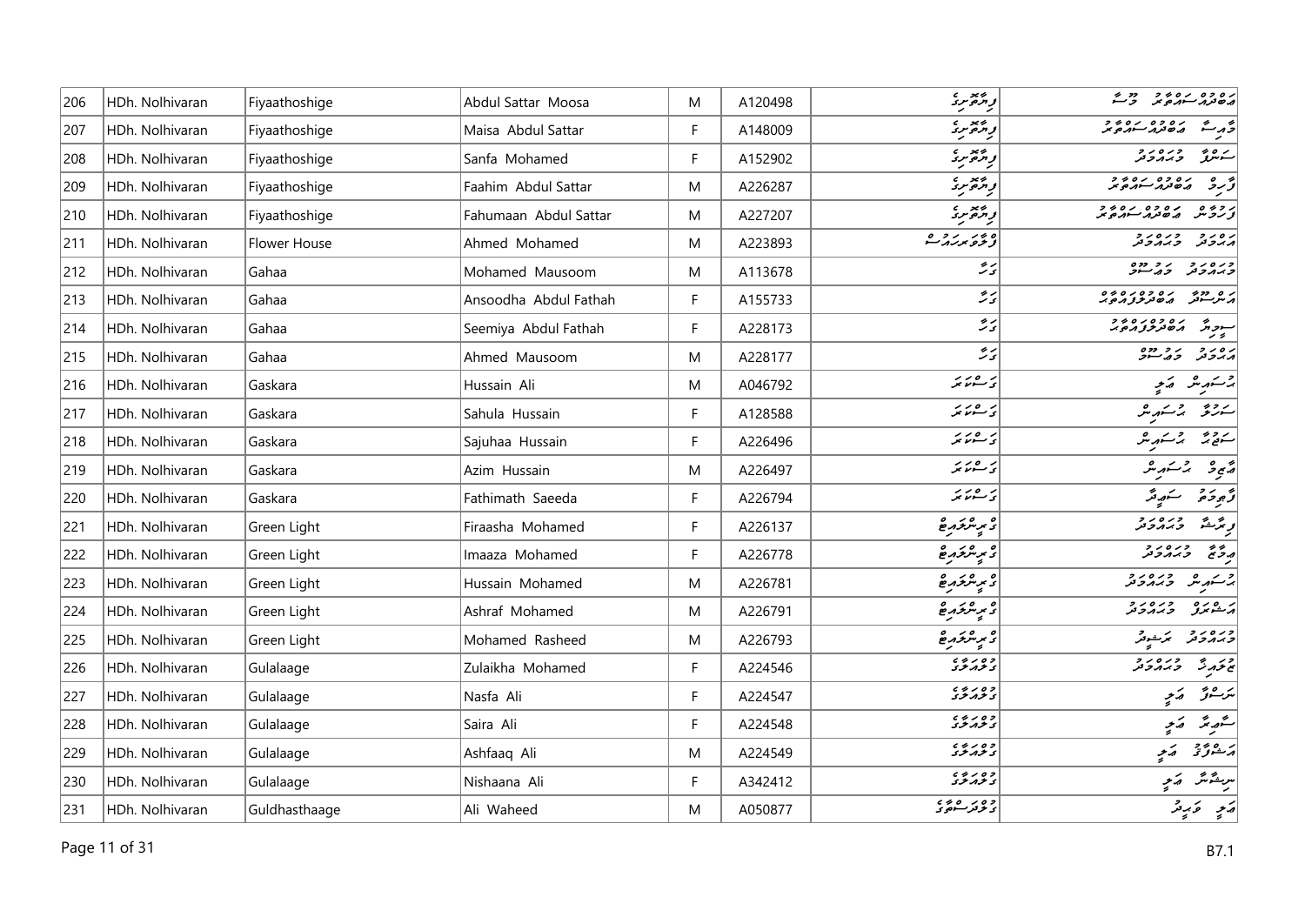| 232 | HDh. Nolhivaran | Guldhasthaage    | Ramiza Abdul Rahman   | F         | A055574 | و ه بر _ه پ <sub>ر</sub> ،<br>د <del>ن</del> وتر سعیږ              | ر ه و ه د ه د ه و<br>پره تر پر <i>پر</i> تر س<br>ترديح |
|-----|-----------------|------------------|-----------------------|-----------|---------|--------------------------------------------------------------------|--------------------------------------------------------|
| 233 | HDh. Nolhivaran | Guldhasthaage    | Hassan Waheed         | M         | A225161 | و ه بر _ ه پو ،<br>د نوتر سوه د                                    | برسەيىتە<br>ءَ ٻريمر                                   |
| 234 | HDh. Nolhivaran | Guldhasthaage    | Adam Waheed           | M         | A225163 | و ه بر _ه پ <sub>ر</sub> ب <sub>ا</sub><br>بر <del>تر</del> تر سوی | پژره<br>د ترو<br>ى بر تر                               |
| 235 | HDh. Nolhivaran | Gulfaamuge       | Aminath Reena         | F         | A316786 | د ه و و ،<br>د ترتو تر د                                           | أثر جريئتمو<br>ىرىتر                                   |
| 236 | HDh. Nolhivaran | Haama            | Hussain Anees         | M         | A226560 | $\mathcal{Z}$                                                      | جر س <sub>ک</sub> ر مگر<br>ىرسرىتە                     |
| 237 | HDh. Nolhivaran | Haama            | Mariyam Ibrahim       | F         | A228813 | رژ                                                                 | وە ئۆرۈ<br>ر ه ر ه<br><del>ر</del> بربرگ               |
| 238 | HDh. Nolhivaran | Haama            | Ahmed Anees           | M         | A228815 | رژ                                                                 | ړه رو ټرو                                              |
| 239 | HDh. Nolhivaran | Haama            | Adam Anees            | M         | A228817 | رژ                                                                 | أرتده أرسرت                                            |
| 240 | HDh. Nolhivaran | Haama            | Ali Anees Hassan      | ${\sf M}$ | A393205 | $\tilde{\mathcal{Z}}$                                              | ړې ټېږ پر شکر                                          |
| 241 | HDh. Nolhivaran | Haavilla         | Ibrahim Rasheed       | M         | A059396 | رٌّہ ِ وََ                                                         | رەترىرو ترىنونر                                        |
| 242 | HDh. Nolhivaran | Haavilla         | Aishath Ali           | F         | A087762 | رٌوِ وٌَ                                                           |                                                        |
| 243 | HDh. Nolhivaran | Haavilla         | Isham Ibrahim Rasheed | M         | A226535 | رَّحَمَّ بَحَر                                                     | ړېده ره ترېږو نرېږ                                     |
| 244 | HDh. Nolhivaran | Hamnaa           | Hussain Hashim        | M         | A312449 | رە پۇ                                                              | چرىكى مەسىرە<br>مەسكىرىش كەشلەر                        |
| 245 | HDh. Nolhivaran | Handhuvarudheyge | Mareena Mohamed       | F         | A224218 | ر<br>رکس فرو بوتو ت                                                | و دره دره در                                           |
| 246 | HDh. Nolhivaran | Happy Night      | Aishath Abdul Rahman  | F         | A225302 | <sup>ع</sup> بو ٍ سَرم هيج                                         | ر ه و ه ر ه د ه<br>پره تربر تر بر<br>و.<br>در کار شوی  |
| 247 | HDh. Nolhivaran | Happy Night      | Haseena Yoosuf        | F         | A225309 | ر بو سَرىر ھ                                                       | ائەسىدىگە قرمىسىدى<br>ئىستارلىقىلىشىلىرى               |
| 248 | HDh. Nolhivaran | Hazaaru Villa    | Khadeeja Ibrahim      | F         | A106140 | رَ بِمَ مِرْهِ مَرَّ                                               | ئرىرىچ<br>ئ<br>ەرھەترىر <sup>ى</sup>                   |
| 249 | HDh. Nolhivaran | Hazaaru Villa    | Areesha Khaleela      | F         | A224422 | رَ بِمَ مَرْہِ مَرَّ                                               | رىم يېشىگە<br>تزوٍوٌ                                   |
| 250 | HDh. Nolhivaran | Hazaaru Villa    | Fahudulla Khaleel     | M         | A224425 | رَ بِمُ مِرْهِ مِّرَ                                               | ورودالله<br>تزموقر                                     |
| 251 | HDh. Nolhivaran | Hazaaru Villa    | Ibaadulla Khaleel     | M         | A224426 | رىچ ترەڭ                                                           | صقحرالله<br>تزوِقر                                     |
| 252 | HDh. Nolhivaran | Hazaarumaage     | Abdulla Nashid        | M         | A104852 | ر ۶ و ۶ ء<br>تر پنج بوری                                           | برە تراللە<br>سگرشونر                                  |
| 253 | HDh. Nolhivaran | Hazaarumaage     | Abdul Jaleel Hussain  | M         | A121170 | ر پر و د »<br>رسخ بور <del>و</del> ی                               | גە دەر دەر بالسكىرىش                                   |
| 254 | HDh. Nolhivaran | Hazaarumaage     | Shameema Aboobakuru   | F         | A224746 | ر ۶ و ۶ ء<br>رسخ مور د                                             | 77777<br>شەرچ                                          |
| 255 | HDh. Nolhivaran | Heerosee Villa   | Fazna Ibrahim         | F         | A322797 | ر تر سوء محر<br>په سوء سر                                          | وی شهر ده مرب                                          |
| 256 | HDh. Nolhivaran | Himeyn           | Saifulla Shaheed      | M         | A113302 | رىچە پىر                                                           | سَعَمِرِ قُرْ اللّهِ<br>ستكرير                         |
| 257 | HDh. Nolhivaran | Himeyn           | Yazeeda Ali           | F         | A226859 | ر <sup>ي ه</sup> ر                                                 | ترىپە ئەھمىي ئە                                        |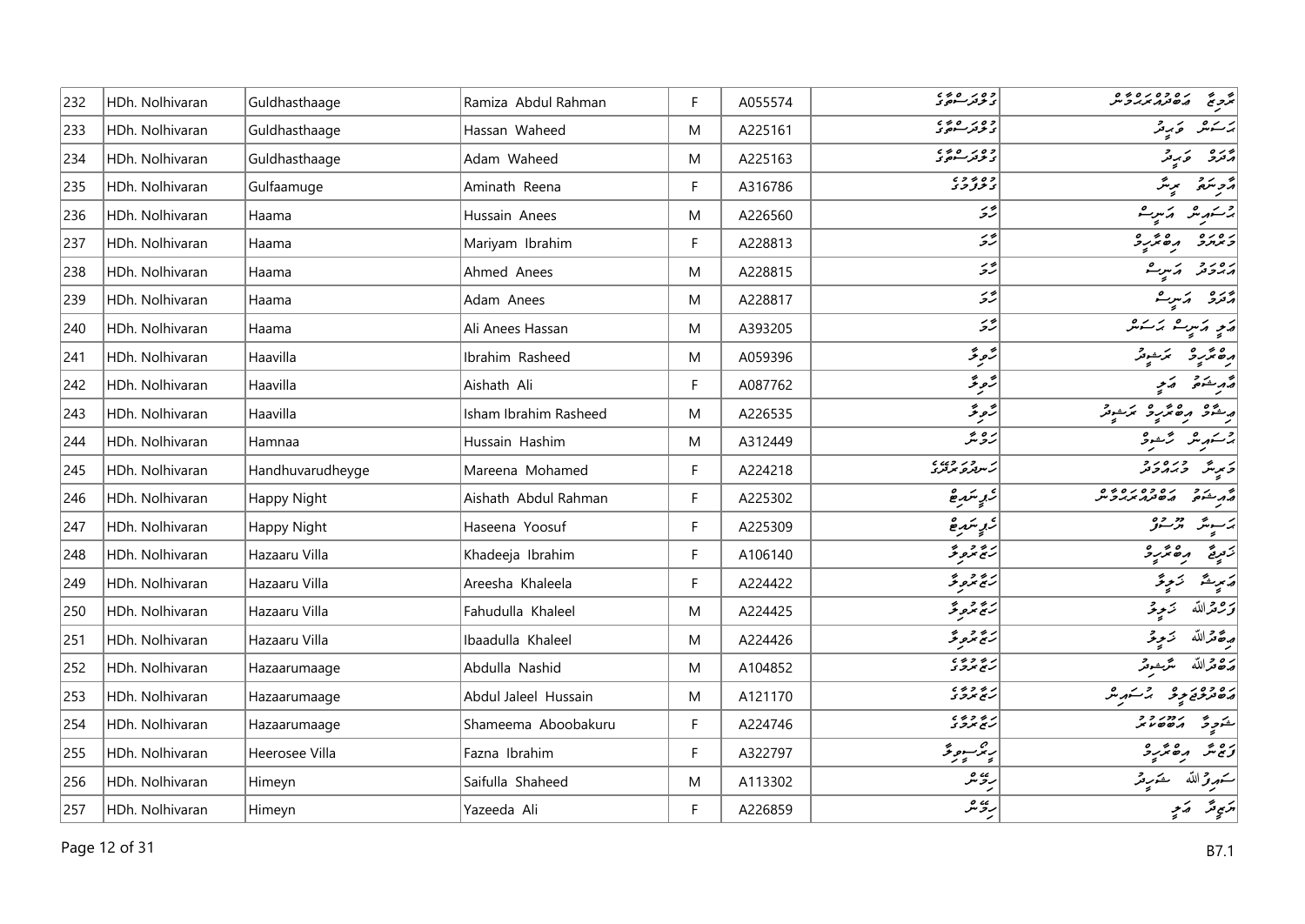| 258 | HDh. Nolhivaran | Himeyn           | Yaeesh Saifulla Shaheed | M         | A282613 | ر پی میں                                       | مَرَمٍ ۖ شَمَرٍ فَرَ اللَّهَ ۖ شَمَرٍ فَمَر                                                                                                                                                                                     |
|-----|-----------------|------------------|-------------------------|-----------|---------|------------------------------------------------|---------------------------------------------------------------------------------------------------------------------------------------------------------------------------------------------------------------------------------|
| 259 | HDh. Nolhivaran | Hithahfinivaage  | Siyana Aboobakuru       | F         | A225209 | رۇشۇر بىرقە ئە                                 |                                                                                                                                                                                                                                 |
| 260 | HDh. Nolhivaran | Hithahfinivaage  | Inaya Mohamed           | F.        | A225212 | رۇشۇر بىرقە ئە                                 | ە شەھرەر دەر                                                                                                                                                                                                                    |
| 261 | HDh. Nolhivaran | Hithahfinivaage  | Hussain Mohamed         | M         | A225215 | رۇشۇر بىرقە ئە                                 | بر کرد وره دو                                                                                                                                                                                                                   |
| 262 | HDh. Nolhivaran | Hithahfinivaage  | Ali Mohamed             | M         | A225786 | رىر ئىرو بىرىدى                                | ر دره در در د                                                                                                                                                                                                                   |
| 263 | HDh. Nolhivaran | Hithahfinivaage  | Nishama Mohamed         | F         | A225789 | رۇ ئروپىرۇ ئ                                   | و ره ر و<br><i>و ټ</i> ه <del>و</del> تر<br>سريشگر                                                                                                                                                                              |
| 264 | HDh. Nolhivaran | Hithahfinivaage  | Muna Mohamed            | F         | A332273 | ىرغ <sub>ە</sub> ئىروپىرىقى ئە                 | و میں در در د<br>دس کے برمار فر                                                                                                                                                                                                 |
| 265 | HDh. Nolhivaran | Hithahfinivaage  | Shauna Mohamed          | F.        | A358568 | ىرە ئىروپىر <i>ە ئ</i>                         | شەرقە دىرەرد                                                                                                                                                                                                                    |
| 266 | HDh. Nolhivaran | Hithigasdhoshuge | Abdul Raheem Gasim      | M         | A099537 | <br>  ره د سه تر رو د<br>  ر                   | - 2020 - 2020 - 2020 - 2020 - 2020 - 2020 - 2020 - 2020 - 2020 - 2020 - 2020 - 2020 - 2020 - 2020 - 2020 - 202<br>- 2020 - 2020 - 2020 - 2020 - 2020 - 2020 - 2020 - 2020 - 2020 - 2020 - 2020 - 2020 - 2020 - 2020 - 2020 - 20 |
| 267 | HDh. Nolhivaran | Hithigasdhoshuge | Mohamed Nimal           | M         | A153643 | ر ه د <sup>0</sup> پر د د ،<br>بر د کسه تعریری | כנסנב תפי                                                                                                                                                                                                                       |
| 268 | HDh. Nolhivaran | Hithigasdhoshuge | Afeefa Aboobakuru       | F.        | A223829 | <br>  ره د ک سوتر د د د<br>  ر ر               | גְנְצְיִי                                                                                                                                                                                                                       |
| 269 | HDh. Nolhivaran | Hithigasdhoshuge | Abdulla Nimal           | M         | A223831 | اره د معدود<br>اره د مسور                      | مَدْهَ مَّرَ اللَّهُ مَعَرَّكُمْ                                                                                                                                                                                                |
| 270 | HDh. Nolhivaran | Hithigasdhoshuge | Mizna Abdul Raheem      | F         | A223834 | اره د حود دی<br>اره د مشورد                    | 0 1070 1070                                                                                                                                                                                                                     |
| 271 | HDh. Nolhivaran | Hithigasdhoshuge | Ali Nimaal              | M         | A223835 | اره د معدود<br>اره د سوفرمرد                   | ړنې سرد و                                                                                                                                                                                                                       |
| 272 | HDh. Nolhivaran | Hithigasdhoshuge | Aminath Mizna           | F         | A223838 | ر ص د ۲۵ و د<br>ره د کستونور                   |                                                                                                                                                                                                                                 |
| 273 | HDh. Nolhivaran | Hithigasdhoshuge | Hassan Nimaal           | M         | A225561 | ر ص د ۲۵ و د<br>رح د کستورنوی                  | يركىش سرده و                                                                                                                                                                                                                    |
| 274 | HDh. Nolhivaran | Hivvaru          | Hussain Shareef         | M         | A148987 | ە ر د<br>رە <sub>ۋ</sub> ىر                    | چە سەر سىر سىسرو                                                                                                                                                                                                                |
| 275 | HDh. Nolhivaran | Hivvaru          | Mohamed Adam            | M         | A226291 | ره و د                                         | כנסנכ שנס                                                                                                                                                                                                                       |
| 276 | HDh. Nolhivaran | Hivvaru          | Adam Ahmed              | M         | A227211 | ره د د                                         | پره ده دورو<br>مرکز م <i>رکز</i> ور                                                                                                                                                                                             |
| 277 | HDh. Nolhivaran | Hivvaru          | Jameela                 | F         | A227213 | رە دىر                                         | ئے <sub>تو</sub> تخر                                                                                                                                                                                                            |
| 278 | HDh. Nolhivaran | Hivvaru          | Fathimath Rishwaan      | F         | A227218 | لرەدىر                                         | ىرىشە ئۇ بىر<br>ۇ بو ئەم                                                                                                                                                                                                        |
| 279 | HDh. Nolhivaran | Hivvaru          | Aishath Adam            | F         | A227219 | رە دېر                                         | و<br>دگر شو د کرد                                                                                                                                                                                                               |
| 280 | HDh. Nolhivaran | Hiyaa            | Abdul Sattar Hussain    | M         | A038370 | رپڙ                                            | ره وه ره د و د و کرمه                                                                                                                                                                                                           |
| 281 | HDh. Nolhivaran | Hiyaa            | Liushad Abdul Sattar    | ${\sf M}$ | A159266 | رېژ                                            | و مود ده وه ده دود<br>ورشتونر بره ترم سوره مر                                                                                                                                                                                   |
| 282 | HDh. Nolhivaran | Hiyaa            | Mohamed Abdul Sattar    | M         | A228320 | ربڑ                                            | ر د ه د د ه ر د و د<br>پرې توربر سوبر پور<br>و ر ه ر د<br>و پر پر تر                                                                                                                                                            |
| 283 | HDh. Nolhivaran | Hiyaa            | Athika Abdul Sattar     | F.        | A228321 | رېژ                                            | د د ده ده ده دور                                                                                                                                                                                                                |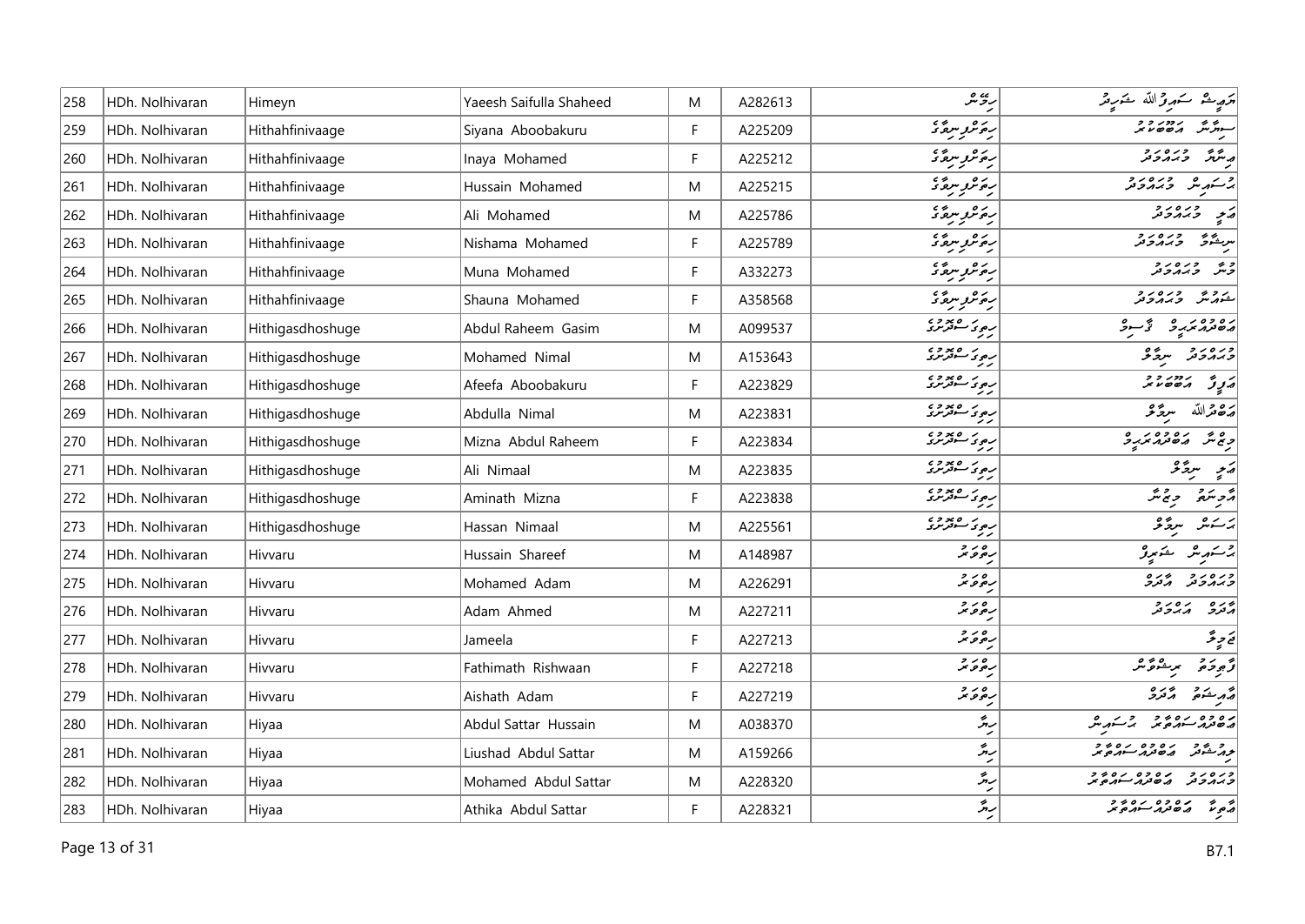| 284 | HDh. Nolhivaran | Hiyaa         | Amjadhu Abdul Sathaar   | M         | A228327 | رېژ                        | ג סג כניס בס גם זיכי<br>הכניביה המשהה בית הייכ           |
|-----|-----------------|---------------|-------------------------|-----------|---------|----------------------------|----------------------------------------------------------|
| 285 | HDh. Nolhivaran | Hiyaleege     | Saffiyya Ali            | F         | A223977 | رېز <sub>مونه</sub><br>ر   | ښو پروژ پرې                                              |
| 286 | HDh. Nolhivaran | Hiyaleege     | Zameera Ahmed           | F         | A223992 | رېزېږ <sup>ي</sup>         | شوپر پره د و                                             |
| 287 | HDh. Nolhivaran | Hoali         | Mohamed Ali             | M         | A120647 | اچمو                       | وره رو کرد که                                            |
| 288 | HDh. Nolhivaran | Hoali         | Shabana Mohamed         | F         | A228435 | احيو                       | شەھ ئەرەر د                                              |
| 289 | HDh. Nolhivaran | Hoali         | Samhath Mohamed         | F         | A228440 | احجع                       | و رە ر د<br>تر پر تر تر<br>سەۋېر ۋ                       |
| 290 | HDh. Nolhivaran | Hoali         | Sharoona Mohamed        | F         | A363229 | لعبيب                      | ر دوره در در د<br>شوترس وبردونر                          |
| 291 | HDh. Nolhivaran | Honey Moon    | Shafiu Mohamed          | M         | A092196 | ئە بىر 3 مىر<br>ئە         | و رە ر د<br><i>د بە</i> پەر<br>إيتمور                    |
| 292 | HDh. Nolhivaran | Honey Moon    | Shiuma Mohamed          | F         | A114917 | ئە پىرچە تىر<br>ئە         | شەرگە گ<br>و رە ر د<br><i>د بە</i> دىر                   |
| 293 | HDh. Nolhivaran | Honey Moon    | Fathimath Aboobakuru    | F         | A227655 | ر سرد مر<br>په سر          | 77/77/7<br>ا تو پر د                                     |
| 294 | HDh. Nolhivaran | Honey Moon    | Siuna Mohamed           | F         | A227662 | ئە بىر 3 مىر<br>ئە         | سەر ئەرەر د                                              |
| 295 | HDh. Nolhivaran | Honey Moon    | Su'udha Mohamed         | F         | A227663 | ئە بىردىم<br>ئەسرچە بىر    | כמי כנסגים<br>המטבר בממכנק                               |
| 296 | HDh. Nolhivaran | Hudhuveli     | Abdul Rasheed Adam      | M         | A048581 | و و ،<br>رنده م            | גם כם גם בגם<br>הסתה בביבת הבב                           |
| 297 | HDh. Nolhivaran | Hudhuveli     | Raihaana Abdul Rasheed  | F         | A226566 | روءير                      | ره وه ده در د د د کار شوند<br>مرد کاش می ه ها در مر شوند |
| 298 | HDh. Nolhivaran | Hudhuveli     | Siruhaan Abdul Rasheed  | M         | A226568 | و و ۽<br>رسمبر م           | سوپر شهر او ده در مرشونر<br>مرکز شهر او محمد و مرکز      |
| 299 | HDh. Nolhivaran | Hudhuveli     | Ameena Ali              | F         | A228840 | و و ،<br>رتره م            | أرويتر أركمو                                             |
| 300 | HDh. Nolhivaran | Hudhuveli     | Ihsaana Abdul Rasheed   | F         | A228843 | و و ،<br>رنده م            | ە ئەسىسى بەرەر بىر ئىسى<br>مەن ئىسى مەھەرمە ئىسى         |
| 301 | HDh. Nolhivaran | Hudhuveli     | Liusaana Abdul Rasheed  | F         | A228849 | و و ،<br>رتره م            | د د کشتر ده ده در برشود<br>د کشتر مان در بر              |
| 302 | HDh. Nolhivaran | Hudhuveli     | Faruzaana Abdul Rasheed | F.        | A228850 | و و ،<br>رنده م            | ر و د مېر ده وه د سوتر<br>ز مړي سر په مصر مرسومر         |
| 303 | HDh. Nolhivaran | Hudhuveli     | Saruhaan Abdul Rasheed  | M         | A228852 | د د ه و                    | رەپەر رەپەر بەر                                          |
| 304 | HDh. Nolhivaran | Hudhuveli     | Faruhaan Abdul Rasheed  | M         | A228853 | روء پر                     | ر و ده مده وه د رو و<br>زیربر شهر مده در برشونر          |
| 305 | HDh. Nolhivaran | Huvandhumaage | Hussain Shareef         | M         | A038888 | و ر په ده و.<br>رو سربرو د | رحسكم متعرفه                                             |
| 306 | HDh. Nolhivaran | Ilaa          | Abdul Hakeem Hussain    | ${\sf M}$ | A087365 | وعج                        | גם כפנים כי הלא הי                                       |
| 307 | HDh. Nolhivaran | Ilaa          | Suhail Abdulhakeem      | ${\sf M}$ | A226755 | وعج                        | ومركز المتصر ومديدة                                      |
| 308 | HDh. Nolhivaran | Ilaa          | Shiba Abdul Hakeem      | F         | A226760 | برځ                        | أشوة كالمعاقر وبركر والمحمد                              |
| 309 | HDh. Nolhivaran | Ilaa          | Fariyal Adam            | F         | A228967 | برمحر                      | كر يرو المجاره                                           |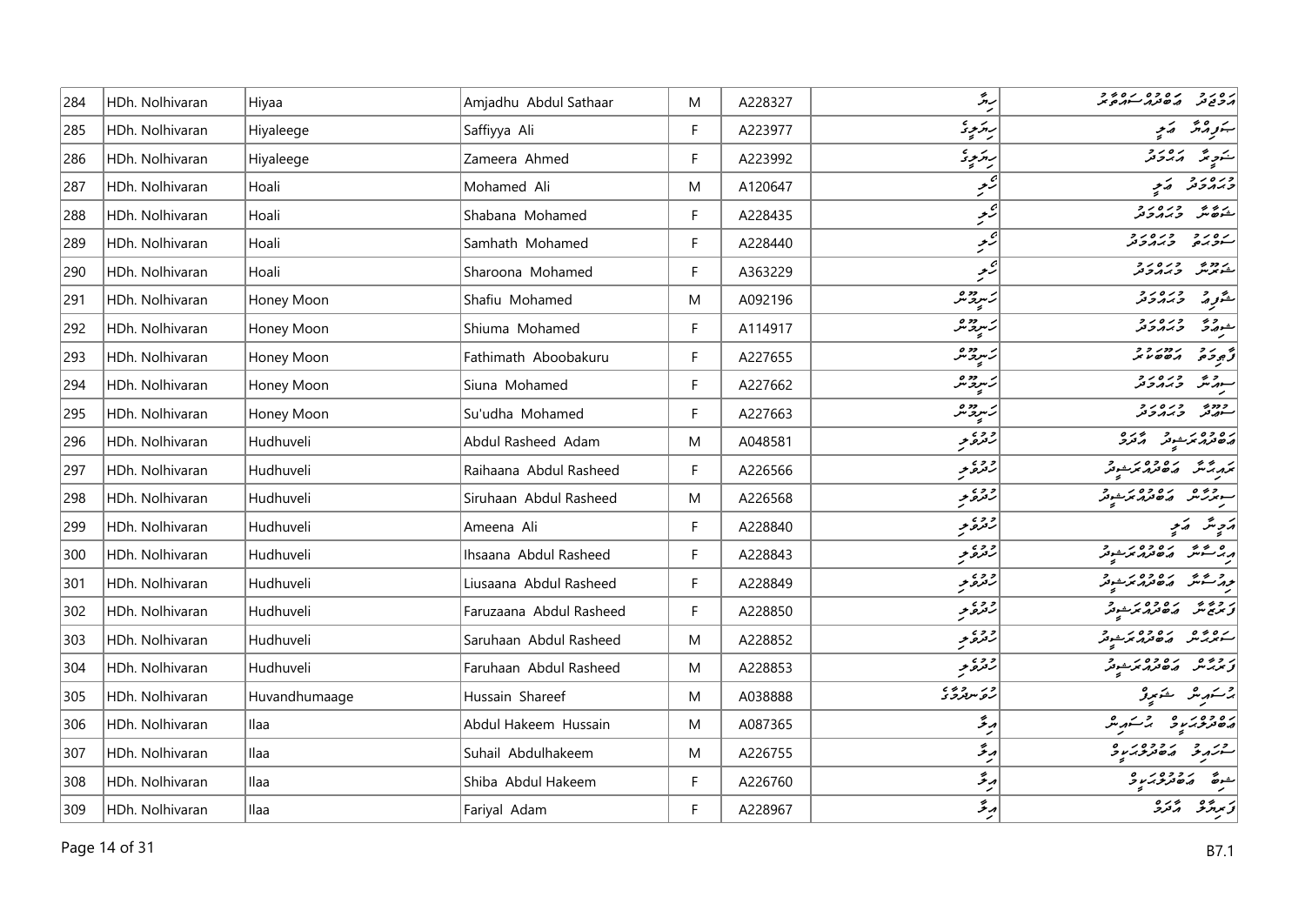| 310 | HDh. Nolhivaran | Ilaa           | Siuza Abdul Hakeem    | F         | A228968 | وعج                             | ره وه ر <sub>و</sub> ه<br>پره تر <del>ت</del> ر بر و<br>$rac{2}{5}$ |
|-----|-----------------|----------------|-----------------------|-----------|---------|---------------------------------|---------------------------------------------------------------------|
| 311 | HDh. Nolhivaran | Ilaa           | Sameer Abdul Hakeem   | M         | A228970 | برځ                             | ړه ده ريږ<br>سەرىتە                                                 |
| 312 | HDh. Nolhivaran | Iramaage       | Rahmathulla Shaheed   | M         | A156678 | د بود و<br>د بورو د             | برە بر حەللە ھەمبەر                                                 |
| 313 | HDh. Nolhivaran | Iramaage       | Aminath Ibrahim       | F         | A224703 | د برو ،<br>د برژ د              | ەھترىرى<br>أرمر تركيح                                               |
| 314 | HDh. Nolhivaran | Iramaage       | Mazeedha Qasim        | F         | A224720 | پر تر دی                        | دَىمٍتَر گ <sup>ې</sup> دە                                          |
| 315 | HDh. Nolhivaran | Irudheymaage   | Ali Zareer            | M         | A152497 | <br>  مرمرفرو <sub>ک</sub>      | ړې <sub>ځېږ</sub> يز                                                |
| 316 | HDh. Nolhivaran | Irudheymaage   | Aishath Saeedha       | F         | A224823 | و پر و ء<br>مرمزمز و د          |                                                                     |
| 317 | HDh. Nolhivaran | Irudheymaage   | Wafiyya Aboobakuru    | F         | A224917 | و دره بو د<br>در موتور و د      | פנתה נחינים                                                         |
| 318 | HDh. Nolhivaran | Irudheymaage   | Ibrahim Zareer        | ${\sf M}$ | A224924 | و پره پر د<br>در موتور و        |                                                                     |
| 319 | HDh. Nolhivaran | Irudheymaage   | Aishath Fazna         | F         | A224929 | و ده و د و<br>د مونورو د        | پ <sup>ر</sup> د شوې<br>ىز ئەشر                                     |
| 320 | HDh. Nolhivaran | Irudheymaage   | Aminath Maanaa        | F         | A225757 | و ده و د و<br>در مونورو د       | ړې سرچ<br>ىر ئە                                                     |
| 321 | HDh. Nolhivaran | Iruzuvaage     | Abdul Shukoor Hussain | M         | A094432 | <br>  مریمی و ی                 | ره وه ودوو و در ه<br>پره تر پر شونو بر سکهر س                       |
| 322 | HDh. Nolhivaran | Iruzuvaage     | Habeeba Hussain       | F         | A153651 | <br>  د برج و د                 | برسەمەرىش<br>رَّحْهِ ثَهُ                                           |
| 323 | HDh. Nolhivaran | Janavareemaage | Ahmeema Mohamed       | F         | A147731 | ئەسكە ئىمرىدى                   | برويە<br>و ر ه ر د<br>تر پر ژ تر                                    |
| 324 | HDh. Nolhivaran | Janavareemaage | Moomina Moosa         | F         | A228755 | ئے مترکۂ ترک <sup>ی</sup> کی    | د دېر ش<br>درمی                                                     |
| 325 | HDh. Nolhivaran | Janavareemaage | Nuzuhath Mohamed      | F         | A228758 | ئەسكە ئەيرىچە ئ                 | د در د<br>سرچ ره<br>و ره ر و<br><i>د ب</i> رگرمر                    |
| 326 | HDh. Nolhivaran | Janavareemaage | Mamdhooha Mohamed     | F         | A228762 | ئے مترکۂ مورڈ کی                | ر ه دوم.<br>تر تر تر<br>و ر ه ر و<br>تر پر ژ تر                     |
| 327 | HDh. Nolhivaran | Janavareemaage | Zamrath Mohamed       | M         | A228763 | ئەسكە ئىرىگە ئ                  | ره و د و<br>سونو موړ<br>و ره ر و<br><i>و پر</i> و تر                |
| 328 | HDh. Nolhivaran | Janavareemaage | Lamath Mohamed        | F         | A228764 | ىر ئىرى ئىرگ <sup>ى</sup> ي     | و ره ر و<br>تر <i>پر</i> وتر<br>ر ەر د<br>نرى <i>ز</i> مى           |
| 329 | HDh. Nolhivaran | Kaaviyaa       | Abdul Ghani Umar      | M         | A140756 | لتمعر مثر                       | גם כם ג'ית הכמ                                                      |
| 330 | HDh. Nolhivaran | Kaaviyaa       | Waheeda Ali           | F         | A225261 | تؤجه                            | ءَبہِ پَر سَمِ                                                      |
| 331 | HDh. Nolhivaran | Kamalhi        | Mohamed Usman         | M         | A061672 | ر<br>مأخر مر                    |                                                                     |
| 332 | HDh. Nolhivaran | Kamalhi        | Sabeeha Mohamed       | F         | A224886 | تذكرعه                          | و ره ر و<br>تر پروتر<br>بئەير                                       |
| 333 | HDh. Nolhivaran | Kamalhi        | Thahuseen Mohamed     | ${\sf M}$ | A224892 | تذكرير                          | وروبيش ورەرد                                                        |
| 334 | HDh. Nolhivaran | Kamalhi        | Saraa Mohamed         | F         | A225762 | مذكر ر                          | ر په دره رو<br>څمک وبروونر                                          |
| 335 | HDh. Nolhivaran | Kanmatheege    | Abdul Muhsin Mohamed  | M         | A224195 | ر ه ر<br>پاسر <sub>چرمج</sub> و | ره وه وه مسور وره د و<br>پرهنربوچر سوس وبربرچنر                     |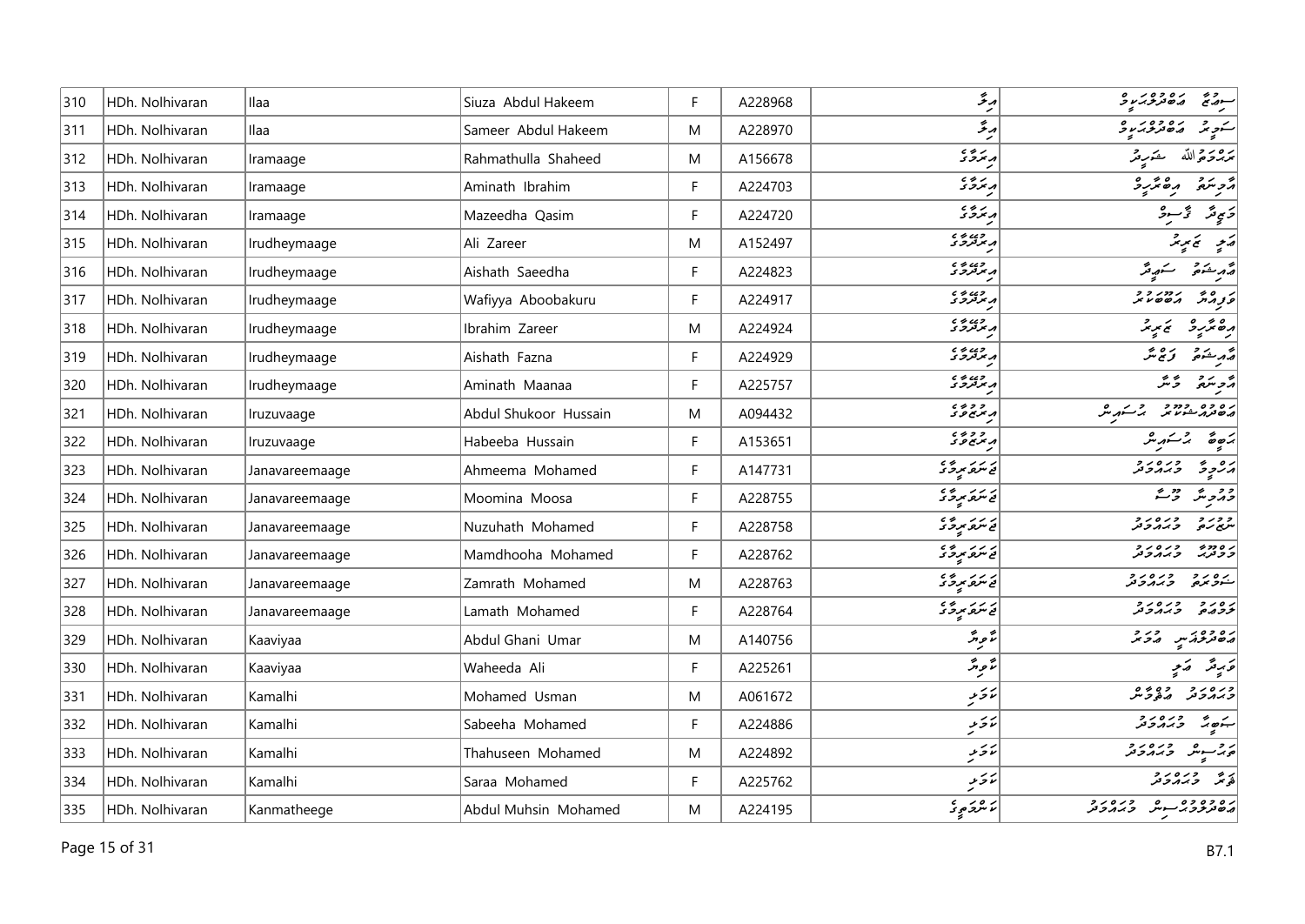| 336 | HDh. Nolhivaran | Kanmatheege | Simaanaa Abdul Muhsin  | F           | A224197 | ئەنگە ئەمو ئە                      | سوم پر ده ده ده سرمر                             |
|-----|-----------------|-------------|------------------------|-------------|---------|------------------------------------|--------------------------------------------------|
| 337 | HDh. Nolhivaran | Kanmatheege | Suhaila Abdul Muhusin  | F           | A224203 | ر ه ر<br>پاسر <sub>چرمج</sub> و    | در دی ده ده ده ده م                              |
| 338 | HDh. Nolhivaran | Kanmatheege | Mariyam Ali            | F           | A224877 | ر هر <sub>مح</sub> د               | د ه ده کام                                       |
| 339 | HDh. Nolhivaran | Kanmatheege | Sana Abdul Muhusin     | F           | A225595 | ر عر <sub>م</sub> دي.<br>ما مرم دي | شهر مەھ دوم دىسى                                 |
| 340 | HDh. Nolhivaran | Kanmatheege | Safaarath Abdul Muhsin | $\mathsf F$ | A225624 | ئەنگە ئەيج                         | ر در در ده ده ده ده .<br>  سوز در در مورد در سوش |
| 341 | HDh. Nolhivaran | Kareshmaa   | Hussain Ashraf         | M           | A144601 | ر ء شره پح                         | بر کے مرکز مرکز کے مرکز                          |
| 342 | HDh. Nolhivaran | Kareshmaa   | Shakeeba Hussain       | $\mathsf F$ | A228692 | ر ء شره پح                         | شەرق برسىر شر                                    |
| 343 | HDh. Nolhivaran | Kareshmaa   | Ahmed Ashraf           | M           | A228707 | ر ء شره پح                         | أرور والمشتغر                                    |
| 344 | HDh. Nolhivaran | Kareshmaa   | Ali Ashraf Moosa       | ${\sf M}$   | A228714 | ىر ئەھەتى                          | اړ <sub>م</sub> په ده ده ده د                    |
| 345 | HDh. Nolhivaran | Kashimaage  | Fathimath Ibrahim      | F           | A225031 | ر<br>ما مورد د                     | أزوده مقترد                                      |
| 346 | HDh. Nolhivaran | Kashimaage  | Samoon Moosa Naseer    | M           | A225034 | لأمرمح                             | ת סמם מי מי תוקית ב                              |
| 347 | HDh. Nolhivaran | Kashimaage  | Sadhiya Moosa Naseer   | $\mathsf F$ | A225037 | ر<br>مأسرچري                       | شوره ده شه مرسومه                                |
| 348 | HDh. Nolhivaran | Kashimaage  | Saliya Moosa Naseer    | F           | A225776 | لأبرجوء                            | شوره وقت ترب                                     |
| 349 | HDh. Nolhivaran | Kenereege   | Hareesa Ahmed          | F           | A224025 | ع متن پیر مح<br> <br>مناسبة        | ژبېرت پره ژبو                                    |
| 350 | HDh. Nolhivaran | Kenereege   | Hussain Rasheed        | M           | A224032 | ى ئەيرى<br>مامىرىپرى               | جرسكور مكر مكر مكر محر وتر                       |
| 351 | HDh. Nolhivaran | Kenereege   | Ibrahim Rasheed        | ${\sf M}$   | A224039 | ع مثر پر <sup>ج</sup>              | أرە ئۇرۇ بىر مۇ                                  |
| 352 | HDh. Nolhivaran | Kenereege   | Ahmed Rasheed          | M           | A224040 | ع مر <sub>سم</sub> ءِ<br>م         | دەر د سرشوش                                      |
| 353 | HDh. Nolhivaran | Kenereege   | Jumaana Usmaan         | F           | A224046 | ع مثر پر <sup>ج</sup>              | و پر پر وه پر مر<br>  پر څر شر مرغوب مر          |
| 354 | HDh. Nolhivaran | Keveli      | Ibrahim Adam           | ${\sf M}$   | A224270 | لأغرمه                             | دەممىرو مەدو                                     |
| 355 | HDh. Nolhivaran | Keveli      | Sameeha Adam           | F           | A224272 | ءَءُمِ                             | سەچەتە<br>پور ہ<br>مرکز ژ                        |
| 356 | HDh. Nolhivaran | Keveli      | Haneefa Adam           | $\mathsf F$ | A224302 | لاءمو                              | بَرْسِرِدَّ مُرْمَرْد                            |
| 357 | HDh. Nolhivaran | Keveli      | Adam Ibrahim           | M           | A224356 | ءءمر                               | أدره ده دره                                      |
| 358 | HDh. Nolhivaran | Keveli      | Ahmed Adam             | M           | A225613 | لأعرمه                             | ره رو پوره<br>پرېدونر پرترو                      |
| 359 | HDh. Nolhivaran | Kinaara     | Aboobakuru Ibrahim     | M           | A040766 | ىرىترىتر                           |                                                  |
| 360 | HDh. Nolhivaran | Laugh       | Abdul Aleem Hussain    | M           | A061512 | تزوُ                               |                                                  |
| 361 | HDh. Nolhivaran | Laugh       | Ahmed Waseem           | M           | A146489 | تزوُ                               | دەرو كەسوگ                                       |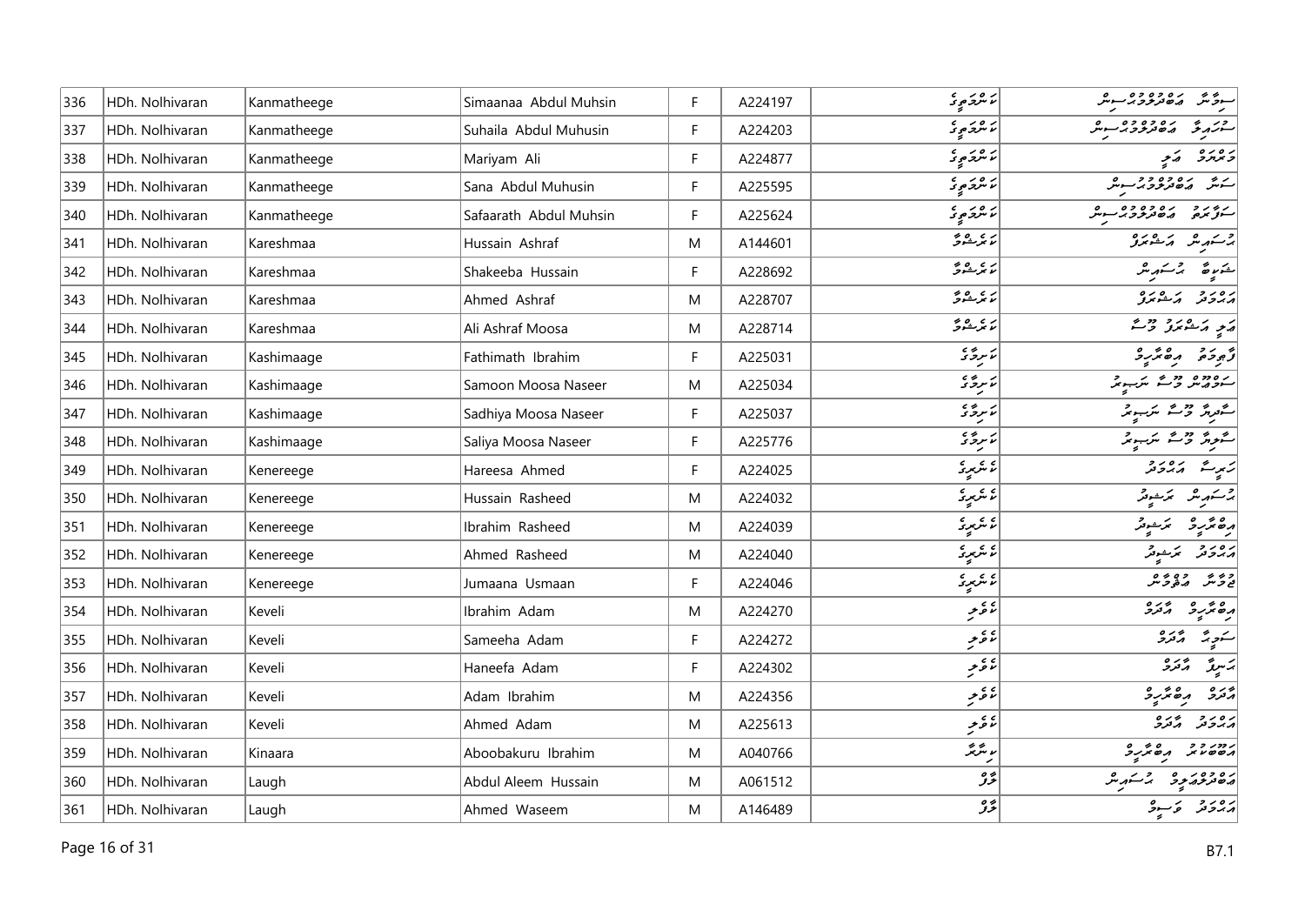| 362 | HDh. Nolhivaran | Laugh          | Aishath Adam          | F           | A228751 | تزوُ                                 |                                                                                                                                                          |
|-----|-----------------|----------------|-----------------------|-------------|---------|--------------------------------------|----------------------------------------------------------------------------------------------------------------------------------------------------------|
| 363 | HDh. Nolhivaran | Laugh          | Waseema Abdul Aleem   | F           | A228752 | تزوُ                                 | ر ه د ه ر و<br>پره تر ژبر پرو<br>ە سەرىخ                                                                                                                 |
| 364 | HDh. Nolhivaran | Laugh          | <b>Abdul Haseeb</b>   | M           | A228753 | تۇتى                                 | ره وه ر<br>پره تروبر سوه                                                                                                                                 |
| 365 | HDh. Nolhivaran | Luboamaage     | Hidaya Ali            | F           | A224231 | و <i>۵ پ</i> ه ی<br>مون نو ی         | رېژنگر او کړې                                                                                                                                            |
| 366 | HDh. Nolhivaran | Luboamaage     | Saaim Ahmed           | M           | A224235 | و <i>0 ه</i> ی<br>مو <b>ره</b> د ک   | بثوره<br>بر 2 ر ح<br>م <i>ر</i> بر <del>ح</del> ر                                                                                                        |
| 367 | HDh. Nolhivaran | Luboamaage     | Hana Ahmed            | F.          | A225602 | و <i>0 ه</i> ء<br>موھ <del>و</del> ي | ژنگر   دژوند                                                                                                                                             |
| 368 | HDh. Nolhivaran | Maabageechaage | Abdul Hannan Ahmed    | M           | A155851 | و پر په په<br>د ځانگونه              | ره وه ره مورد در ره رو<br>مان فروبر سرس در ماندار و                                                                                                      |
| 369 | HDh. Nolhivaran | Maabageechaage | Aishath Rasheeda      | F           | A226666 | $rac{1}{555500}$                     | و<br>درخوم عرجوم                                                                                                                                         |
| 370 | HDh. Nolhivaran | Maabageechaage | Mariyam Rasheeda      | F           | A226669 | پر په په<br>  پر ځانگونو ک           | ره ره مرشو <del>ن</del> گر<br><i>د بر بر</i> مرشونگر                                                                                                     |
| 371 | HDh. Nolhivaran | Maabageechaage | Adam Rasheed          | M           | A226671 |                                      | وره تر <sub>شو</sub> تر<br>د تره                                                                                                                         |
| 372 | HDh. Nolhivaran | Maabageechaage | Ahmed Rasheed         | M           | A226984 | ە ئەرەپى<br>مەسىمى                   | رەر ئەت ئەھمىدىگر<br>مەركى ئەسىر                                                                                                                         |
| 373 | HDh. Nolhivaran | Maabageechaage | Aminath Rasheeda      | F           | A226989 | د ده د پره<br>د ه د پره              | مەھرىكى ئىم ئىشىقە                                                                                                                                       |
| 374 | HDh. Nolhivaran | Maabageechaage | Fathimath Moosa       | $\mathsf F$ | A303489 | دڅه نومونه                           | قهوده ويستم                                                                                                                                              |
| 375 | HDh. Nolhivaran | Maafolheyge    | Hussain Shareef       | M           | A159849 | ەيدى ،<br>تركرىر                     | 2 س <i>ەر بىر سەپر</i> ۇ                                                                                                                                 |
| 376 | HDh. Nolhivaran | Maafolheyge    | Shaain Adam           | M           | A226527 | ەيدى ،<br>تركرىر                     | $\begin{array}{cc} \bullet & \bullet & \bullet \\ \bullet & \bullet & \bullet \\ \bullet & \bullet & \bullet \\ \bullet & \bullet & \bullet \end{array}$ |
| 377 | HDh. Nolhivaran | Maafolheyge    | Nabeela Adam          | F           | A226528 | ەيدى ،<br>تركرىر                     | سَمْعِيمَ<br>ەگەترى                                                                                                                                      |
| 378 | HDh. Nolhivaran | Maafolheyge    | Ali Adam              | M           | A226529 | ەيدى ،<br>5 تۇ ئى ي                  | پر په پروژ                                                                                                                                               |
| 379 | HDh. Nolhivaran | Maafolheyge    | Aishath Liyoosa       | F           | A228332 | ه بودن تا<br>تر تو لو ی              | وكرمشكم والرحم                                                                                                                                           |
| 380 | HDh. Nolhivaran | Maafolheyge    | Azlifa Adam           | F           | A228336 | په پیون تا<br>ترکو تو تو             | په بر ه<br>مرکزو<br>ەتجىجەتى                                                                                                                             |
| 381 | HDh. Nolhivaran | Maafolheyge    | Mohamed Adam          | M           | A335395 | ەيدى ،<br>تركرىر                     | و ره ر د<br><i>و پر</i> پر تر<br>پور ہ<br>پر تر تر                                                                                                       |
| 382 | HDh. Nolhivaran | Maana          | Nasrulla Khaleel      | M           | A061096 | ۇ ئىر                                | تربة برالله<br>زکود                                                                                                                                      |
| 383 | HDh. Nolhivaran | Maana          | Mausooma Abdul Raheem | F           | A085224 | ۇ ئىر                                | ره وه ر<br>په صور بربر و<br>ر د دوءِ                                                                                                                     |
| 384 | HDh. Nolhivaran | Maavehi        | Hussain Ali           | M           | A063854 | ۇ ئە<br>قەقرىر                       | برسكريش كذمج                                                                                                                                             |
| 385 | HDh. Nolhivaran | Maavehi        | Madheeha Mohamed      | F           | A124578 | و ء<br>ري                            | ىز مەرچە<br>ئ<br>و رە ر د<br><i>د بە</i> پەر                                                                                                             |
| 386 | HDh. Nolhivaran | Maavehi        | Dheema Hussain        | F           | A225608 | رځ ځمر په                            | سيدين بر شمر شر<br>مريح - بر شمر شر                                                                                                                      |
| 387 | HDh. Nolhivaran | Maavina        | Ibrahim Adam          | M           | A114778 | د گھر مگر<br>م                       | دە ئەرە بەرە                                                                                                                                             |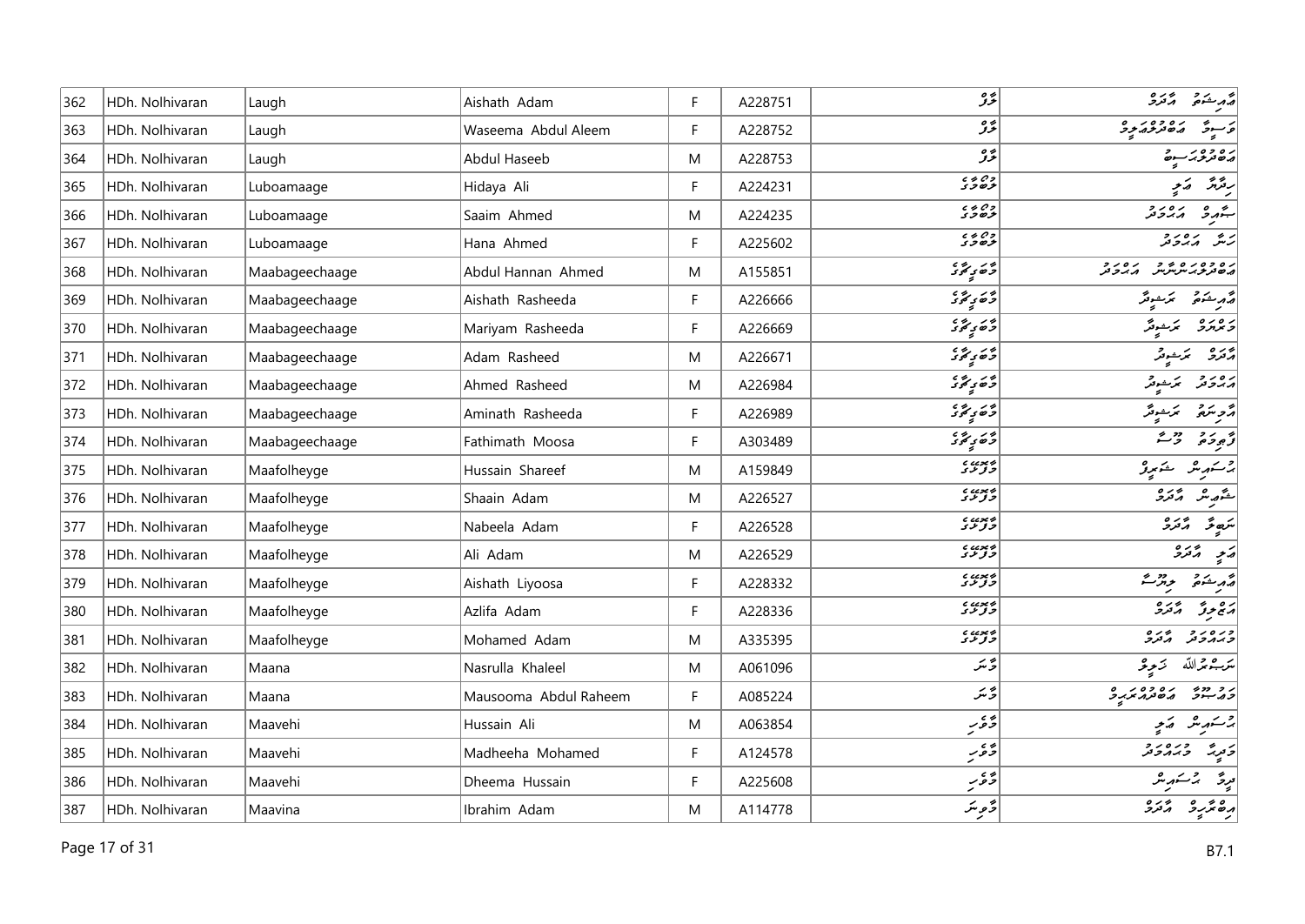| 388 | HDh. Nolhivaran | Maavina         | Fathimath Saeedha   | F           | A224805 | ۇ <sub>جو بىگە</sub>                                      | نځ بر د<br>ترجو حو<br>سەمەقر                                                                  |
|-----|-----------------|-----------------|---------------------|-------------|---------|-----------------------------------------------------------|-----------------------------------------------------------------------------------------------|
| 389 | HDh. Nolhivaran | Maavina         | Faaris Ibrahim      | M           | A226740 | ۇ ھەيىگە                                                  | ۇ بىر مە<br>دە ئەرد                                                                           |
| 390 | HDh. Nolhivaran | Maavina         | Fawaz Ibrahim       | M           | A228952 | ۇ ھەيىتر                                                  | $\overline{\widetilde{\mathcal{E}}\widetilde{\mathcal{E}}\widetilde{\mathcal{I}}}$<br>ەھ تررۇ |
| 391 | HDh. Nolhivaran | Maavina         | Mohamed Ibrahim     | M           | A228953 | ۇ ھەيىگە                                                  | و ر ه ر و<br>و پر پر <del>و</del> تر<br>دە ئەرۋ                                               |
| 392 | HDh. Nolhivaran | Maavina         | Faruhan Ibrahim     | M           | A228956 | ۇ ھەيىگە                                                  | ەھ ترىر ۋ<br>ر بر بر مر<br>تر بر بر مر                                                        |
| 393 | HDh. Nolhivaran | Madhadhu        | Mohamed Fiyaz       | M           | A131073 | ر ر و<br>و ترتر                                           | ىر مۇ ب<br>و ره ر د<br><i>د بر</i> د تر                                                       |
| 394 | HDh. Nolhivaran | Madhadhu        | Zahidha Umar        | $\mathsf F$ | A224796 | ر ر و<br>و ترتر                                           | ور و<br>مر <del>د</del> بر<br>ئىچ س <sub>ە</sub> قىر<br>ت                                     |
| 395 | HDh. Nolhivaran | Madhadhu        | Irasha Fiyaz        | F           | A225582 | ر ر د<br>تر تر تر                                         | و پڑ کے                                                                                       |
| 396 | HDh. Nolhivaran | Mafaaz          | Ali Adam            | M           | A224484 | ر پر ه<br><del>ر</del> تر م                               |                                                                                               |
| 397 | HDh. Nolhivaran | Mafaaz          | Azumaa Imaad        | $\mathsf F$ | A224490 | ترژی                                                      | $rac{2}{560}$<br>ەردىر                                                                        |
| 398 | HDh. Nolhivaran | Mafaaz          | Hussain Imaad       | M           | A224506 | ر ژه<br>د ژه                                              | يز سكر مراكب و مركز تر                                                                        |
| 399 | HDh. Nolhivaran | Mafaaz          | Azulimaa Imaad      | F           | A224515 | ر پره<br>د تر م                                           | ړې دی پروګر                                                                                   |
| 400 | HDh. Nolhivaran | Mafaaz          | Azuraanaa Imaad     | F           | A224523 | ر پە ە                                                    | رووی مرور                                                                                     |
| 401 | HDh. Nolhivaran | Mafaaz          | Waheeda Ali         | $\mathsf F$ | A224777 | ىر بەرە<br>تەنزى                                          | د په د کام                                                                                    |
| 402 | HDh. Nolhivaran | Mafaaz          | Azuha Imaad         | F           | A226962 | ر ژه<br>د ژه                                              | $\frac{2}{56}$<br>ەرگەتر                                                                      |
| 403 | HDh. Nolhivaran | Mafaaz          | Azmeela Imaad       | F           | A368743 | ر پە ە                                                    | ر دېږي<br>د پېړنې<br>ەدىر                                                                     |
| 404 | HDh. Nolhivaran | Maguseedhaage   | Ali Muneez          | M           | A026606 | ىر ج سى <sub>وتىرى</sub><br>ئەسىر                         | ړې د سرچ<br>مړينې                                                                             |
| 405 | HDh. Nolhivaran | Maguseedhaage   | Zoona Mohamed       | $\mathsf F$ | A063581 | ىر ج سىدىگرى<br>ئىرىگە                                    | מי ניסיב                                                                                      |
| 406 | HDh. Nolhivaran | Maguseedhaage   | Ahmed Muneez        | M           | A128452 | ىر ج سىدىتى<br>خ كى سى <sup>دى</sup> تىرى                 | גפני ביתיב                                                                                    |
| 407 | HDh. Nolhivaran | Mainaa          | Mohamed Ibrahim     | M           | A224365 | ځه پټر                                                    | ە ھەترىر ۋ<br>و رە ر د<br><i>د بر</i> گرىر                                                    |
| 408 | HDh. Nolhivaran | Maizaandhoshuge | Ibrahim Shukoor     | M           | A075105 | ىز مەنتى ھەجىر <i>د</i> ى<br>خەرىج سرقىرىرى               | ر و دو و<br>شونو مر<br>ەرھەترىر <sup>ى</sup>                                                  |
| 409 | HDh. Nolhivaran | Maizaandhoshuge | Niuma Moosa         | $\mathsf F$ | A123721 | ىز مەنتى ھەجىر <i>د</i> ى<br>خەرىج مىرقىرىرى              | سرويح                                                                                         |
| 410 | HDh. Nolhivaran | Maizaandhoshuge | Ahmed Shakoor       | M           | A223912 | ىر پە ھېچەدى<br>جەرىج مىزلىرىرى                           | ر ەر ج<br>م <i>.ئ</i> رى تىر<br>شەدە ج                                                        |
| 411 | HDh. Nolhivaran | Maizaandhoshuge | Hussain Shukoor     | M           | A223916 | ىر بە ھەدىرى<br>قەمەم سرپىرىرى                            | ج ڪهريش ڪرين جو                                                                               |
| 412 | HDh. Nolhivaran | Maizaandhoshuge | Najuma Abdul Rahman | F           | A223920 | ر په ۱۶۶۵ و <sup>م</sup><br>قرار مخ مرفر مر <sub>کب</sub> | ىر 3 بۇ<br>سرچ گ<br>ر ه و ه ر ه د ه<br>پره توپر <i>تو</i> پر <del>و</del> سر                  |
| 413 | HDh. Nolhivaran | Maizaandhoshuge | Fazuna Abdul Rahman | F           | A223921 | ئەرى <i>ج م</i> ۇيىرىرى<br>قەرى <i>ق مۇيىرىر</i> ى        | ر כ מ - קס כס קס מים<br>ציאיית - השינו <i>ת הב</i> ת                                          |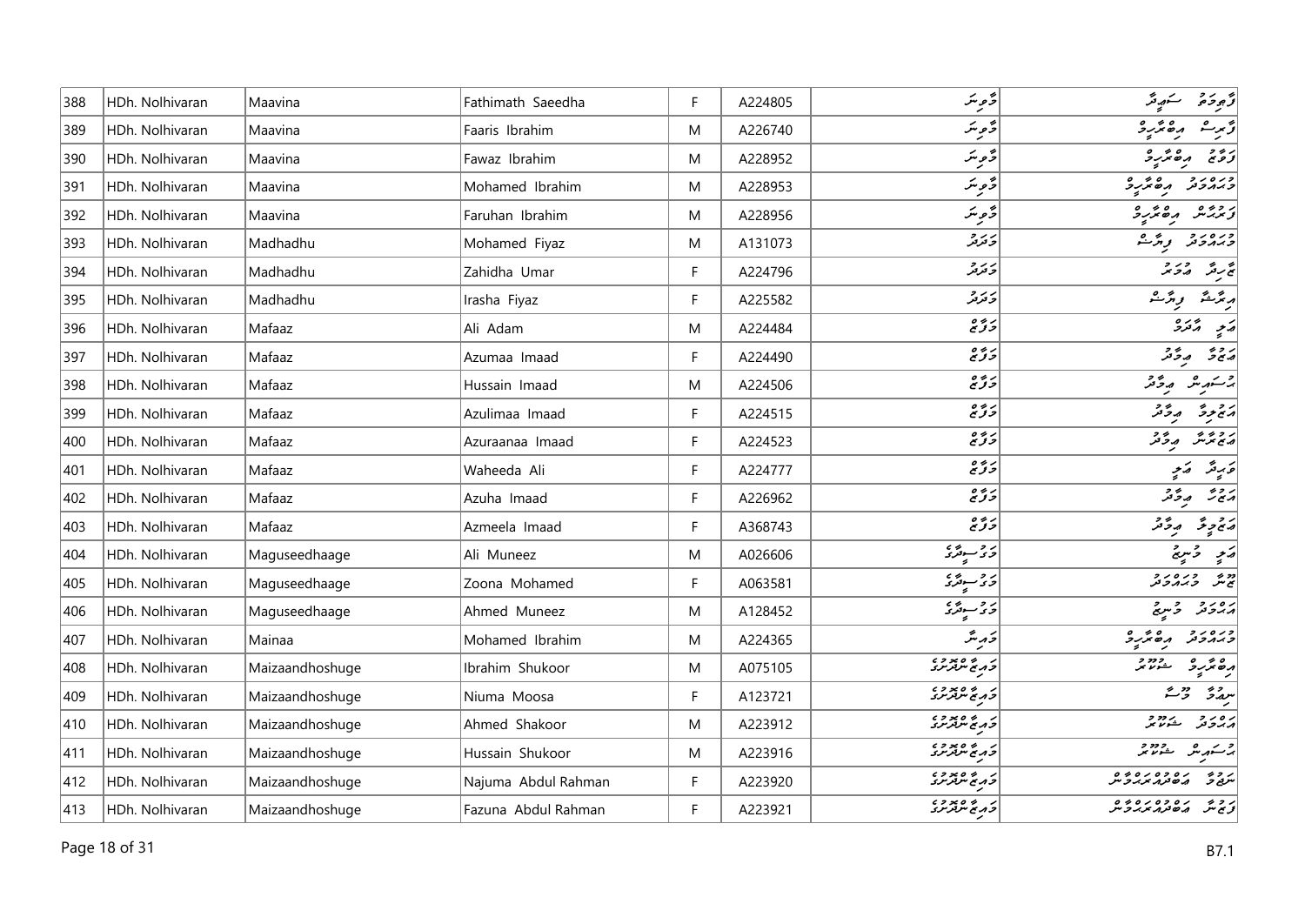| 414 | HDh. Nolhivaran | Maizaandhoshuge | Ali Shukoor         | M         | A223922 | پر پر ویو و ی<br>  ټرمرنځ سرفرسرۍ               |                                              |
|-----|-----------------|-----------------|---------------------|-----------|---------|-------------------------------------------------|----------------------------------------------|
| 415 | HDh. Nolhivaran | Makaan          | Mohamed Shafeeu     | M         | A070166 | ئە ئەشر                                         | ورەر دېم ئىر                                 |
| 416 | HDh. Nolhivaran | Makaan          | Sahuma Mohamed      | F         | A081999 | ىر ئەھ<br>جەنئىر                                | سترقر<br>و رە ر د<br><i>د ب</i> ەر تەر       |
| 417 | HDh. Nolhivaran | Makaan          | Fathuhiyya Ibrahim  | F         | A225029 | ىر ئە ھ<br>جەنئىر                               | و و و و مورد                                 |
| 418 | HDh. Nolhivaran | Mala            | Abdul Azeez Adam    | M         | A064685 | ىزى                                             | גם כסג ש<br>גם נקיבת <sub>ש</sub> ש הנקיב    |
| 419 | HDh. Nolhivaran | Mala            | Ameeza Abdul Azeez  | F         | A226690 | ۇت                                              |                                              |
| 420 | HDh. Nolhivaran | Mala            | Aishath Rasheeda    | F         | A228903 | ۇت                                              | و<br>وگرېشو گرېشونگر                         |
| 421 | HDh. Nolhivaran | Mala            | Aminath Abdul Azeez | F         | A228906 | زىز                                             |                                              |
| 422 | HDh. Nolhivaran | Malaazu         | Ahmed Khalid        | M         | A148400 | ىر بۇ ج                                         | رەرد ژوپر                                    |
| 423 | HDh. Nolhivaran | Malaazu         | Khalid Ali          | M         | A228766 | ر بو و<br>تر نوم                                | أرَّحِينَ الْمَاحِيَّ                        |
| 424 | HDh. Nolhivaran | Malaazu         | Sameema Hussain     | F         | A228768 | ىر ئۇ ج                                         | سكورة الاسكرين                               |
| 425 | HDh. Nolhivaran | Malaazu         | Juwairiya Khalid    | F         | A228772 | ترتزج                                           | ور<br>وه برگ الگرفتر<br>و الگرفتر الگرفتر    |
| 426 | HDh. Nolhivaran | Malaazu         | Maasithaa Khalid    | F         | A228774 | ىر بۇ ج                                         |                                              |
| 427 | HDh. Nolhivaran | Malaazu         | Juwaidha Khalid     | F         | A228778 | ىر بۇ ج                                         | و ر<br>نح تو <sub>مر</sub> فر<br>رَّحْوِمْرُ |
| 428 | HDh. Nolhivaran | Malaazu         | Maleehath Khalid    | F         | A228780 | ىر ئۇ ج                                         | كالمحارثية المتحافية                         |
| 429 | HDh. Nolhivaran | Malaazu         | Enash Khalid        | F         | A282614 | ىر بۇ ج                                         | رسترینه<br>نو<br>رٌوِتر                      |
| 430 | HDh. Nolhivaran | Malas           | Ali Hussain         | M         | A052783 | ىز ئە                                           | أەسمج سىسكىر بىر                             |
| 431 | HDh. Nolhivaran | Malas           | Shaufa Ali          | F         | A226558 | ىزىم                                            | أخورتم أركمني                                |
| 432 | HDh. Nolhivaran | Malas           | Samiyya Hussain     | F         | A228787 | ئەنزىشە                                         | سودر<br>جرسئەرىتىر                           |
| 433 | HDh. Nolhivaran | Malas           | Sifaana Ali         | F         | A228789 | ىزىمى                                           | سوڈنٹر انجام                                 |
| 434 | HDh. Nolhivaran | Malas           | Sabrath Nasih       | M         | A228790 | ىز ئە                                           | ره بر د                                      |
| 435 | HDh. Nolhivaran | Manzaruge       | Tholhath Ali        | ${\sf M}$ | A153713 | ر ۵ ر و ،<br><del>د</del> نتر <del>ی</del> مرد  | پره پر په کیمو                               |
| 436 | HDh. Nolhivaran | Manzaruge       | Mariyam Adam        | F         | A225323 | ر در د د<br>تر سربح بور                         | ر ه ر ه<br>د بربر د<br>پور ہ<br>مرکز ژ       |
| 437 | HDh. Nolhivaran | Manzaruge       | Saajida Ali         | F         | A225334 | ر ۵ ر د ۷<br><del>ر</del> نتریخ مر <sub>ک</sub> | ستھومتر - مزمجہ                              |
| 438 | HDh. Nolhivaran | Manzaruge       | Abdul Haafiz Ali    | M         | A225351 | ر ه ر د ،<br>تر سرچ برو                         |                                              |
| 439 | HDh. Nolhivaran | Mathivaru       | Umar Adam           | ${\sf M}$ | A027604 | ځوړځه                                           | ور و پره<br><i>م</i> حر گرمر                 |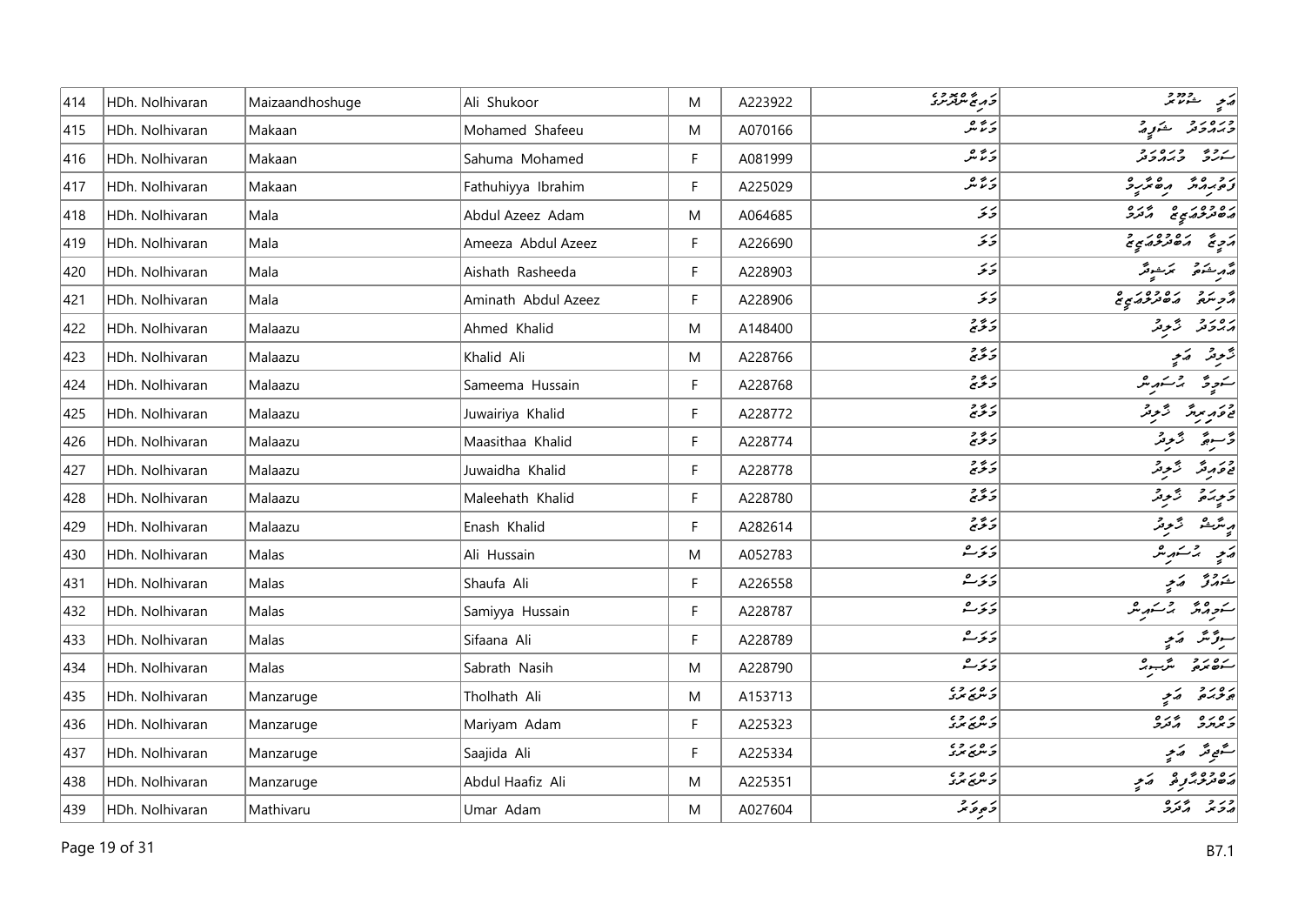| 440 | HDh. Nolhivaran | Mathivaru  | Zunaira Abdul Rahman       | F         | A160367 | ځوړځه                              | ره وه ره ده<br>په هنرم بربر څس<br>ة<br>المح مكرمتر                 |
|-----|-----------------|------------|----------------------------|-----------|---------|------------------------------------|--------------------------------------------------------------------|
| 441 | HDh. Nolhivaran | Mathivaru  | Sabaa Umar                 | F         | A226578 | بر مر د                            | بەئ<br>و ر و<br>در د بر                                            |
| 442 | HDh. Nolhivaran | Mathivaru  | Izaamaa Umar               | F         | A228878 | ځوړځه                              | اریخ<br>و ر و<br>در د بر                                           |
| 443 | HDh. Nolhivaran | Mathivaru  | Husaan Umar                | M         | A228880 | ځوړځه                              | ج مشر مدد و در د                                                   |
| 444 | HDh. Nolhivaran | Mazaa      | Mohamed Ibrahim            | M         | A055416 | ريح                                | وە ئۆرۈ<br>و ره ر و<br><i>و پر</i> و تر                            |
| 445 | HDh. Nolhivaran | Mazaa      | Nauma Mohamed              | F         | A226515 | رَجٌ                               | و ر ه ر د<br>تربر تر تر<br>سروی                                    |
| 446 | HDh. Nolhivaran | Mazaa      | Saarath Ali                | F         | A228252 | ترمج                               | ستهزه ارزم                                                         |
| 447 | HDh. Nolhivaran | Mazaa      | Ali Nadheem                | ${\sf M}$ | A228258 | رَجٌ                               | ړې شمېره<br>د سرچ                                                  |
| 448 | HDh. Nolhivaran | Moahiru    | Ali Rasheed                | ${\sf M}$ | A224030 | <br> خرسه مر                       | ر<br>د کار کار دیگر                                                |
| 449 | HDh. Nolhivaran | Moahiru    | Zainab Ali                 | F         | A225721 | حربيته                             | يمرسرة<br>رځمو                                                     |
| 450 | HDh. Nolhivaran | Moon Light | Ahmed Zahir                | M         | A151716 | وده پر ه                           | رەرو ئېرىژ                                                         |
| 451 | HDh. Nolhivaran | Moon Light | Abdul Razzaq Ibrahim       | M         | A156118 | وحريجه وهج                         | ەھ ترىرى<br>ر ٥ ر ٥ ر ٥ <u>۶</u><br>۵ ر <i>ه تو ۸ بو</i> ۸ س       |
| 452 | HDh. Nolhivaran | Moon Light | Rashfa Abdul Razzaq        | F         | A226304 | ومرتزرة                            | ر ە ئەسرە دەرە بەر<br>تىرىشوتى بەھ تىربىر تىرىمى تى                |
| 453 | HDh. Nolhivaran | Moon Light | Shiuna Ibrahim             | F         | A226311 | ده وره<br>  د سر <sub>م کر</sub> ه | ە ھەترىر ۋ<br>اڪورچين<br>پ                                         |
| 454 | HDh. Nolhivaran | Moon Light | Aminath Moosa              | F         | A227266 | وده پر ه                           | دين شهر<br>أرمز ترة                                                |
| 455 | HDh. Nolhivaran | Moon Light | Razeena Abdul Razzaq       | F         | A227272 | ریوبر ہ                            | ر ٥ ر ٥ ر ٥ ر <del>٥</del><br>پر@تر ۾ <i>بر</i> ۾ ج<br>ىمەسچە ئىگر |
| 456 | HDh. Nolhivaran | Moon Light | Raufa Abdul Razzaq         | F         | A227274 | التشريخ برقع                       | 1010707<br>גיס <i>בנ</i> וז <i>יב</i> וז יב<br>بروبج               |
| 457 | HDh. Nolhivaran | Moon Light | Ramla Abdul Razzaq         | F         | A227283 | وتمرزم                             | נים ניסיפים ביטריים<br>מכיל השניות ממש                             |
| 458 | HDh. Nolhivaran | Moon Light | Hussain Zahir Abdul Razzag | M         | A312421 | وده پر ه                           |                                                                    |
| 459 | HDh. Nolhivaran | Moonimaage | Ali Nazim                  | M         | A069336 | ود سرچ ی<br>څسرچ <sub>ک</sub>      | متزوجه<br>ەئىچە                                                    |
| 460 | HDh. Nolhivaran | Moonimaage | Hussain Nazim              | M         | A152384 | دو په په<br>د سرچ د                | جر س <sub>ک</sub> ر مگر<br>سَّرْهِ رُ                              |
| 461 | HDh. Nolhivaran | Moonimaage | Hawwa Adam                 | F         | A152498 | دو<br>ترسرچری                      | رەپچ<br>پور ہ<br>مرتون                                             |
| 462 | HDh. Nolhivaran | Moonimaage | Rumaiza Adam               | F         | A225010 | دو په په<br>د سرچ د                | بردكر<br>پر ہ<br>مرکزو                                             |
| 463 | HDh. Nolhivaran | Moonimaage | Misbaah Ali                | ${\sf M}$ | A225016 | دو په په<br>د سرچنې                | ادبيقة<br>برنبي                                                    |
| 464 | HDh. Nolhivaran | Moonimaage | Sobaah Ali                 | M         | A225775 | ود سرچری                           | 20.7<br>رځمنه                                                      |
| 465 | HDh. Nolhivaran | Moonimaage | Ameesha Ali                | F         | A312451 | دو په په<br>تر سرچ ک               | پَرچِی کے پی                                                       |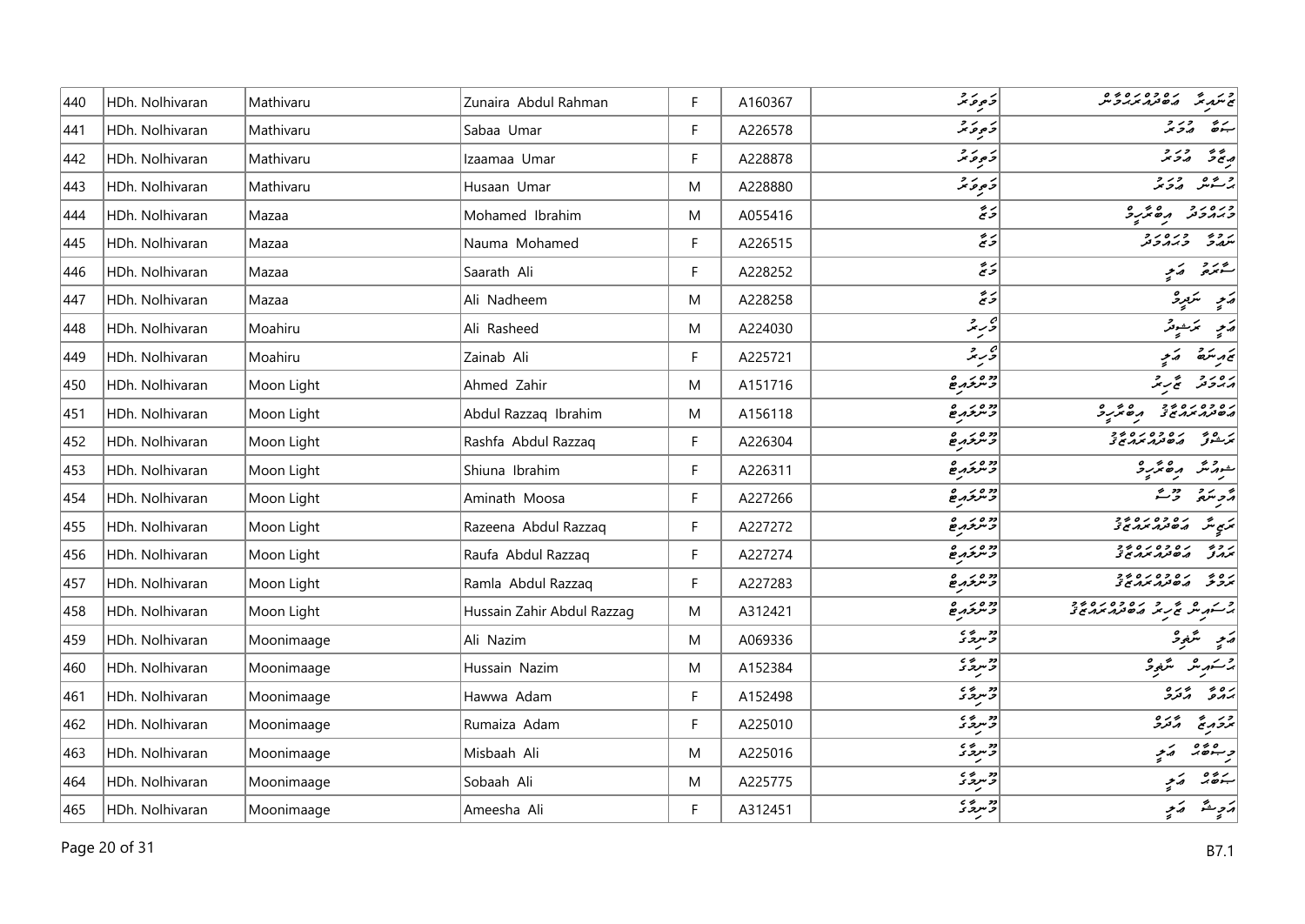| 466 | HDh. Nolhivaran | Moonimaage          | Nashith Ali              | M         | A347937 | دو په په<br>تر سرچ ک                   | مگرې <u>دون</u> و<br>مسلم<br>ەنىيە                     |
|-----|-----------------|---------------------|--------------------------|-----------|---------|----------------------------------------|--------------------------------------------------------|
| 467 | HDh. Nolhivaran | Moorithige          | Ibrahim Rasheed          | ${\sf M}$ | A103396 | دد<br>څنوبرو د                         | $\frac{2}{x^{2}+2x^{2}}$ $\frac{2}{x^{2}+2x^{2}}$      |
| 468 | HDh. Nolhivaran | Moorithige          | Abdul Wahid Abdul Rahman | M         | A227257 | دد<br>تر مرجو د                        | נים בי יום בינים בים היום ביים.<br>השתתפיגת השתהיה בית |
| 469 | HDh. Nolhivaran | Moorithige          | Ali Rasheed              | M         | A227261 | دد<br>څممرحو ک                         | أركمني المخرسفيونس                                     |
| 470 | HDh. Nolhivaran | Morning Star        | Abdul Nasir Hussain      | M         | A127875 | <sup>9</sup> سرى <sup>ق</sup> رىمىقىمە | رە دە ئەسىر بەسكەس                                     |
| 471 | HDh. Nolhivaran | <b>Morning Star</b> | Safaana Abdul Naasir     | F         | A226531 | ا ئۇ سرىئى <sub>رى</sub> مەھقىمە       | روم دەدە مەر                                           |
| 472 | HDh. Nolhivaran | Morning Star        | Mazham Ali Rasheed       | M         | A226532 | ۇ بىرى <i>گى م</i> ىقىم                | ويجدوا كالمجا المراشوقر                                |
| 473 | HDh. Nolhivaran | Morning Star        | Maazina Ali Rasheed      | F         | A226533 | ە بىرى <i>گى ش</i> ۇر                  | ۇي ئە كەب كەشپە                                        |
| 474 | HDh. Nolhivaran | Morning Star        | Sabeena Abdul Naasir     | F         | A228366 | ئۇسرىئرى سىقى بىر                      | سوم شهره مورد مورد                                     |
| 475 | HDh. Nolhivaran | Morning Star        | Hussain Afrah            | ${\sf M}$ | A228373 | ۇ سرىئرى سىۋىمە                        | ج سکهر شر مرو محرمه                                    |
| 476 | HDh. Nolhivaran | Morning Star        | Hassan Afraah            | M         | A228378 | ۇ سرىئرى سۇغ بر                        | ير کے مگر مرد وہ د                                     |
| 477 | HDh. Nolhivaran | Morning Star        | Fazeena Abdul Nasir      | F         | A333701 | ج <sub>ى مىر</sub> بىرى كەنتىم بىر     | تي تر ماڻھ مار ترجي جي ا                               |
| 478 | HDh. Nolhivaran | Muiy                | Mohamed Rasheed          | M         | A113032 | و ه<br>حرم                             | وره رو ترشوتر<br><i>وبرود تر</i> شوتر                  |
| 479 | HDh. Nolhivaran | Muiy                | Jameela Ali              | F         | A226110 | و ه<br>حرمو                            | تخ وقر سكني                                            |
| 480 | HDh. Nolhivaran | Muiy                | Ahmed Mohamed            | M         | A226847 | و ه<br>حرمو                            | ر ס ג פ ג ס ג כ<br>ג ג ב ג ג ג ב ג                     |
| 481 | HDh. Nolhivaran | Muiy                | Shifna Mohamed           | F         | A226951 | و ه<br>ترخی                            | جوهر وره دو                                            |
| 482 | HDh. Nolhivaran | Muiy                | Hussain Mohamed          | M         | A226952 | وه                                     | جر شهر شده در در د                                     |
| 483 | HDh. Nolhivaran | Muiy                | Risfa Mohamed            | F         | A377247 | و ه<br>حرم                             | ەر 2007 - 2007<br>موسىقى ئەمەرىمى                      |
| 484 | HDh. Nolhivaran | Muraka              | Abdul Gaffaar Hussain    | M         | A131066 | ويرز                                   | رە دەرەپ دېرىر<br>مەھىرىزىدىر برىش ش                   |
| 485 | HDh. Nolhivaran | Muraka              | Hamida Ali               | F         | A225106 | ويرز                                   | يُرْدِمُ كَمَنٍّ                                       |
| 486 | HDh. Nolhivaran | Muraka              | Rizaana Abdul Gaffaar    | F         | A226904 | ويرز                                   | بری شهر ده وه بره بر و                                 |
| 487 | HDh. Nolhivaran | Muraka              | Zuhaa Abdul Gaffaar      | F         | A226911 | ويرر                                   | و ده ده وه ده و و<br>  پن در محمد د مرکز مر            |
| 488 | HDh. Nolhivaran | Muraka              | Hazeena Abdul Gaffar     | F         | A228000 | ويرر                                   | ر<br>برې ش ماه <i>موره ورو</i> بر                      |
| 489 | HDh. Nolhivaran | Muraka              | Yaameen Abdul Ghaffaar   | ${\sf M}$ | A228008 | ويرر                                   | و می ده ده ده دو د<br>ترد شاه می تر در مر              |
| 490 | HDh. Nolhivaran | Muraka              | Zeena Abdul Ghaffar      | F         | A377248 | ويرر                                   | ىچ ئىگر<br>ر ه و ه د ه د و و<br>پره تر پر تر تر تر     |
| 491 | HDh. Nolhivaran | Muringu             | Abdul Razzag Ali         | M         | A085942 | وبرسر                                  | גם כסגם שב ה'ת                                         |
|     |                 |                     |                          |           |         |                                        |                                                        |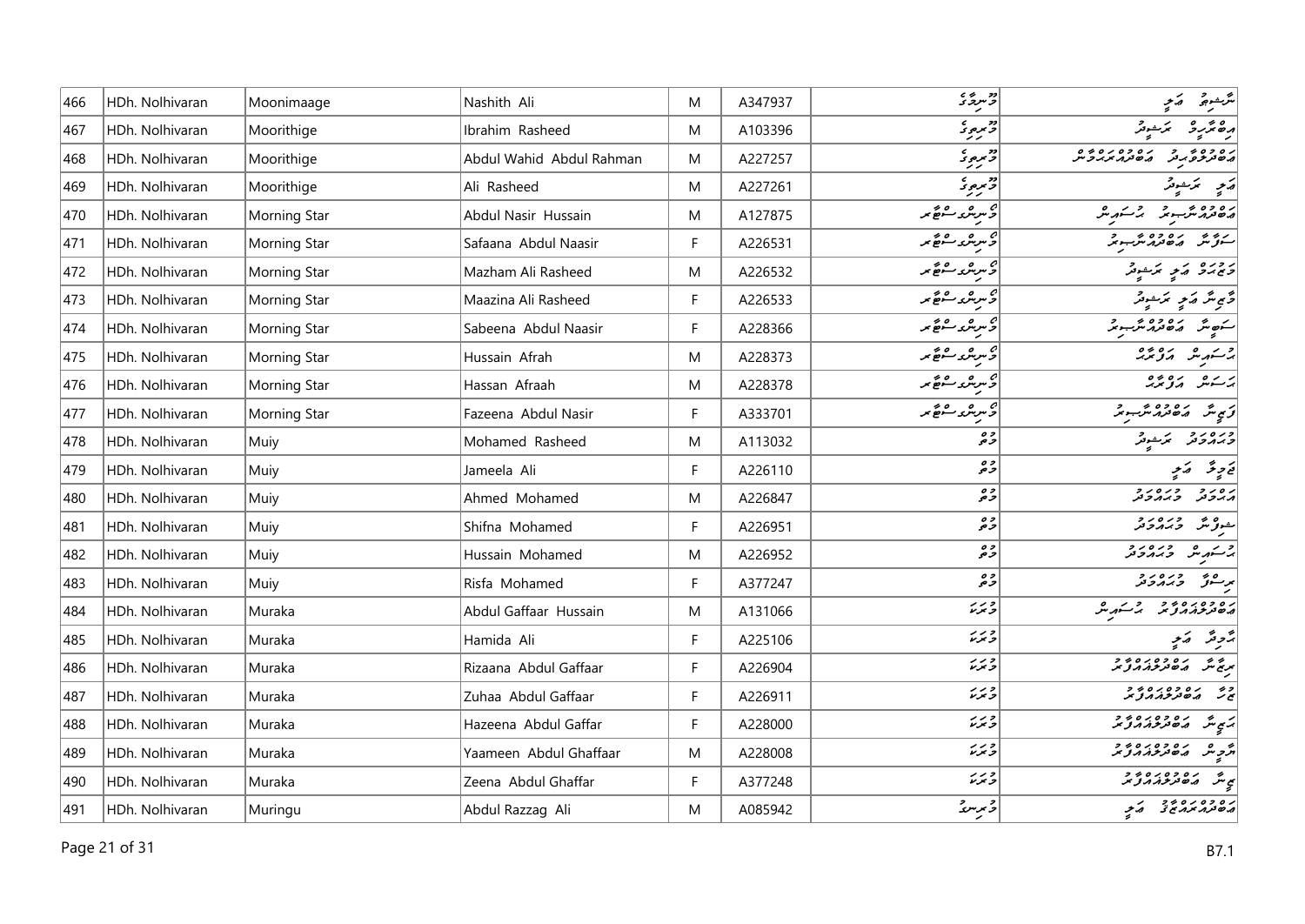| 492 | HDh. Nolhivaran | Muringu          | Jamsheed Abdul Razzaq  | M | A120646 | ومرسر                                         | ره ده ده ده ده ده د                                                     |
|-----|-----------------|------------------|------------------------|---|---------|-----------------------------------------------|-------------------------------------------------------------------------|
| 493 | HDh. Nolhivaran | Muringu          | Umniyya Gasim          | F | A228447 | وتمرسو                                        | ג <i>ב<sub>ינגה יצ</sub></i> יב                                         |
| 494 | HDh. Nolhivaran | Muringu          | Inasha Abdul Razzaq    | F | A228454 | وتمرسد                                        | ەرىتزىنىش                                                               |
| 495 | HDh. Nolhivaran | Muringu          | Haisham Abdul Razzaq   | M | A228457 | وتمرسر                                        |                                                                         |
| 496 | HDh. Nolhivaran | Muringu          | Ahmed Abdul Razzag     | M | A228460 | ومرسو                                         | נסני נסיפסנסטיב<br>ממכת מסתמממי                                         |
| 497 | HDh. Nolhivaran | Muringu          | Guraish Abdul Razzaq   | M | A228462 | وتمرسو                                        | ر ۵ ۵ ۵ ۵ ۵ ۵ ۵<br>ג@تر <i>ף. پو</i> ړینځ<br>ا تو بر <sub>م</sub> ر مشر |
| 498 | HDh. Nolhivaran | Muringu          | Fathimath Abdul Razzag | F | A228464 | 3 برسرم                                       | ף גל גםכם גם מב                                                         |
| 499 | HDh. Nolhivaran | Mustharee Manzil | Mohamed Faiz           | M | A034158 | ۇ ش <sub>ەھ</sub> م بەر ئەر بور               | ورەرو ئەرە                                                              |
| 500 | HDh. Nolhivaran | Mustharee Manzil | Hussain Ali            | M | A060225 | <i>د مصمر پر شه</i> ر محمد م                  | برستهر شرامتهم                                                          |
| 501 | HDh. Nolhivaran | Mustharee Manzil | Ali Faiz               | M | A094482 | ۇ س <sub>ەھ ئېرى</sub> ئىرىج ۋ                | أتذمي المحرم في                                                         |
| 502 | HDh. Nolhivaran | Mustharee Manzil | Abdulla Faiz           | M | A121886 | ۇ س <sub></sub> مۇ بېرىگىرى<br>ئ              | برە دالله محمد                                                          |
| 503 | HDh. Nolhivaran | Mustharee Manzil | Mariyam Hussain        | F | A224092 | ۇ مەم پرۇش <sub>ك</sub> و                     | גם גם - 2 האת יית                                                       |
| 504 | HDh. Nolhivaran | Mustharee Manzil | Hamid Rasheed Hussain  | M | A224100 | ۇ مەم پرۇت <sub>ىرى</sub> ۋ                   | جحوفر بمشوقر جمسكرهر                                                    |
| 505 | HDh. Nolhivaran | Mustharee Manzil | Adam Faiz              | M | A224102 | ۇ مەم پرۇش <sub>كى</sub> ۋ                    | وره و دي                                                                |
| 506 | HDh. Nolhivaran | Mustharee Manzil | Aishath Zahma          | F | A224104 | ۇ ش <sub>ەھ</sub> م بەر ئەرىج ۋ               | وكرمشكو بمردو                                                           |
| 507 | HDh. Nolhivaran | Mustharee Manzil | Rusdhaan Mohamed Faiz  | M | A224107 | د مەم پرەكرىم بى                              | و ه ده و دره د و و و                                                    |
| 508 | HDh. Nolhivaran | Mustharee Manzil | Ahmed Naveen           | M | A394811 | ۇ ش <sub>ەھ</sub> م پر ئەش <sub>كى</sub> ر ئى | پرورو سکوپیگر                                                           |
| 509 | HDh. Nolhivaran | Naaz             | Ibrahim Habeeb         | M | A125355 | سرچ                                           | תפתוב גם                                                                |
| 510 | HDh. Nolhivaran | Naseemee Villa   | Mohamed Ibrahim        | M | A225265 | ىئرسوچە بۇ                                    | כמחכת תפתיכ                                                             |
| 511 | HDh. Nolhivaran | Naseemee Villa   | Shamila Mohamed        | F | A225269 | ىئرسوچە بۇ<br>ئىستىقى بەر                     | و رە ر د<br>تر پروتر<br>ڪُورگر<br>س                                     |
| 512 | HDh. Nolhivaran | Naseemee Villa   | Rifath Sameer          | M | A225271 | ىئرسوچە بۇ<br>ئىستىقىلىر                      | أبرودة ومستويته                                                         |
| 513 | HDh. Nolhivaran | Naseemee Villa   | Hussain Nuhad Mohamed  | M | A225286 | ىئەسىرە دۇ.<br>ئىسمىيە                        | و کر هر شرکتر وره د و<br>پرکسکر س                                       |
| 514 | HDh. Nolhivaran | Nazaru           | Mohamed Naeem          | M | A045693 | بر بر حر<br>سرچ تنز                           | ورەرو شھرو                                                              |
| 515 | HDh. Nolhivaran | Nazaru           | Zuhaira Abdulla        | F | A224618 | سرنج تنر                                      | تح ترمريخه وكافقة الله                                                  |
| 516 | HDh. Nolhivaran | Nazaru           | Aminath Riasha         | F | A225703 | سرچ پر                                        | أأوسكم برأيك                                                            |
| 517 | HDh. Nolhivaran | Nihaa            | Nadeema Mohamed        | F | A128926 | سرچ                                           | شرير ورەرد                                                              |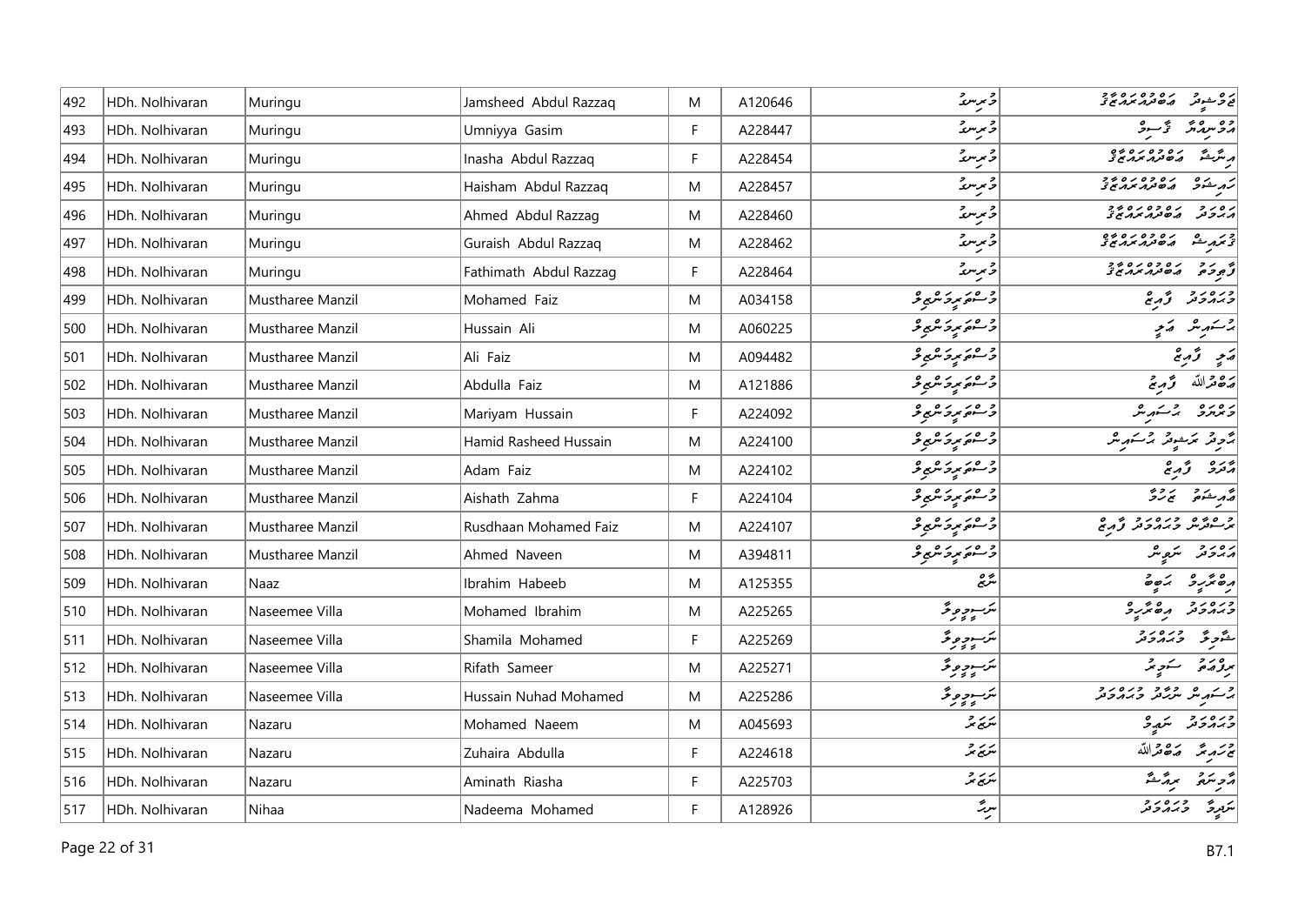| 518 | HDh. Nolhivaran | Nihaa           | Hussain Ali             | M  | A155897 | سرچ                                |                                                                                                                                                                                                                                  |
|-----|-----------------|-----------------|-------------------------|----|---------|------------------------------------|----------------------------------------------------------------------------------------------------------------------------------------------------------------------------------------------------------------------------------|
| 519 | HDh. Nolhivaran | Niraalaage      | Mohamed Hussain         | M  | A036578 | سرپڑ پی کا                         | رحمد عدد المعجم المعرف المحدد المحدد المحدد المحدد المحدد المحدد المحدد المحدد المحدد المحدد المحدد المحدد الم<br>ويرورون المرحمد المحدد المحدد المحدد المحدد المحدد المحدد المحدد المحدد المحدد المحدد المحدد المحدد المحدد الم |
| 520 | HDh. Nolhivaran | Niraalaage      | Saneeh Mohamed          | M  | A226415 | سرپڑی                              | سكسر ورورد                                                                                                                                                                                                                       |
| 521 | HDh. Nolhivaran | Niraalaage      | Saneeza Mohamed         | F  | A227918 | سرپڑ پڑی                           | سکسریح ویرورو                                                                                                                                                                                                                    |
| 522 | HDh. Nolhivaran | Niraalaage      | Salma Mohamed           | F  | A227921 | سرپڑی<br>سرپڑی                     | رووس ورەرو                                                                                                                                                                                                                       |
| 523 | HDh. Nolhivaran | Niraalaage      | Shaziyya Mohamed        | F  | A227927 | سرپرڅو                             | شوره وره دو                                                                                                                                                                                                                      |
| 524 | HDh. Nolhivaran | Niraalaage      | Shamla Mohamed          | F. | A358896 | سرپژويچ                            | شوي ورەرو                                                                                                                                                                                                                        |
| 525 | HDh. Nolhivaran | Nivaa           | Abdulla Khaleel Ibrahim | M  | A156120 | سرچٌ                               | رە داللە ئەر دە ئربۇ                                                                                                                                                                                                             |
| 526 | HDh. Nolhivaran | Nivaa           | Abdul Sameeu Khaleel    | M  | A228820 | سرچٌ                               | גە دە سوچ" ئىرو                                                                                                                                                                                                                  |
| 527 | HDh. Nolhivaran | Nivaa           | Sameena Khaleel         | F  | A228822 | سرچ                                | <i>ڪوينگ ڏوِي</i> و                                                                                                                                                                                                              |
| 528 | HDh. Nolhivaran | Nivaa           | Saneem Khaleel          | M  | A228824 | سرچٌ                               | $\begin{array}{cc} \begin{array}{cc} \cdot & \cdot & \cdot \\ \cdot & \cdot & \cdot \\ \cdot & \cdot & \cdot \\ \cdot & \cdot & \cdot \end{array} \end{array}$                                                                   |
| 529 | HDh. Nolhivaran | Niyaama         | Hareera Moosa           | F  | A228986 | سردر                               | ر<br>رسم پر مخت                                                                                                                                                                                                                  |
| 530 | HDh. Nolhivaran | Niyaaz          | Abdul Muhaimin Mohamed  | M  | A127658 | سرومج                              | גם כפרג ביני הברי הדי הר                                                                                                                                                                                                         |
| 531 | HDh. Nolhivaran | Niyaaz          | Nazeema Mohamed         | F  | A127664 | سرمرج                              | ىك <sub>ن</sub> ېچە <i>قىدەر</i> د                                                                                                                                                                                               |
| 532 | HDh. Nolhivaran | Niyaaz          | Nazuma Mohamed          | F  | A127665 | سرپڑھ                              | يروه وره رو                                                                                                                                                                                                                      |
| 533 | HDh. Nolhivaran | Niyaaz          | Ameena Easa             | F  | A224439 | سرپڑھ                              | أرَدِيرٌ الْإِبْ                                                                                                                                                                                                                 |
| 534 | HDh. Nolhivaran | Noomaage        | Mohamed Kamal Ali       | M  | A024015 | وو پر پر<br>سرچ پ                  | ورەرو رود كەير                                                                                                                                                                                                                   |
| 535 | HDh. Nolhivaran | Noomaage        | Asiyath Siuza           | F. | A115436 | وو پر پر<br>سرچ پ                  | $\frac{1}{6}$                                                                                                                                                                                                                    |
| 536 | HDh. Nolhivaran | Noomaage        | Usaima Yaanee           | M  | A156221 | وو پر پر<br>سرچ <sub>ک</sub>       |                                                                                                                                                                                                                                  |
| 537 | HDh. Nolhivaran | Noomaage        | Khadeeja Hussain        | F. | A225074 | وو پر پر<br>سرچ ک                  | زَمِيعٌ بِرْسَمَهِ شَرْ                                                                                                                                                                                                          |
| 538 | HDh. Nolhivaran | Noomaage        | Afraasheem Kamal        | M  | A225094 | وو پر پر<br>سرچ <sub>ک</sub>       | رە بۇ بۇ بۇ بەر<br>مۇنى بۇ بۇ بۇ بۇ                                                                                                                                                                                              |
| 539 | HDh. Nolhivaran | Noomaage        | Maushooga Kamal         | F  | A225098 | وو پر پر<br>سرچ <sub>ک</sub>       | رو دوم روو                                                                                                                                                                                                                       |
| 540 | HDh. Nolhivaran | Nooraanee Villa | Aboobakuru Ali          | M  | A156119 | يزىر<br>سرىر سرە بە                | 500000                                                                                                                                                                                                                           |
| 541 | HDh. Nolhivaran | Noovilla ge     | Fathimath Mohamed       | F  | A143812 | دد<br>متره پوځو                    | أزجوحه وره دو                                                                                                                                                                                                                    |
| 542 | HDh. Nolhivaran | Noovilla ge     | Ahmed Mohamed           | M  | A143857 | دد پر پر<br>سر <sub>گر</sub> بر بر | پره پر و<br>و ر ه ر د<br>تر پر ژ تر                                                                                                                                                                                              |
| 543 | HDh. Nolhivaran | Noovilla ge     | Aneesa Mohamed          | F  | A226580 | دد<br>متر <sub>جو</sub> بحری       | أرسرت وبرورو                                                                                                                                                                                                                     |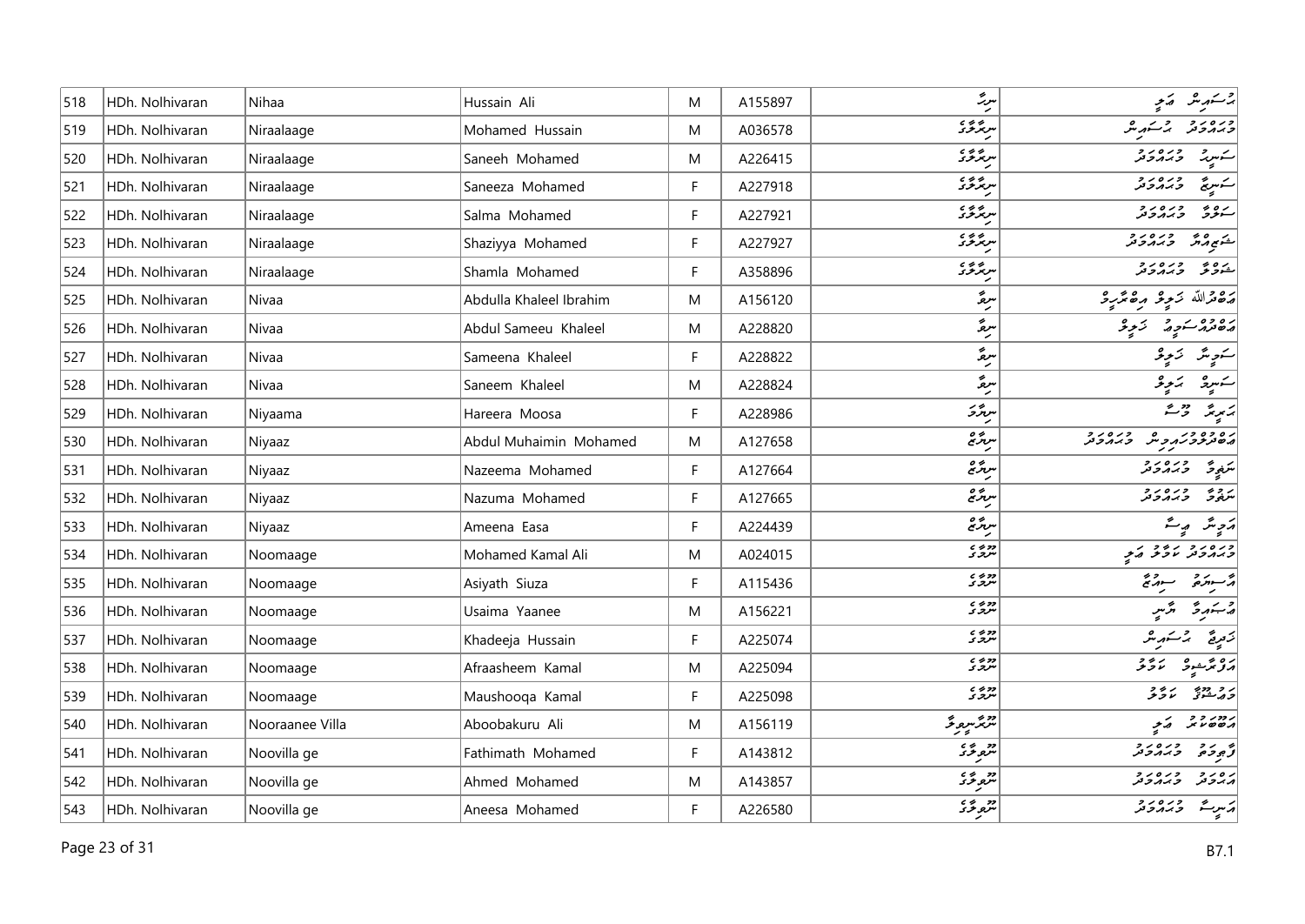| 544 | HDh. Nolhivaran | Noovilla ge  | Adam Mohamed             | M | A226584 | دد<br>شرع څر                                                                | و ره ر د<br><i>د ب</i> رگرفر<br>پە رە<br>مەنزۈ                |
|-----|-----------------|--------------|--------------------------|---|---------|-----------------------------------------------------------------------------|---------------------------------------------------------------|
| 545 | HDh. Nolhivaran | Noovilla ge  | Ali Mohamed              | M | A226585 | دد<br>متره بخری                                                             | أوسم وبرودر                                                   |
| 546 | HDh. Nolhivaran | Noovilla ge  | Mariyam Mohamed          | F | A226587 | دد<br>متر <sub>جو</sub> بحری                                                | ر ه ر ه<br><del>د</del> بربرگ<br>و ره ر و<br><i>و پر</i> و تر |
| 547 | HDh. Nolhivaran | Noovilla ge  | Hussain Mohamed          | M | A226589 | دد<br>متر <sub>جو م</sub> حرى                                               | ورەر د<br><i>دى</i> رمەتر<br>جر س <sub>ک</sub> ر مگر          |
| 548 | HDh. Nolhivaran | Noovilu      | Mohamed Ibrahim          | M | A228470 | يترعر قحه                                                                   | و ر ه ر و<br>تر پر ژ تر<br>ەرھەترىر <sup>ى</sup>              |
| 549 | HDh. Nolhivaran | Noovilu      | Ahmed Ibrahim            | M | A228471 | يتره چر                                                                     | גפנק השתניק                                                   |
| 550 | HDh. Nolhivaran | Ocean Villa  | Abdul Mumeeth Mohamed    | M | A224267 | ە ئەنگىرىدىگە<br>م                                                          | و ر ه ر و<br>تر پر ژ تر<br>ر ه د ه د د<br>پرهنرمرد د و        |
| 551 | HDh. Nolhivaran | Orchid       | Mohamed Shujau           | M | A063661 | رمره                                                                        | و ر ه ر د<br>د بر د تر<br>ے جنگے وگر                          |
| 552 | HDh. Nolhivaran | Orchid       | Aishath Shujau           | F | A150027 | $\left  \begin{array}{cc} c & c \ c & c \end{array} \right $                | و در شکوه در دور<br>در کار شکوهای                             |
| 553 | HDh. Nolhivaran | Orchid       | Samrath Shujau           | M | A226282 | $\ddot{\mathbf{r}}$                                                         | سەۋىر د<br>شەقى ھ                                             |
| 554 | HDh. Nolhivaran | Orchid       | Abdulla Moosa            | M | A227143 | $rac{1}{2}$                                                                 | مَەھْرَاللَّهُ حَرْجٌ                                         |
| 555 | HDh. Nolhivaran | Orchid       | Mariyam Hussain          | F | A227147 | $rac{1}{2}$                                                                 | دەرە جىكەش                                                    |
| 556 | HDh. Nolhivaran | Orchid       | Ahmed Shujau             | M | A227153 | لرمره<br>╭                                                                  | ره رح در در در<br>دربرو در مشوق پر                            |
| 557 | HDh. Nolhivaran | Orchid       | Fathimath Shujau Abdulla | F | A227156 | ومرہ                                                                        | و برد و و بره دالله                                           |
| 558 | HDh. Nolhivaran | Orchid       | Aminath Shujau Abdulla   | F | A227162 | لرموء<br>∽                                                                  | محر مرد و دوم مردم والله                                      |
| 559 | HDh. Nolhivaran | Orchid       | Maariyath Shujau         | F | A227200 | $\begin{bmatrix} 0 & \mathcal{C} \ \mathcal{C} & \mathcal{S} \end{bmatrix}$ |                                                               |
| 560 | HDh. Nolhivaran | Orchid House | Ahmed Ali                | M | A091032 | ه په ده ده ه<br>مربو سر                                                     | ړه رو ځې                                                      |
| 561 | HDh. Nolhivaran | Orchid House | Ali Moosa                | M | A225290 | ە بەر ئەرمىيە<br>مەس                                                        | أريموا المحر المتعم                                           |
| 562 | HDh. Nolhivaran | Orchid Villa | Yoosuf Moosa             | M | A156507 | ەر بە ئەرگە<br>مەس ئەر                                                      | در حره<br>چ مئے                                               |
| 563 | HDh. Nolhivaran | Orchid Villa | Fathimath Khaleela       | F | A224689 | ې په هې د څه                                                                | ۇ <sub>ج</sub> ودۇ ئېچى                                       |
| 564 | HDh. Nolhivaran | Orchid Villa | Maaish Idrees            | M | A282609 | ەر بە <sub>ھو</sub> ئە                                                      | ىر قرىبە مە<br>س<br>ۇ ب <sub>ەش</sub>                         |
| 565 | HDh. Nolhivaran | Orchidmaage  | Azneena Adnan            | F | A224589 |                                                                             | پر دیگر میں<br>در سرسر<br>ر ۾ سريئر<br>مربح سريئر             |
| 566 | HDh. Nolhivaran | Orchidmaage  | Samaahath Adnan          | F | A224590 |                                                                             | ر در در در در در در ش                                         |
| 567 | HDh. Nolhivaran | Orchidmaage  | Sazrath Adnan            | F | A224613 |                                                                             | رەپرو پروپۇر                                                  |
| 568 | HDh. Nolhivaran | Orchidmaage  | Sazleen Adhnan           | F | A225696 | ه<br>د سره د د                                                              | سەھ پەر كەنگەش                                                |
| 569 | HDh. Nolhivaran | Raaspareege  | Moosa Hassan             | M | A074926 | ىترىش <sub>ۇر ئىبرى</sub>                                                   | و <i>زنگ بر ک</i> مکر                                         |
|     |                 |              |                          |   |         |                                                                             |                                                               |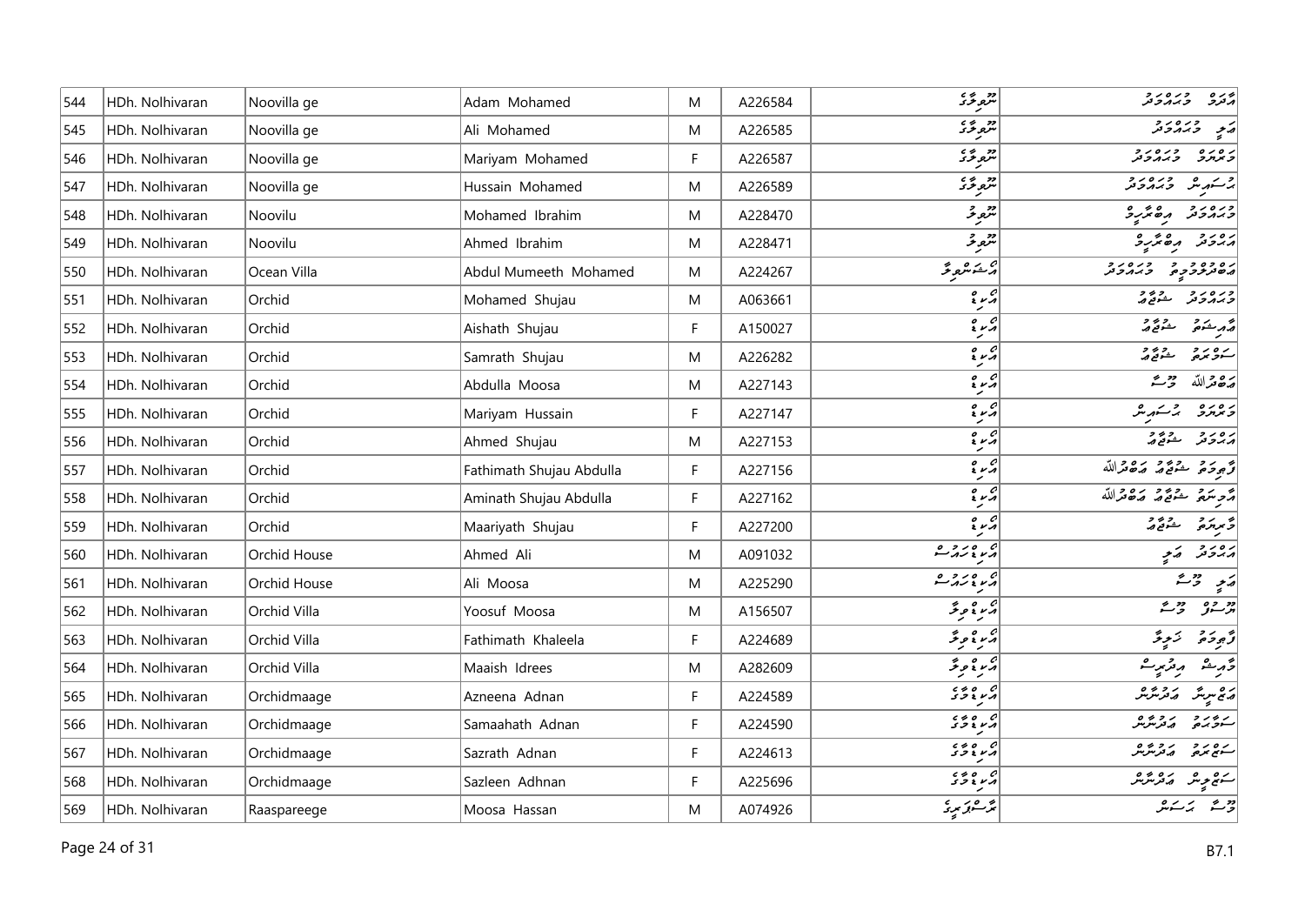| 570 | HDh. Nolhivaran | Raaspareege        | Ali Amir            | M  | A159801 | ېژىش <sub>ن</sub> ۇ ئىر <sub>ى</sub>  | ړې پرېژ                                                                                       |
|-----|-----------------|--------------------|---------------------|----|---------|---------------------------------------|-----------------------------------------------------------------------------------------------|
| 571 | HDh. Nolhivaran | Raaspareege        | Saara Ali           | F  | A223866 | ېژىش <sub>ن</sub> ۇ ئېرى <sup>ي</sup> | $\frac{2}{\sqrt{2}}$<br>رځمني                                                                 |
| 572 | HDh. Nolhivaran | Raaspareege        | Sareema Moosa       | F  | A223867 | ېژىسى <i>نى بى</i> ر <sup>ى</sup>     | دو مح<br>سەمبەر                                                                               |
| 573 | HDh. Nolhivaran | Raaspareege        | Asima Moosa         | F  | A223868 | ېژىشو ئەسىرى<br>م                     | رمج سبزقر<br>دين شر                                                                           |
| 574 | HDh. Nolhivaran | Raaspareege        | Ahmed Amir          | M  | A223870 | ېژىش <sub>ن</sub> ۇ ئىر <sub>ى</sub>  | رەرو ۋە                                                                                       |
| 575 | HDh. Nolhivaran | Raaspareege        | Mohamed Amir        | M  | A223872 | ېژىش <sub>ن</sub> ىر تىرى             | כנסנב בבב                                                                                     |
| 576 | HDh. Nolhivaran | Raaspareege        | Khathma Moosa       | F  | A223875 | ېژىش <sub>ۇر ئىمپرى</sub>             | زروی وژنٹ                                                                                     |
| 577 | HDh. Nolhivaran | Rabeeu             | Mohamed Hassan      | M  | A069073 | بر<br>مرہ م                           | ورەرو پەسەر                                                                                   |
| 578 | HDh. Nolhivaran | Rabeeu             | Nafeesa Ali         | F  | A225866 | برَه د                                | ىترىپە<br>رځمنې                                                                               |
| 579 | HDh. Nolhivaran | Raivillage         | Fathimath Ali       | F  | A225045 | ره<br>بر <sub>گ</sub> ورځۍ            | و مر د<br>ەكىپىيە                                                                             |
| 580 | HDh. Nolhivaran | Rediumge           | Hassan Siraj        | M  | A224555 | بموزده                                | ابرَسَهْر<br>سىدى                                                                             |
| 581 | HDh. Nolhivaran | Rediumge           | Ibrahim Siraj       | M  | A224556 | بروه بره و                            | ە ھەترىرى<br>م<br>سىرتىرى                                                                     |
| 582 | HDh. Nolhivaran | Rediumge           | Abdulla Siraj       | M  | A224559 | ې به ده ،<br>مربو د د                 | مَصْعَراللَّه<br>$\overbrace{\mathcal{E}}^{\mathcal{E}}\overbrace{\mathcal{E}}^{\mathcal{E}}$ |
| 583 | HDh. Nolhivaran | Rediumge           | Loosiyaa Ali        | F  | A224561 | بروه بره بر                           | وسير <sub>م</sub> ي                                                                           |
| 584 | HDh. Nolhivaran | Rediumge           | Risfa Ali           | F  | A224562 | بر ده و                               | برحوش ويمو                                                                                    |
| 585 | HDh. Nolhivaran | <b>Reel Manzil</b> | Abdul Rahman Ismail | M  | A043580 | <br>  <sub>ئۆ</sub> رۈرىتىرى          | ره ده ره ده<br>مصور مرد تر سر<br>برىقۇمچى                                                     |
| 586 | HDh. Nolhivaran | <b>Reel Manzil</b> | Hawwa Yoosuf        | F  | A228644 | ىر دىر شرىر د                         | ېز يە دە<br>برەپچ                                                                             |
| 587 | HDh. Nolhivaran | <b>Reel Manzil</b> | Mariyam Fazeela     | F  | A228647 | ىر د د شرىر د                         | رەرە ئەسىر                                                                                    |
| 588 | HDh. Nolhivaran | Reel Manzil        | Fazla Abdul Rahman  | F. | A228652 | بردد شهرد                             | - 1070707<br>- 2000 1076<br>ترشقر                                                             |
| 589 | HDh. Nolhivaran | Reel Manzil        | Ahmed Fazeel        | M  | A228653 | لبرود عبوقه                           | پروژگان کی نے پی                                                                              |
| 590 | HDh. Nolhivaran | <b>Reel Manzil</b> | Ali Fazeel          | M  | A228657 | برود عبود                             | أةرمج وترسيدهم                                                                                |
| 591 | HDh. Nolhivaran | Reel Manzil        | Hussain Fazeel      | M  | A228658 | لبرود عبود                            | رحم و تاریخ                                                                                   |
| 592 | HDh. Nolhivaran | Reel Manzil        | Adam Fazeel         | M  | A228661 | ابرٍ وُدَ تَرْبِعِ وُ                 | وره تخ بنو                                                                                    |
| 593 | HDh. Nolhivaran | Rest               | Hussain Adam        | M  | A024842 | برمع                                  | جر شهر شهر المحرج                                                                             |
| 594 | HDh. Nolhivaran | Rest               | Khadeeja Mohamed    | F  | A228959 | برعي                                  | و ره ر و<br><i>د ب</i> رگرفر<br>تر ورقح                                                       |
| 595 | HDh. Nolhivaran | Rest               | Aishath Shareefa    | F  | A228961 | برعي                                  | لأرشكم الشمرو                                                                                 |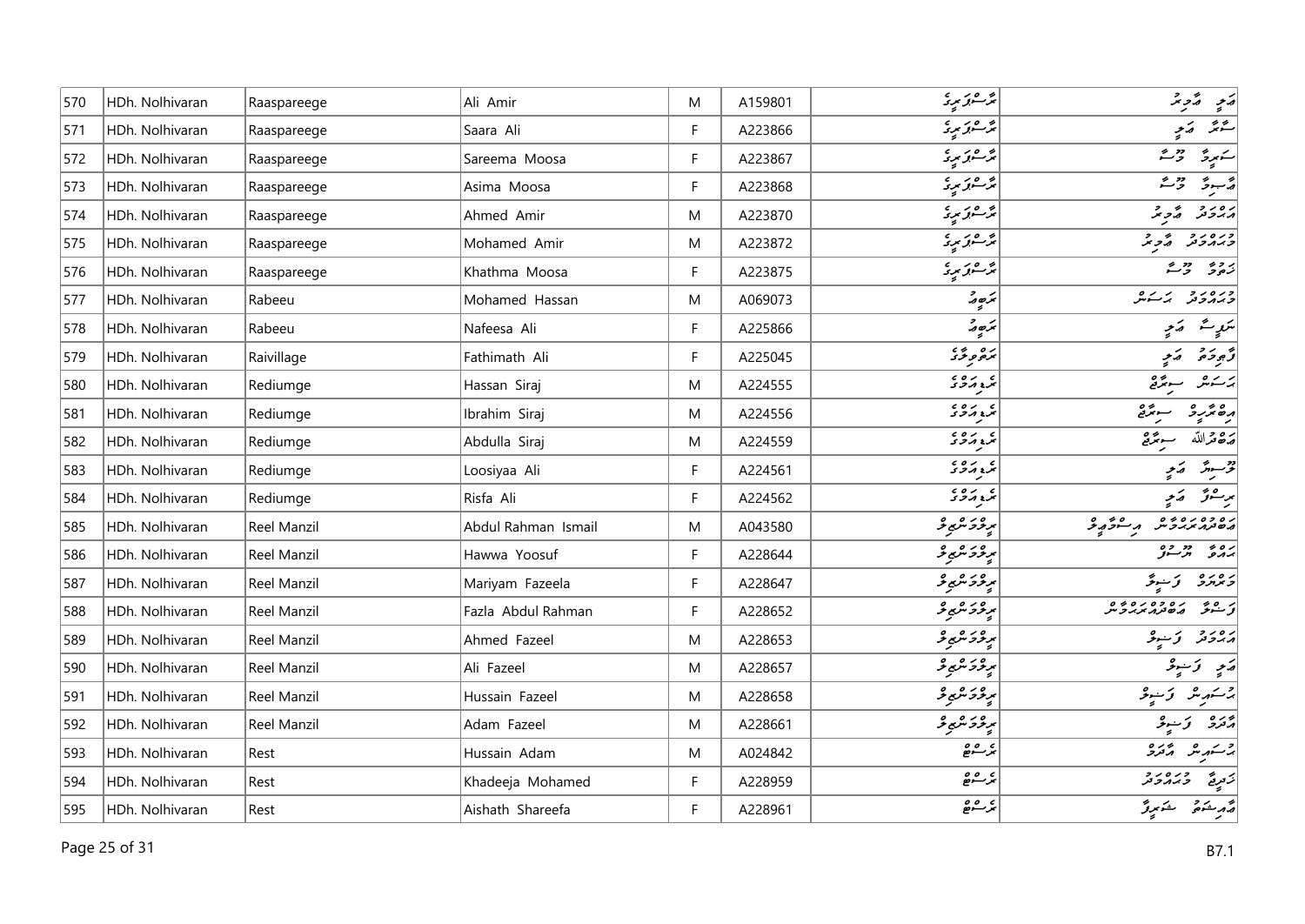| 596 | HDh. Nolhivaran | Rest           | Ahmed Shifau             | M  | A228962 | برعو                                             | دەر دۇر ھۆك                                             |
|-----|-----------------|----------------|--------------------------|----|---------|--------------------------------------------------|---------------------------------------------------------|
| 597 | HDh. Nolhivaran | Rest           | Mohamed Shujau           | M  | A228964 | برعو                                             | و ر ه ر د<br>تر پر تر تر                                |
| 598 | HDh. Nolhivaran | Rest           | Saddam Hussain           | M  | A228965 | برعو                                             | بەدەرە بۇ ئەر                                           |
| 599 | HDh. Nolhivaran | Rest           | Abdulla Yaameen          | M  | A373468 | برعو                                             | ەھىراللە<br>ېژ چه پېژ                                   |
| 600 | HDh. Nolhivaran | Reyalivaage    | Ahmed Naseem             | M  | A080629 | محركة مركز محركة                                 | ړه رو سربوو                                             |
| 601 | HDh. Nolhivaran | Reyalivaage    | Jameela Mohamed          | F. | A224576 | ہے پر دی تا<br>محمد مرکزی                        | و ر ه ر د<br>تر پر پر تر<br>  تع تر تخر                 |
| 602 | HDh. Nolhivaran | Reyalivaage    | Adam Naeem               | M  | A224581 | ں ر<br>بھر پڑھ ی                                 | أزدة سكردة                                              |
| 603 | HDh. Nolhivaran | Reyalivaage    | Mariyam Naeema           | F  | A224582 | یر در در<br>مورگروی                              | ر ه ر ه<br><del>و</del> بربرو<br>سَمِيرَةٌ              |
| 604 | HDh. Nolhivaran | Reyalivaage    | Ahmed Naeem              | M  | A224583 | محركة مركز محركة                                 | پروتر<br>سَمِيرة                                        |
| 605 | HDh. Nolhivaran | Reyalivaage    | Aishath Naeema           | F  | A224585 | <br>  تر تر تر تر د                              | سَمِيرةٌ<br>و مرکز در در در دست به تاریخ<br>در کار در ک |
| 606 | HDh. Nolhivaran | Rindha         | Ahmed Fazeel             | M  | A312422 | برسريتر                                          | رەرو تەنبەتى                                            |
| 607 | HDh. Nolhivaran | Riveli         | Aminath Yashfa           | F  | A157200 | برءً م                                           | ۇ ئەسكە ئەر ئەر                                         |
| 608 | HDh. Nolhivaran | Riveli         | Abdul Haadhee Aboobakuru | M  | A227365 | ىرەً م                                           | נסכס מיניכל<br>הסתבתת הססטת                             |
| 609 | HDh. Nolhivaran | Riveli         | Zahira Adam              | F  | A227370 | ىرەً م                                           | لتجربته وتجرده                                          |
| 610 | HDh. Nolhivaran | Riveli         | Ahmed Abdul Hadhee       | M  | A227379 | ىرەً م                                           | رەر رەدەپر                                              |
| 611 | HDh. Nolhivaran | Riveli         | Saaidha Abdul Haadhi     | F  | A363501 | برة و                                            | شهر ده ده ده در در                                      |
| 612 | HDh. Nolhivaran | Roalhi         | Abdul Majeed Abdul Azeez | M  | A078576 | تحرمه                                            | נס כס קבר הס כס קבר הס<br>גיש מבכת הש מי מי מי הש       |
| 613 | HDh. Nolhivaran | Roashaneemaage | Hussain Ibrahim          | M  | A224359 | م<br>ئىرىشە بىر <i>ى</i> تى ئى                   | جسكريثر وهتربرد                                         |
| 614 | HDh. Nolhivaran | Roashaneemaage | Aiham Hussain            | M  | A368744 | ەر يە ئەسرىچە ئە<br>ئىقسىسىز ئىس                 | سىم ئىسكىمبە<br>مەسكىمبە<br>مەرىبى                      |
| 615 | HDh. Nolhivaran | Saaheeneez     | Hussain Qasim            | M  | A077237 | سەر بىرى<br>ئەس                                  | جەسىمە ھەسىر ئە                                         |
| 616 | HDh. Nolhivaran | Saalu          | Adam Saleem              | M  | A114451 | سەمۇ                                             | ړ ترو کوچ                                               |
| 617 | HDh. Nolhivaran | Sabdhelige     | Ibrahim Naseer           | M  | A098439 | رە ئەربى                                         |                                                         |
| 618 | HDh. Nolhivaran | Sabdhelige     | Hussain Ali              | M  | A224138 | ره ،<br>سوھ ترمو د                               | ج س <sub>ك</sub> ر بكر مدير كريم به                     |
| 619 | HDh. Nolhivaran | Sabdhelige     | Aminath Umar             | F  | A224139 | سەھ قرىرى                                        | ה ביתו הבית                                             |
| 620 | HDh. Nolhivaran | Sabdhelige     | Fathimath Rasheedha      | F  | A224141 | ر 20 <sub>قرم</sub> ر ء<br>سوھ قرمر <sup>ج</sup> | ۇ بەر ئەسىمى ئىشىشى ئىگەن<br>مەسىر                      |
| 621 | HDh. Nolhivaran | Sabdhelige     | Aishath Rasheedha        | F. | A224143 | ر 20 <sub>قرمو</sub> ر                           | دگر شکور کر سونگر                                       |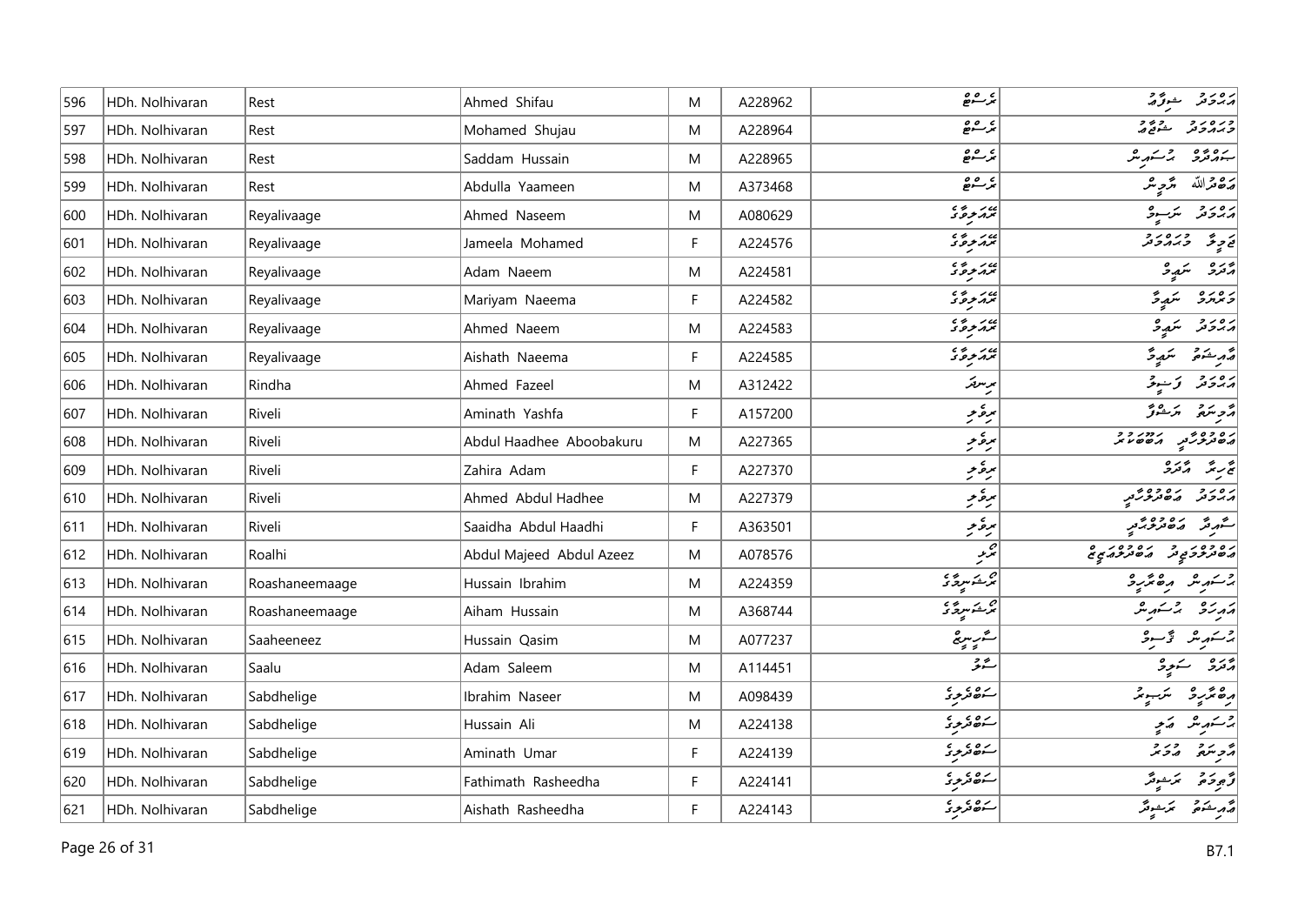| 622 | HDh. Nolhivaran | Sailu      | Ahmed Adil            | M  | A113355 | سەرىتى                      | أرور ويحمدها                                                     |
|-----|-----------------|------------|-----------------------|----|---------|-----------------------------|------------------------------------------------------------------|
| 623 | HDh. Nolhivaran | Sailu      | Saheedha Ali          | F  | A148484 | سەرىۋ                       | شَرِيمٌ   اَدْمِ                                                 |
| 624 | HDh. Nolhivaran | Salvaa     | Ahmed Latheef         | M  | A132803 | سەنەر                       | پره پر د<br>ځېږگر                                                |
| 625 | HDh. Nolhivaran | Salvaa     | Nuha Ahmed            | F  | A226654 | سەنە پە                     | حرم برەر د                                                       |
| 626 | HDh. Nolhivaran | Salvaa     | Thasleem Ahmed        | M  | A228181 | رە بە                       | ېر ۵ په ه<br>په عرب<br>بر 2 ر ح<br>م <i>ر</i> بر <del>د</del> تر |
| 627 | HDh. Nolhivaran | Samaa      | Ibrahim Hassan        | M  | A060562 | ستریخ                       | ە ھەترىر <sup>ە</sup><br>برسەمىر                                 |
| 628 | HDh. Nolhivaran | Samaa      | Ali Ibrahim           | M  | A226538 | ىدىچ                        | أوسم المتحدث                                                     |
| 629 | HDh. Nolhivaran | Samaa      | Fathimath Ali         | F  | A228666 | سەۋ                         | و مرد د<br>و<br>رځ مو                                            |
| 630 | HDh. Nolhivaran | Samaa      | Fazuniya Abdul Sattar | F. | A228675 | سەنچ                        | ره وه ره دو<br>پره توپر سوپر د<br>ۇ ئى سرىگر                     |
| 631 | HDh. Nolhivaran | Samaa      | Shuaib Ibrahim        | M  | A228686 | سەنچ                        | ەرھەترىر <sup>ى</sup><br>شەھەرە                                  |
| 632 | HDh. Nolhivaran | Samaa      | Ahmed Ibrahim         | M  | A363704 | سەنچ                        | مەھمىرى<br>ەرەر ۋ                                                |
| 633 | HDh. Nolhivaran | Savaa      | Naazneena Hussain     | F  | A132975 | ستعظ                        | لترقح سرينش الركسكر بثر                                          |
| 634 | HDh. Nolhivaran | Savaaree   | Abdul Majid Hussain   | M  | A106329 | ئەۋىمە                      | גם כם מה היה היות ייתו ייתו ייתו ייתו ייתו                       |
| 635 | HDh. Nolhivaran | Savaaree   | Shareefa Adam         | F  | A225417 | ئەۋىر                       | ے پر پڑو                                                         |
| 636 | HDh. Nolhivaran | Savaaree   | Ahmed Junaid          | M  | A225428 | ئەۋىر                       | גפיב בתגב                                                        |
| 637 | HDh. Nolhivaran | Savaaree   | Aishath Junaidha      | F. | A225431 | استھریبی                    | وكم مشكور ومتعرف                                                 |
| 638 | HDh. Nolhivaran | Savaaree   | Junaid Abdul Majid    | M  | A226433 | ئەۋىمە                      | כן בית הסיניבל בית<br>בייתול הסיניבל בית                         |
| 639 | HDh. Nolhivaran | Savaaree   | Junaida Abdul Majid   | F  | A228005 | سەۋىمە                      | כן היי היס בסת ב<br>הייתה היישובבת ב                             |
| 640 | HDh. Nolhivaran | Seesange   | Ibrahim Abdul Rahman  | M  | A225373 | اب مەنىۋى<br>پە             | ر ٥ ٥ ٥ ٥ ٥ ٥ ٠<br>د ځ تر د برر تر س                             |
| 641 | HDh. Nolhivaran | Seesange   | Raziyya Ibrahim       | F  | A225380 | اب مەنتەتلەر<br>پە          | ا پر زیره چ<br>سفسر پر<br>ەھ ئۈرۈ                                |
| 642 | HDh. Nolhivaran | Seesange   | Sahzaa Ibrahim        | F. | A225391 | بەسەتىر                     | سترجيح<br>ە ھەمەر 2<br>بەھەمەر 2                                 |
| 643 | HDh. Nolhivaran | Semi Light | Nazleena Abdul Raheem | F. | A141885 | ر<br>سنوپو تر مربع          | ره وه ره و<br>پره تربر تر<br>ىئەنج مېرىتر                        |
| 644 | HDh. Nolhivaran | Semi Light | Simra Abdul Raheem    | F. | A226396 | ر<br>سنوپخ مربع             | ره وه ر <sub>و</sub> ه<br>مەھىرمە تىرىر<br>اسوقیمتر<br>پ         |
| 645 | HDh. Nolhivaran | Semi Light | Zimna Abdul Raheem    | F. | A226408 | ء<br>په دې پر ه             | ره وه ر<br>پره تربر تربر و<br>ىبوۋىتر                            |
| 646 | HDh. Nolhivaran | Semi Light | Firasha Abdul Raheem  | F  | A227832 | ر<br>سنوپخ <sup>و</sup> ر ج | קס כם ק"קס<br>ג'סינו <i>ג יג</i> ב                               |
| 647 | HDh. Nolhivaran | Semi Light | Adam Azmeel           | M  | A227834 | شويخ مرقح                   | ړره د پړې                                                        |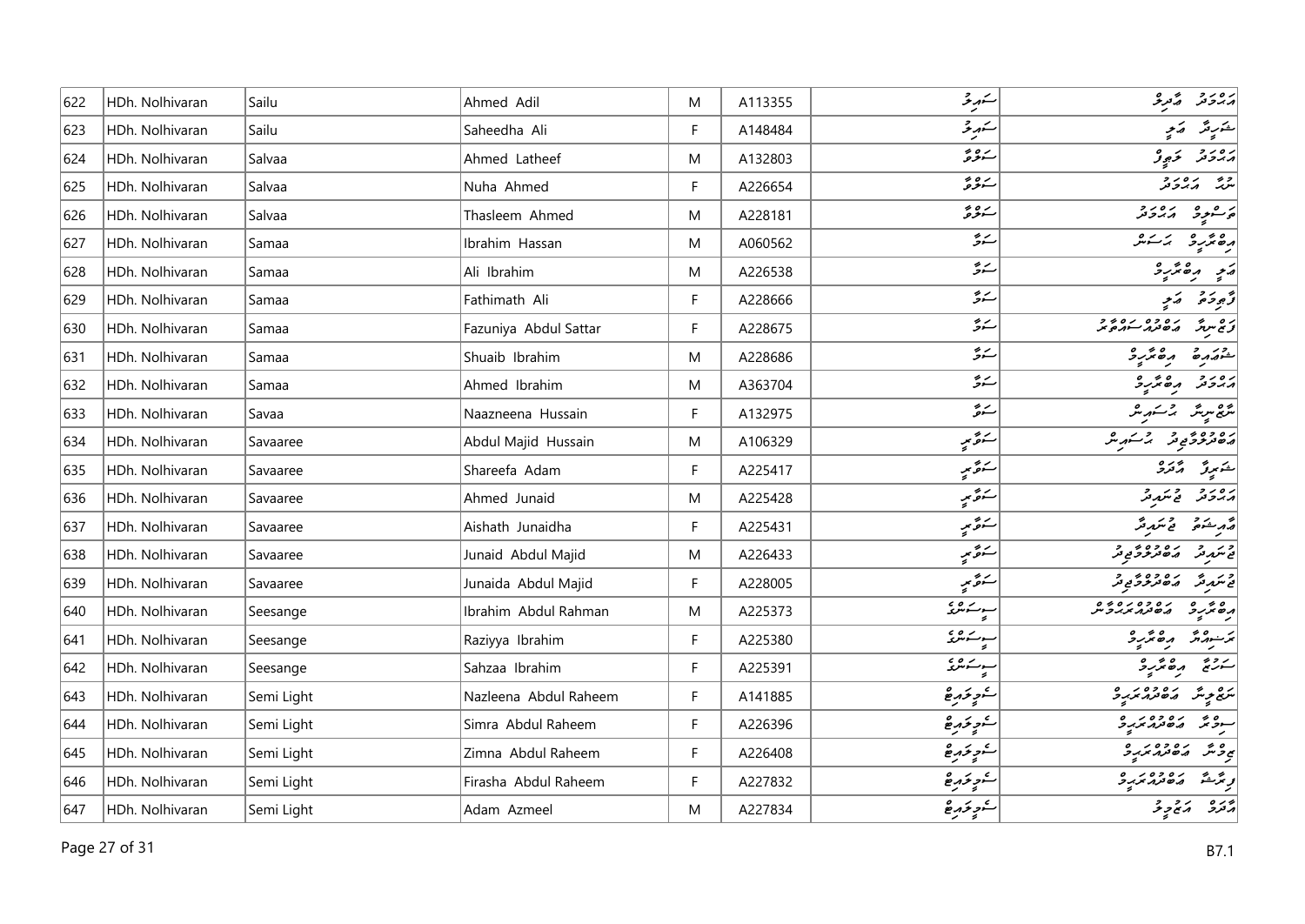| 648 | HDh. Nolhivaran | Semi Light             | Ahmed Ahmeem            | M  | A227835 | سكو يحرم هج                             | رەرد رەرو                                                                                                                                                                                                                                                                                                                                                       |
|-----|-----------------|------------------------|-------------------------|----|---------|-----------------------------------------|-----------------------------------------------------------------------------------------------------------------------------------------------------------------------------------------------------------------------------------------------------------------------------------------------------------------------------------------------------------------|
| 649 | HDh. Nolhivaran | Seveena                | Mohamed Adam            | M  | A026393 | ء<br>سنو <sub>ء</sub> مٿر               | وره رو په ره<br><i>وبرم</i> ونر م <i>ې</i> رو                                                                                                                                                                                                                                                                                                                   |
| 650 | HDh. Nolhivaran | Shaadhee Villa         | Mariyam Aboobakur       | F  | A225357 | ے در <sub>ی</sub> تر                    | 77777<br>ر ه ر ه<br><del>ر</del> بربرو                                                                                                                                                                                                                                                                                                                          |
| 651 | HDh. Nolhivaran | Shabnameege            | Mohamed Shareef         | M  | A151986 | ا شەھ ئىزى <sub>چە</sub> ئ              | ورەرو شەرو                                                                                                                                                                                                                                                                                                                                                      |
| 652 | HDh. Nolhivaran | Shabnameege            | Ahmed Shimau Shareef    | M  | A225728 | شەھ سرىي ئ                              |                                                                                                                                                                                                                                                                                                                                                                 |
| 653 | HDh. Nolhivaran | Shabnamge              | Ali Rasheed Hussain     | M  | A131065 | شەھ سرچ ئ                               | ر<br>رکو برخونز برگرمر                                                                                                                                                                                                                                                                                                                                          |
| 654 | HDh. Nolhivaran | Shabnamge              | Faiza Ali               | F  | A154563 | ر <i>ە</i> رە ،<br>شەھ سرچ <sub>ك</sub> | $\frac{1}{2} \sum_{i=1}^{n} \frac{1}{2} \sum_{j=1}^{n} \frac{1}{2} \sum_{j=1}^{n} \frac{1}{2} \sum_{j=1}^{n} \frac{1}{2} \sum_{j=1}^{n} \frac{1}{2} \sum_{j=1}^{n} \frac{1}{2} \sum_{j=1}^{n} \frac{1}{2} \sum_{j=1}^{n} \frac{1}{2} \sum_{j=1}^{n} \frac{1}{2} \sum_{j=1}^{n} \frac{1}{2} \sum_{j=1}^{n} \frac{1}{2} \sum_{j=1}^{n} \frac{1}{2} \sum_{j=1}^{n$ |
| 655 | HDh. Nolhivaran | Shabnamge              | Hussain Ziyad           | M  | A159263 | شەھ سرچ ي                               | جر سکر مگر می مرکز<br>مرسکر مگر مگر مگر                                                                                                                                                                                                                                                                                                                         |
| 656 | HDh. Nolhivaran | Shabnamge              | Minaam Ali              | M  | A226190 | شەھ سرچ ي                               | $\frac{1}{2}$ $\frac{1}{2}$ $\frac{1}{2}$ $\frac{1}{2}$ $\frac{1}{2}$                                                                                                                                                                                                                                                                                           |
| 657 | HDh. Nolhivaran | Shine                  | Shahma Mohamed          | F  | A226804 | ڪورنگر                                  | وره رو<br>وبروتونو<br>ر <i>ه و</i> پخ                                                                                                                                                                                                                                                                                                                           |
| 658 | HDh. Nolhivaran | Soma                   | Zaheera Ali             | F  | A225119 | مشوسح                                   | ىئ پەش ھەمچە                                                                                                                                                                                                                                                                                                                                                    |
| 659 | HDh. Nolhivaran | Soma                   | Soiga Ali               | F. | A225128 | حيو                                     | بثورة<br>ەئە                                                                                                                                                                                                                                                                                                                                                    |
| 660 | HDh. Nolhivaran | Sosun Villa            | Ali Rasheed             | M  | A067658 | 2 سەمبىرى <i>م</i> ۇ                    | ر<br>كەنچە ئىم ئىشونل                                                                                                                                                                                                                                                                                                                                           |
| 661 | HDh. Nolhivaran | Sosun Villa            | Nazeeh Ali              | M  | A226186 | 2 سەمب <sub>ىرى</sub> ئە                | ترې تر کمنې کې ترک <u>ې ل</u>                                                                                                                                                                                                                                                                                                                                   |
| 662 | HDh. Nolhivaran | Sosun Villa            | Hussain Mohamed         | M  | A226838 | <u>شر ئەشرىر ئۇ</u>                     |                                                                                                                                                                                                                                                                                                                                                                 |
| 663 | HDh. Nolhivaran | Sosun Villa            | Fathmath Usman          | F  | A226841 | <u>مىم ئەمىرو ئ</u> ە                   | ژوده دوده                                                                                                                                                                                                                                                                                                                                                       |
| 664 | HDh. Nolhivaran | Sosun Villa            | Aminath Waheedha        | F  | A226842 | التزينة عرورمح                          | أأروسكم وكالمحمد                                                                                                                                                                                                                                                                                                                                                |
| 665 | HDh. Nolhivaran | Sosun Villa            | Shazna Hussain          | F  | A226846 | <u>م ئە</u> ئەھرىم                      | شوى ئىر ئەسكىرىش                                                                                                                                                                                                                                                                                                                                                |
| 666 | HDh. Nolhivaran | Sosun Villa            | Niushad Ali             | M  | A226850 | استشكرهم                                | سرە ئىشتى ئەستى                                                                                                                                                                                                                                                                                                                                                 |
| 667 | HDh. Nolhivaran | <b>Theesree Manzil</b> | Naeema Ali              | F  | A224780 | مەسىمە ئەشرىر قر                        | شمەق م <sup>ى</sup> چ                                                                                                                                                                                                                                                                                                                                           |
| 668 | HDh. Nolhivaran | <b>Theesree Manzil</b> | Ahmed Sinaan            | M  | A227630 | مەسىمە ئەشرى                            | رەرىر سىشھ                                                                                                                                                                                                                                                                                                                                                      |
| 669 | HDh. Nolhivaran | Themaa                 | Humama Shafeeu          | F  | A114760 | ج حج<br>حو                              | دومو په دول                                                                                                                                                                                                                                                                                                                                                     |
| 670 | HDh. Nolhivaran | Three Flower           | Idrees Adam             | M  | A086620 | ە بېرى <i>ز مۇغ</i> بىر                 | ەرتىرىيە ئەرە                                                                                                                                                                                                                                                                                                                                                   |
| 671 | HDh. Nolhivaran | Three Flower           | Khadeeja Mohamed        | F  | A225411 | ە بېرىز ئۆتۈپر                          | و پر و پر و<br><i>د بر</i> کر تر<br>  ترْمَدِيَّ                                                                                                                                                                                                                                                                                                                |
| 672 | HDh. Nolhivaran | Thundi                 | Abdulla Shaheed         | M  | A080911 | احمسعر                                  | مَ قَدْ اللّه شَوَرِ قَدْ                                                                                                                                                                                                                                                                                                                                       |
| 673 | HDh. Nolhivaran | Thundi                 | Sham'aa Abdulla Shaheed | F  | A282608 | قحرسعر                                  | شَوَرَ رَصْحَرَاللّه شَرِيرَ                                                                                                                                                                                                                                                                                                                                    |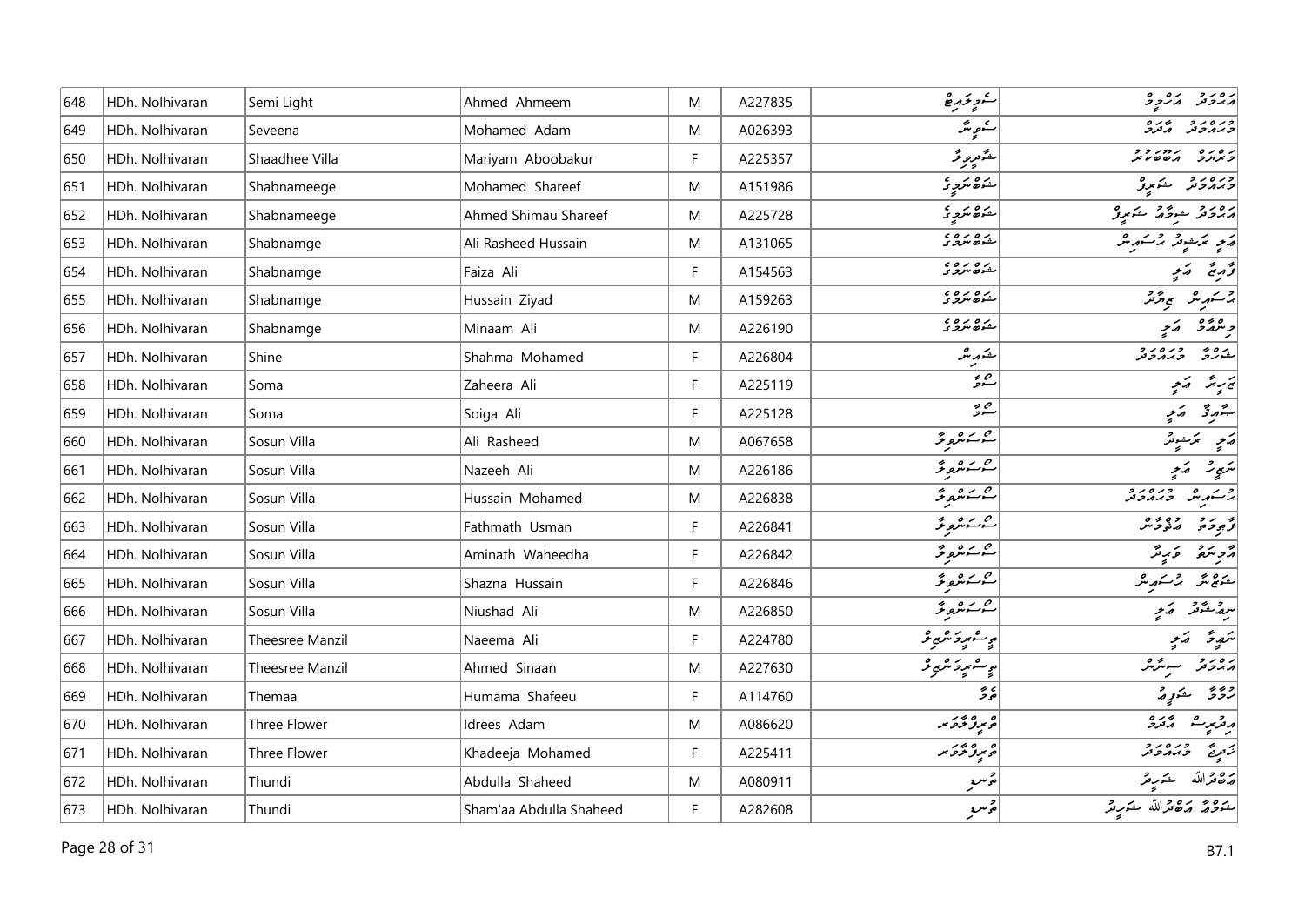| 674 | HDh. Nolhivaran | <b>Toarest Villa</b> | Aishath Ibrahim      | F           | A033070 | م بر عده عروجة<br>مع       |                                               |
|-----|-----------------|----------------------|----------------------|-------------|---------|----------------------------|-----------------------------------------------|
| 675 | HDh. Nolhivaran | Ufa                  | Ahmed Shifau Mohamed | M           | A091026 | دبج                        | رەر د شوگه درەر د                             |
| 676 | HDh. Nolhivaran | Ufa                  | Mohamed Ahmed Shifau | M           | A282617 | دوسمح                      | כנסנב נסנב להתר                               |
| 677 | HDh. Nolhivaran | Ummeedh              | Ibrahim Latheef      | M           | A042730 | وە دەتر                    | رەئزىر ئېر                                    |
| 678 | HDh. Nolhivaran | Ummeedh              | Aminath Zeena        | F           | A085031 | ر ه ه د د                  | أأرد الملح المحمد المحمد المحمد               |
| 679 | HDh. Nolhivaran | Unimaage             | Mohamed Ali          | M           | A056478 | د<br>مسرچۍ                 | ورەرو كې                                      |
| 680 | HDh. Nolhivaran | Unimaage             | Zubaira Mohamed      | F           | A114088 | د<br>مسرچۍ                 | 37073 2762                                    |
| 681 | HDh. Nolhivaran | Vaadheege            | Ali Adam             | ${\sf M}$   | A035619 | ۇ<br>قرىمىي                | ړې پرتره                                      |
| 682 | HDh. Nolhivaran | Vaadheege            | Adnan Ali            | ${\sf M}$   | A092664 | ۇ<br>ق <sub>ى</sub> مېرى   | ە ئەشرىش كەيچ                                 |
| 683 | HDh. Nolhivaran | Vaadheege            | Haseena Ali          | F           | A128486 | ر<br>حرکري                 | پرسېد پرېږ                                    |
| 684 | HDh. Nolhivaran | Vaadheege            | Mariyam Gasim        | F           | A225056 | ۇ<br>ق <sub>ى</sub> مېرى   |                                               |
| 685 | HDh. Nolhivaran | Vehi                 | Abdul Shaheed Gasim  | M           | A074242 | ء<br>حرسہ                  | גە כە ג.<br>גەגג בניקי - צ                    |
| 686 | HDh. Nolhivaran | Vehi                 | Aminath Mohamed      | F           | A226583 | ء<br>حرسہ                  | 21012 212                                     |
| 687 | HDh. Nolhivaran | Veshi                | Ahmed Ali            | M           | A032487 | ءَ بر                      | پرور و کرمی                                   |
| 688 | HDh. Nolhivaran | Veshi                | Nazeera Ziyad        | F           | A123960 | ء<br>حرسر                  | سَمِهِ مَدَّ سِرْتَر                          |
| 689 | HDh. Nolhivaran | Veshi                | Nadhuha Ahmed        | F           | A225781 | ء<br>حرمر                  | برەپ پەر دە                                   |
| 690 | HDh. Nolhivaran | Vinamaa              | Latheefa Easa        | F           | A224615 | عريتمد                     | كَيْفِرْدُ - مِيْ تُ                          |
| 691 | HDh. Nolhivaran | Vinamaa              | Sharumeela Abdulla   | F           | A224622 | حريئرقخ                    | ڪ <i>مگرچ گھ مگ</i> الله                      |
| 692 | HDh. Nolhivaran | Vinamaa              | Abdul Latheef Ali    | M           | A225263 | عريترقح                    | ره ده د کرد و د کرد<br>مان معرور کرد در م     |
| 693 | HDh. Nolhivaran | Violet Villa         | Hussain Riyaz        | M           | A124984 | عەمرىخى ھوىڅە              | ج <sup>ر</sup> شهر شهر مرتز شهر<br>مرتبه مرتب |
| 694 | HDh. Nolhivaran | Violet Villa         | Aishath Riyaza       | $\mathsf F$ | A128338 | ءَ ٻر ٿو ڇو ٿُر            | ة مرشور مرش <del>د.</del><br>مدير مرش         |
| 695 | HDh. Nolhivaran | Violet Villa         | Zulfa Mohamed        | F           | A147482 | لتزرع قوقر                 | وه وره رو<br>محرق وبرمرونر                    |
| 696 | HDh. Nolhivaran | Wave                 | Nazima Abdulla       | F           | A156279 | ړه<br>حرچ                  | <i>سَّرْفُرِجَّة مَرْهَ قَرْ</i> اللَّهُ      |
| 697 | HDh. Nolhivaran | Wave                 | Unaiza Abdulla       | F           | A225737 | ءه ه<br>  حرح              | صنعديج صقعدالله                               |
| 698 | HDh. Nolhivaran | Wavelets             | Hamid Hussain        | M           | A025313 | ، <i>، ه ، ه ره</i>        | بر دیگر برگسر میں<br>ایکویٹر برگسر            |
| 699 | HDh. Nolhivaran | Wavelets             | Ahmed Shafeeu        | ${\sf M}$   | A120654 | ړ <u>، ه د ه</u><br>وونو ه | برەر د شرور                                   |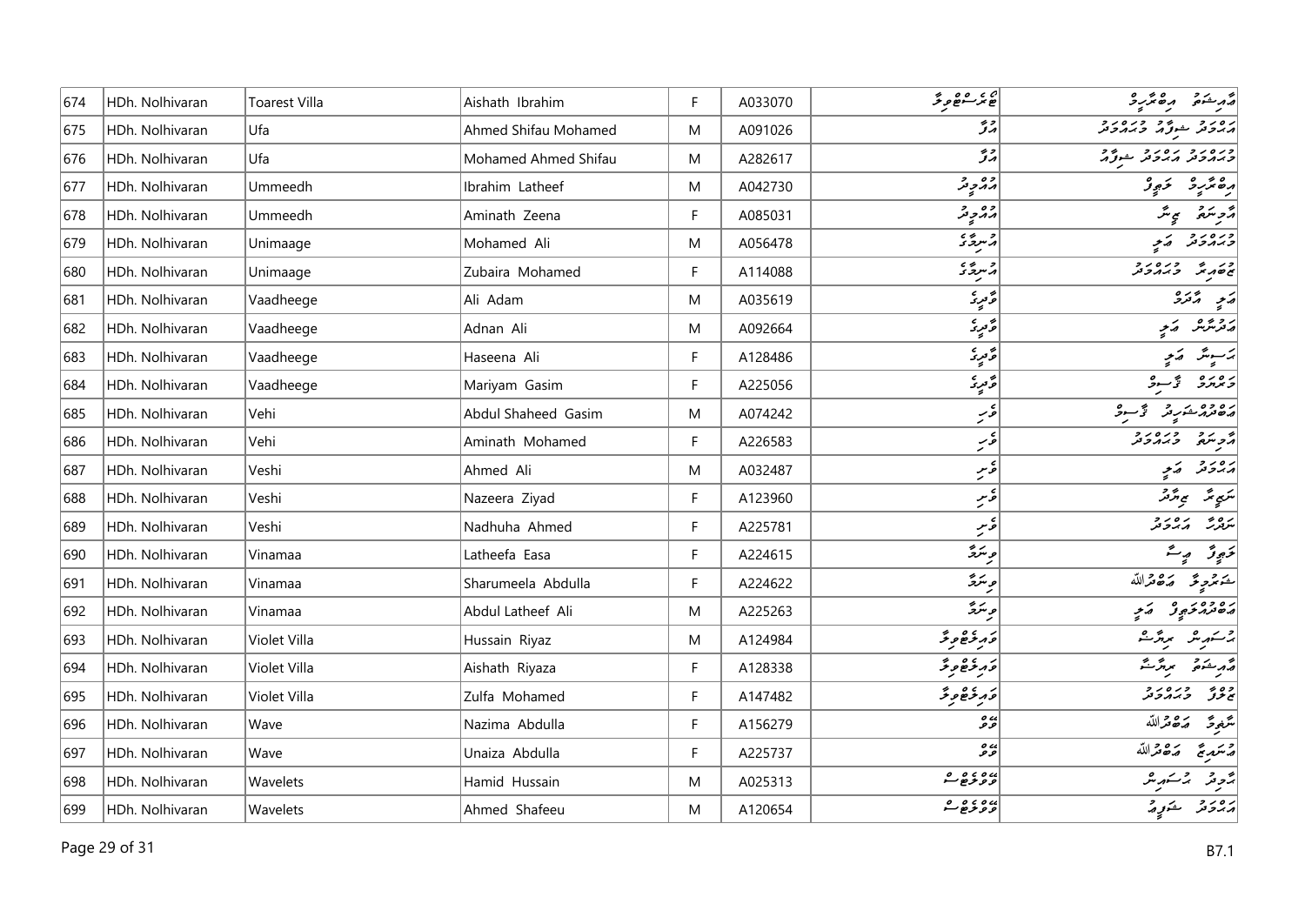| 700 | HDh. Nolhivaran | Wavelets           | Aminath Hussain      | F. | A226923 | ، <i>، ه ، ه ره</i>                                                 | بر ئەمەر بىر<br>  پر د سرچ                           |
|-----|-----------------|--------------------|----------------------|----|---------|---------------------------------------------------------------------|------------------------------------------------------|
| 701 | HDh. Nolhivaran | Wavelets           | Huzamath Shafeeu     | F  | A226935 | ۵ ۵ ۵ ۵ ۵ م                                                         | ژیځ تر و<br>شتورژ                                    |
| 702 | HDh. Nolhivaran | White House        | Adam Naseer          | M  | A050661 | ەرەر ئەر                                                            | پژ <sub>مر</sub> ه<br>  پژمزو<br>ىئەسىرىر            |
| 703 | HDh. Nolhivaran | <b>White House</b> | Arifa Easa           | F  | A227222 | ەرەر ئەر                                                            | ا پر سورتر<br>ا<br>ریده                              |
| 704 | HDh. Nolhivaran | White House        | Hafsa Adam           | F  | A227225 | ەرەر ئەر                                                            | پەرە<br>مەنىرو<br>  پرویے                            |
| 705 | HDh. Nolhivaran | <b>White House</b> | Shifaaza Umar        | F  | A227227 | 272010                                                              | شوتر گنج<br>ەرىر                                     |
| 706 | HDh. Nolhivaran | <b>White House</b> | Inasha Adam          | F  | A227229 | ەرەر ئەر                                                            | ەر ئىرىشە<br>ەرگەر                                   |
| 707 | HDh. Nolhivaran | <b>White House</b> | Riluvaanu Adam       | M  | A227230 | ر مع <i>زې</i> ر مه                                                 | برىشەھ شەرە                                          |
| 708 | HDh. Nolhivaran | White House        | Imran Adam Naseer    | M  | A227232 | ەرەر ئەر                                                            | ره و پره پره برب                                     |
| 709 | HDh. Nolhivaran | <b>White Rose</b>  | Ibrahim Waheed       | M  | A224124 | $rac{1}{2}$                                                         | رە ئرىر ئىرىر                                        |
| 710 | HDh. Nolhivaran | <b>White Rose</b>  | Aminath Waheeda      | F  | A224125 | ر وه ه<br>ورځ نرې                                                   | أترو سكاته التحامية فكر                              |
| 711 | HDh. Nolhivaran | <b>White Rose</b>  | Ali Waheed           | M  | A224128 | $\begin{vmatrix} 0 & 0 & 0 \\ 0 & 0 & 0 \\ 0 & 0 & 0 \end{vmatrix}$ | أەسمج كار و                                          |
| 712 | HDh. Nolhivaran | <b>White Star</b>  | Ahmed Waheed         | M  | A225141 | ءَ ٻه ڇُ ڪيءَ س                                                     | دەر د پر د                                           |
| 713 | HDh. Nolhivaran | Zamaanee Villa     | Aishath Ibrahim      | F  | A224130 | ئ ۇ سرە ئۇ<br>,,                                                    | أحمد شنعتى المتحكم برد                               |
| 714 | HDh. Nolhivaran | Zamaanee Villa     | Aidhaa Abdul Latheef | F  | A224134 | ئە ئەسپە ئە                                                         | و ده ده ده ده د و                                    |
| 715 | HDh. Nolhivaran | Zamaanee Villa     | Azra Abdul Latheef   | F  | A224135 | ئ <sub>ە</sub> ئەس <sub>ى</sub> بو ئە                               | ر ٥ ۶ ٥ ٥ ٠<br>د ځ تر د څه و<br>  پر چ<br>  پر فرنگر |
| 716 | HDh. Nolhivaran | Zamaanee Villa     | Ahmed Fiyaz          | M  | A224137 | ئە ئەسپە ئە                                                         | دەرو پەرگ                                            |
| 717 | HDh. Nolhivaran | Zamaanee Villa     | Mohamed Awsam        | M  | A225574 | ئ ۇ سرە ئۇ<br>╭                                                     | ورەرو رەررە                                          |
| 718 | HDh. Nolhivaran | Zamaanee Villa     | Maryam Rifa          | F  | A225578 | ئ <sub>ە</sub> ئەس <sub>ى</sub> بو ئە                               | ئەنگەر ئ<br>ىجزى                                     |
| 719 | HDh. Nolhivaran | Zamaanee Villa     | Arusa Rasheed        | F  | A312406 | ئ قر سرجر قرّ<br>╭                                                  | أركر تركيب مركب وتر                                  |